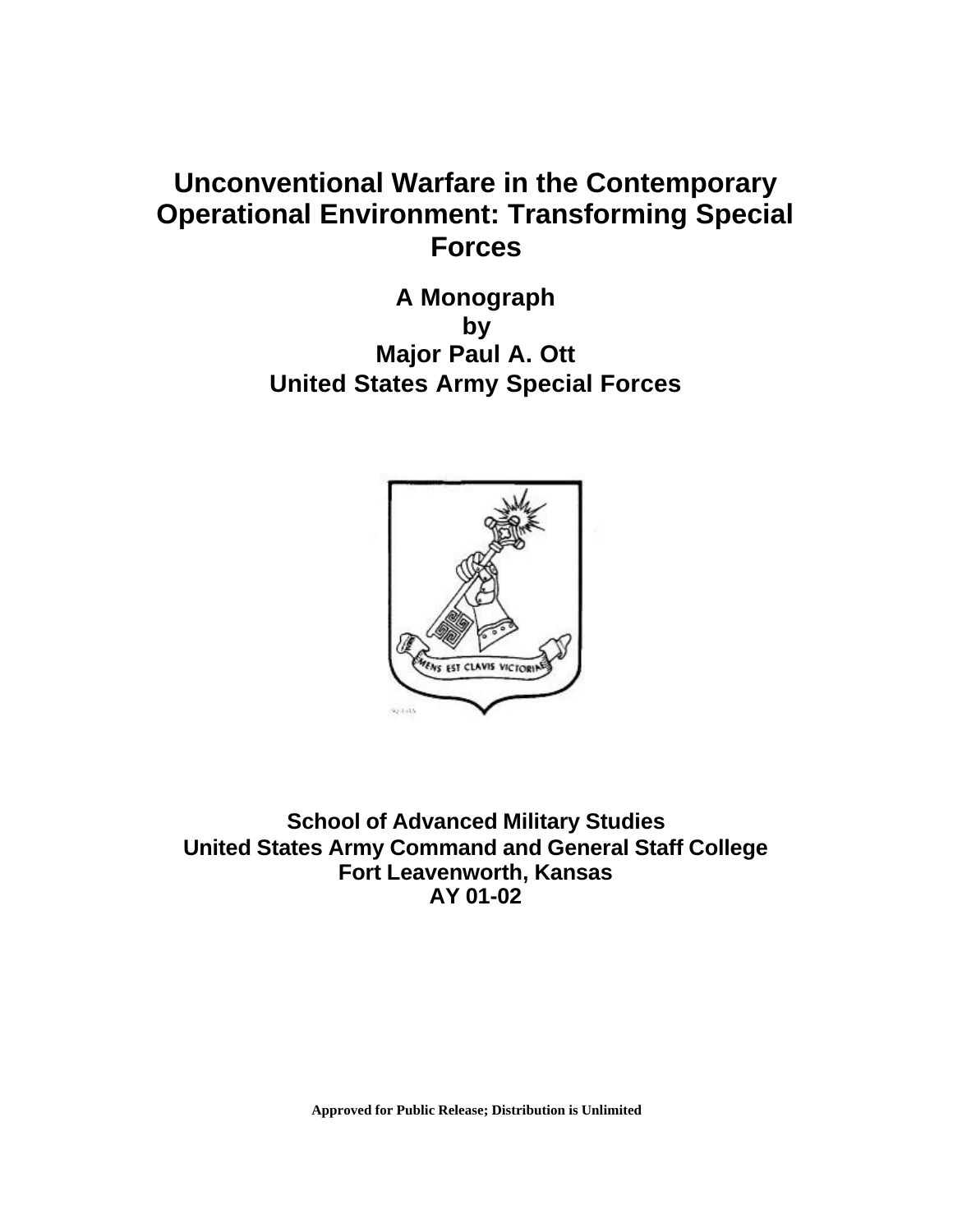## SCHOOL OF ADVANCED MILITARY STUDIES

## MONOGRAPH APPROVAL

## Major Paul A. Ott

Title of Monograph: Unconventional Warfare in the Contemporary Operational Environment: Transforming Special Forces

Approved by:

|                      | Monograph Director |
|----------------------|--------------------|
| Joseph G.D. Babb, MA |                    |

|                          | Director, School of              |
|--------------------------|----------------------------------|
| COL James K. Greer, MMAS | <b>Advanced Military Studies</b> |

Philip J. Brookes, Ph.D.

Director, Gradua te Degree<br>Program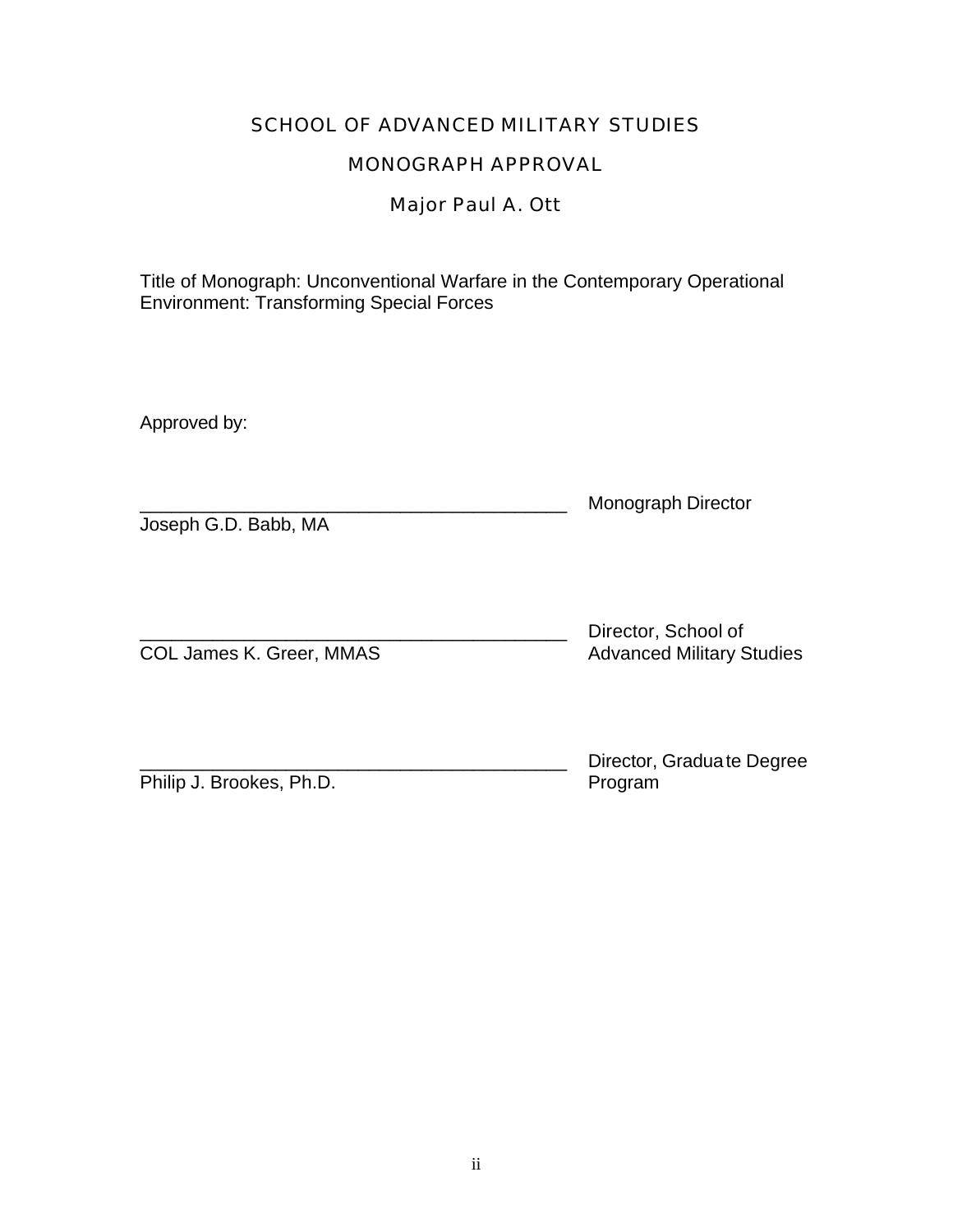## **Abstract**

UNCONVENTIONAL WARFARE IN THE CONTEMPORARY OPERATIONAL ENVIRONMENT: TRANSFORMING SPECIAL FORCES by Major Paul A. Ott, U.S. Army Special Forces, 63 pages.

The emphasis on special operations and specifically unconventional warfare (UW) has grown significantly since the end of the Gulf War. The contemporary operational environment (COE) in which the U.S. military operates today is dictating this emphasis. The COE is the complex global environment that exists today. It encompasses the effects of globalism, changes in the global power structure, the proliferation of technology and weapons of mass destruction, and the entire spectrum of threats that exist—from traditional nation-state actors to emerging non-state actors. The core purpose of Army Special Forces (SF) has been, and will continue to be UW. The ability to operate in this dynamic, ambiguous environment through, with, and by indigenous and surrogate forces often makes SF an ideal economy of force for operations in the COE.

This study looks at the SF organization to determine what changes are indicated from the COE for it to continue to provide a viable, effective UW capability. The study first analyzes the historical origins and evolution of the SF organization from World War II through the Gulf War. The study then defines and analyzes the COE and recent SF operations since the end of the Gulf War. From this analysis, the study identifies areas in which the SF organization needs to change in response to the COE.

The study identified the direct and indirect impacts on the SF organizational structure. Direct effects of the COE include personnel and training changes resulting from the increased emphasis on human intelligence (HUMINT) and information technologies for SF to operate effectively in the joint, multinational, and interagency environment. Indirect effects of the COE include increases in command and control, combat support, and combat service support assets required to conduct multiple, sustained special operations globally.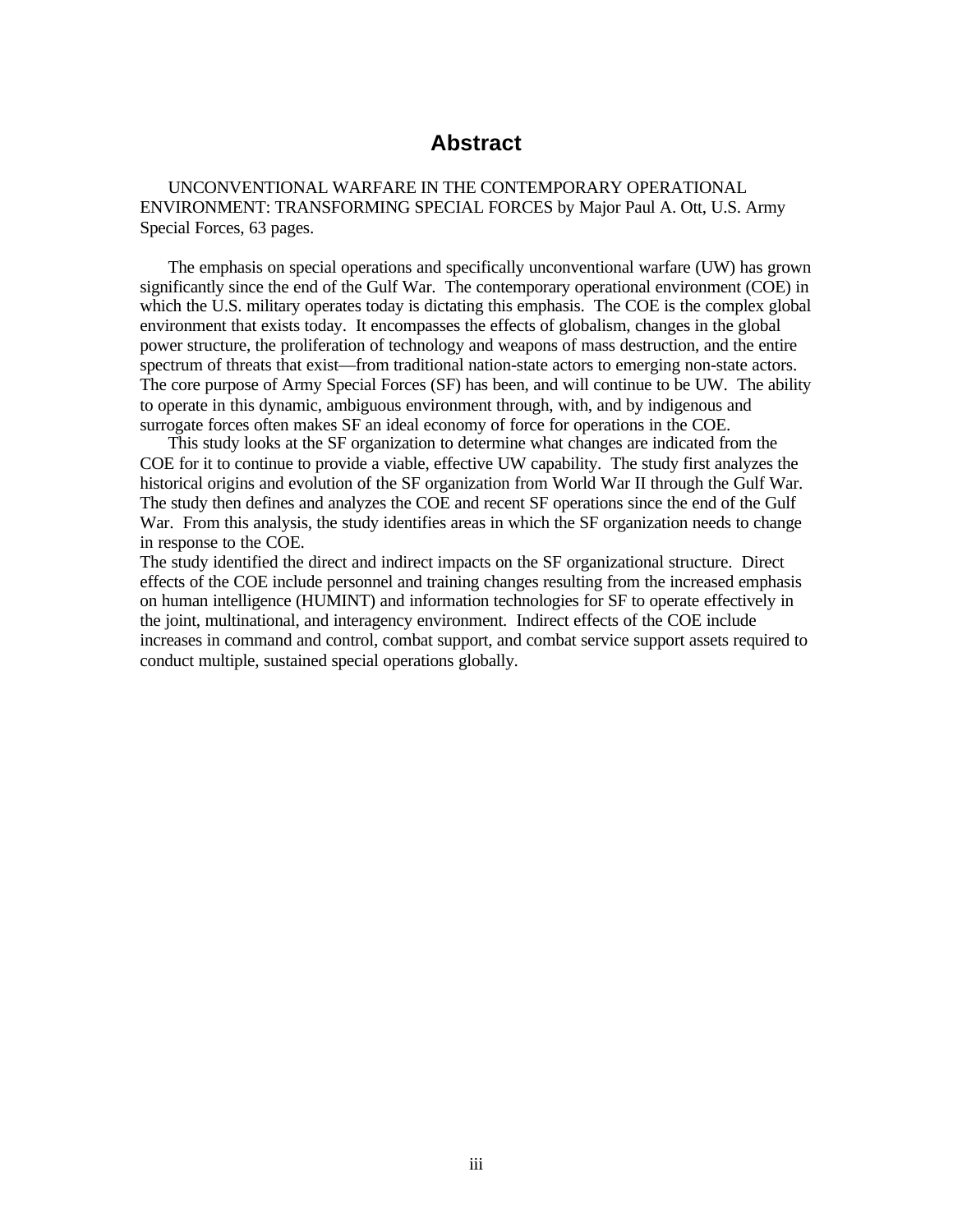# **TABLE OF CONTENTS**

| APPENDIX A - SPECIAL FORCES MISSIONS AND COLLATERAL ACTIVITIES 54 |  |
|-------------------------------------------------------------------|--|
|                                                                   |  |
|                                                                   |  |
|                                                                   |  |
|                                                                   |  |
|                                                                   |  |
|                                                                   |  |
|                                                                   |  |
|                                                                   |  |
|                                                                   |  |
|                                                                   |  |
|                                                                   |  |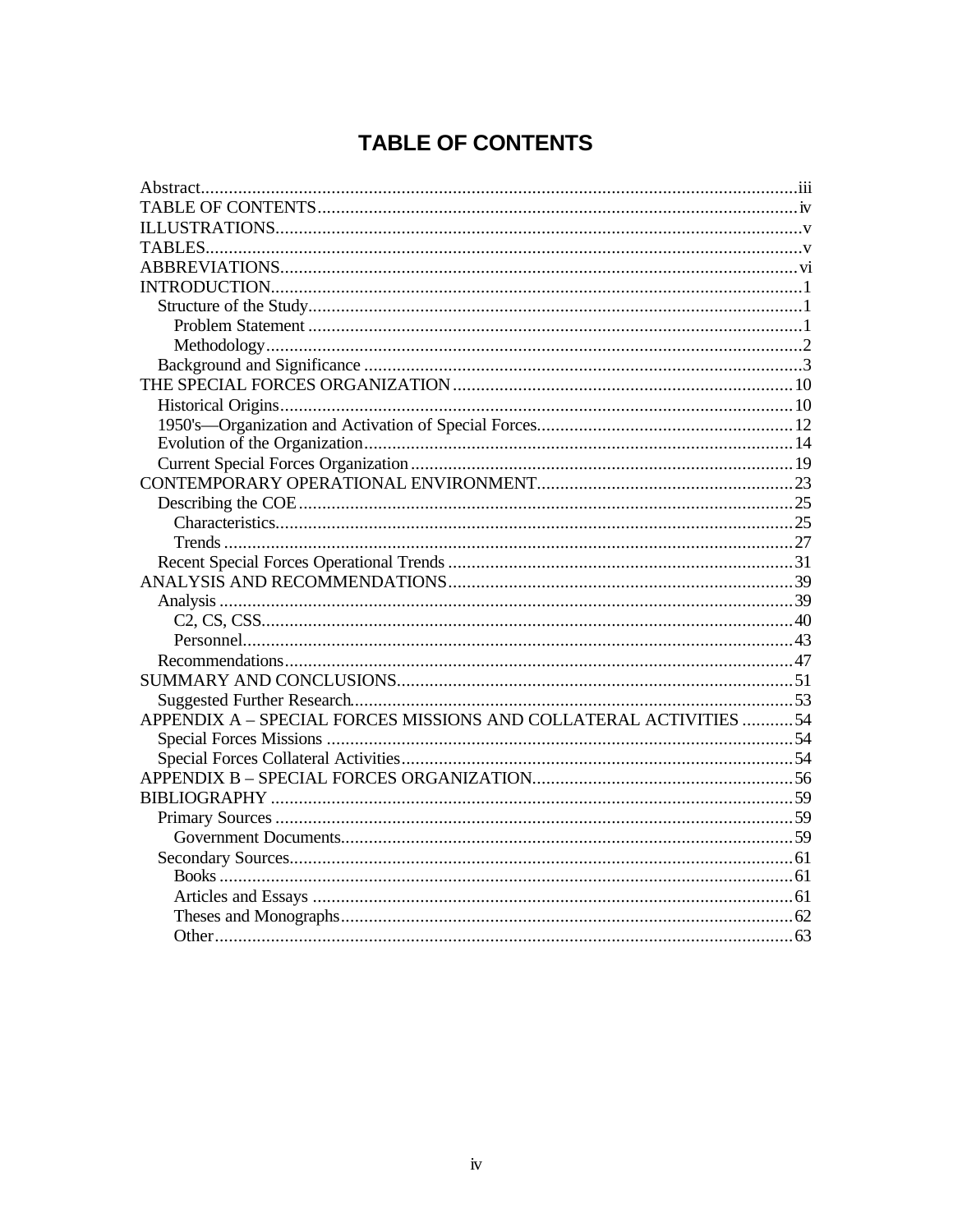# **ILLUSTRATIONS**

| Figure                         | Page |
|--------------------------------|------|
| 1. Composition of a SFODB      | 45   |
| 2. Special Forces Group (1961) | 56   |
| 3. Special Forces Group (1965) | 56   |
| 4. Special Forces Group (1969) | 57   |
| 5. Special Forces Group (1974) | 57   |
| 6. Special Forces Group (1981) | 58   |
| 7. Special Forces Group (1961) | 58   |

## **TABLES**

| Table                                | Page |
|--------------------------------------|------|
| 1. Special Forces Mission Categories |      |
| 2. Total SF Operational Detachments  | 40   |
| 3. Group Support Assets              |      |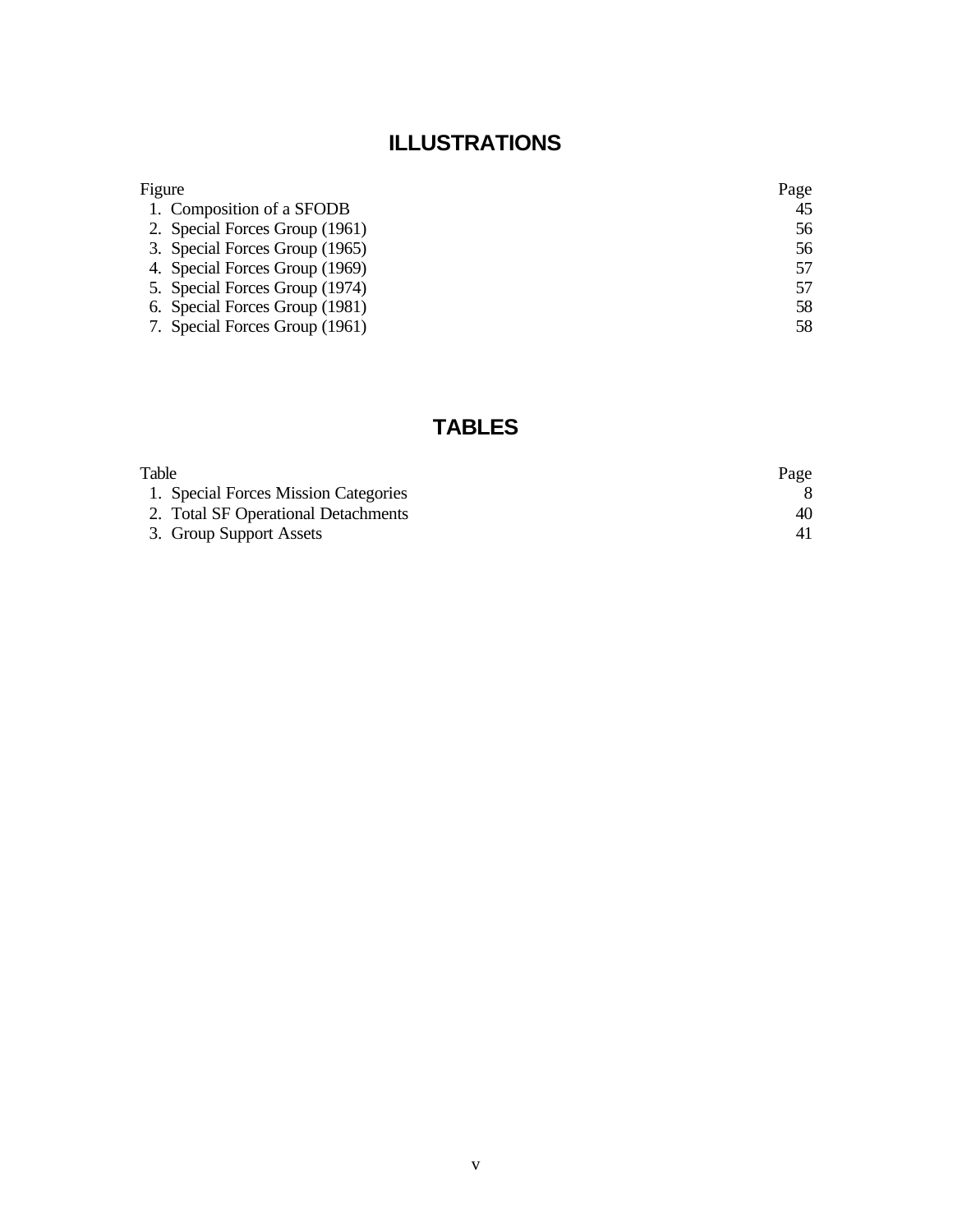## **ABBREVIATIONS**

AOB – advanced operating base

ARSOTF – army special operations task force

C2 – command and control

C4I – command, control, communications, computers, and intelligence

COE – contemporary operating environment

CS – combat support

CSS – combat service support

CST – coalition support team

CT – counterterrorism

DA – direct action

FID – foreign internal defense

FOB – forward operating base

HUMINT – human intelligence

JCO – joint commission observer

JSOTF – joint special operations task force

LCE – liaison coordination element

OOTW – operations other than war

OSS – Office of Strategic Services

PSYOP – psychological operations

SF – Special Forces

SFG – Special Forces Group

SFODA – Special Forces Operational Detachment A

SFODB – Special Forces Operational Detachment B

SOF – special operations forces

SR – special reconnaissance

USASFC – United States Army Special Forces Command

USASOC – United States Army Special Operations Command

USSOCOM – United States Special Operations Command

UW – unconventional warfare

WMD – weapons of mass destruction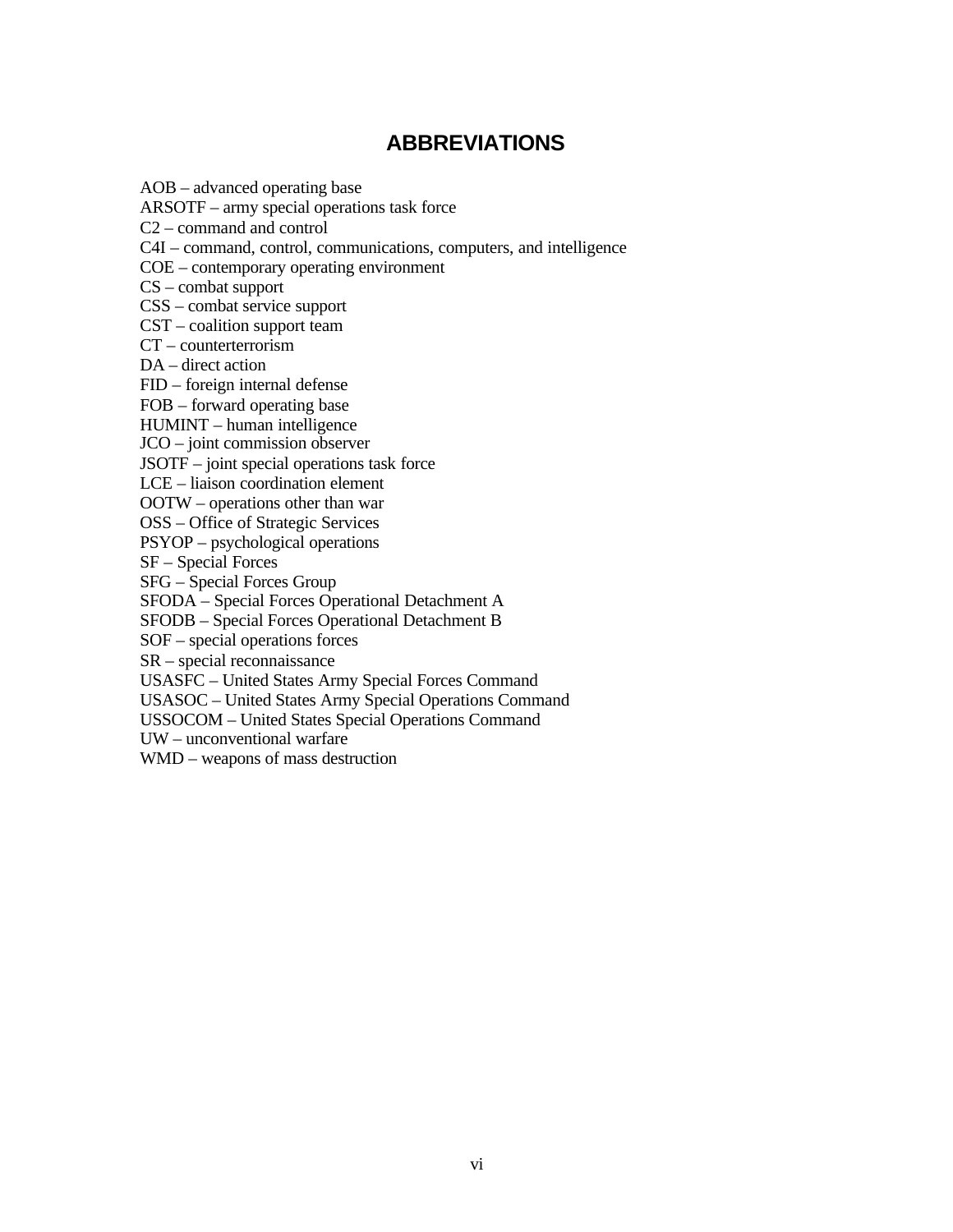## CHAPTER 1

## **INTRODUCTION**

*A rapidly changing world deals ruthlessly with organizations that do not change...This reality means that USSOCOM must embrace and institutionalize the process of change in a disciplined manner that allows us to move closer to our vision. During this journey, only our core values are permanent and non-negotiable. Everything else--our organization, force structure, platforms, equipment, and missions--must continuously evolve to meet the needs of the nation and seize the opportunities brought about by change...To be relevant in the future, we must continue our transformation, while maintaining the readiness required to shape and respond to the world today. We need to anticipate trends and future scenarios, conditioning ourselves to not be surprised by surprise and the rapidity of change and the dynamics that follow. As new threats arise, we must decide which of our current capabilities to retain or modify, which new ones to develop, and which old ones to discard.*<sup>1</sup>

> General Peter J. Schoomaker Commander, USSOCOM

The world is rapidly changing and the United States Army, to include Army Special Operations Forces (SOF), is seeking ways to transform itself to meet the security challenges of the future. The changing global environment in the past decade has resulted in an increase in operations other than war (OOTW) and a corresponding increased demand for unconventional operations. The global war on terrorism will increase the number and scope of these types of operations even further. Army Special Forces must transform to meet these rising needs and the changing nature of the contemporary operating environment (COE).

## **Structure of the Study**

## Problem Statement

Does the current Special Forces organization need to change to meet operational needs in the contemporary operational environment? This study focuses on the requirement of the Army

<sup>&</sup>lt;sup>1</sup> Peter J. Schoomaker, General, *Special Operations Forces: The Way Ahead*, United States Special Operations Command homepage, http://www.socom.mil/ , 1998; quoted in Ronald M. Johnson, "Application of Aspects of Unconventional Warfare: Tools for Engaging the Current and Future Threat Trends of the Post-Cold War Environment" (Masters thesis, United States Army Command and General Staff College, 1999), 1.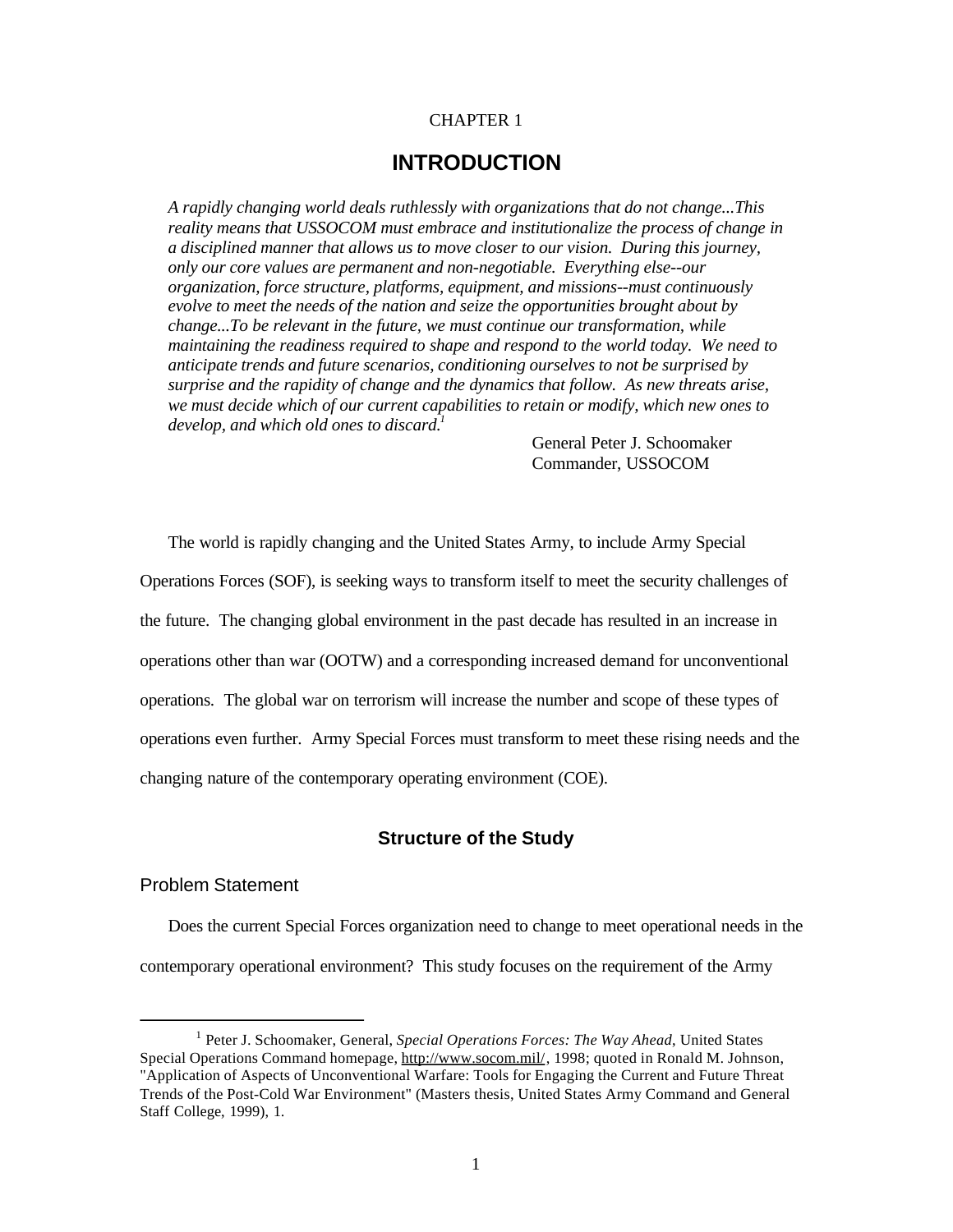Special Forces organization to adapt to emerging operational requirements in today's dynamic, uncertain, full-spectrum environment in order to continue providing a competent unconventional warfare (UW) capability for the military.

The organization of Army Special Forces has evolved over the years since its formation in the early 1950's. During the late 1950s and the Vietnam era, the organization saw significant growth and transformation. However, the organization of its basic tactical unit, the Special Forces Operational Detachment Alpha (SFODA), is nearly unchanged. The current organization is arguably based on an out-dated, World War II era UW paradigm and is a model designed for the Cold War environment. Rapid advances in technology, changing capabilities of the conventional Army, operational experience across the spectrum of conflict, and changes in the threat over the past decade have redefined the operational requirements for SF. However, unconventional warfare (UW) will continue to be the unique purview of SF for the foreseeable future. It is imperative that Army SF community examines the organization as a whole to see where changes are needed, then aggressively transform the force to meet these needs.

This study looks at the contemporary operational environment (COE) and suggests changes needed in the Special Forces organization to continue providing a viable and effective UW capability. Is the organization of Army Special Forces adequate to meet the requirements of a new, dynamic, rapidly changing contemporary operational environment? Is the current structure capable of conducting sustained special operations in multiple theaters of operation? Are new military occupation specialties needed in SF to sustain the UW capability? Does Special Forces need to consider allowing women within its ranks?

#### Methodology

This monograph provides a brief historical analysis of the organization of Special Forces since its inception. This includes a review of Special Forces' origin in World War II with the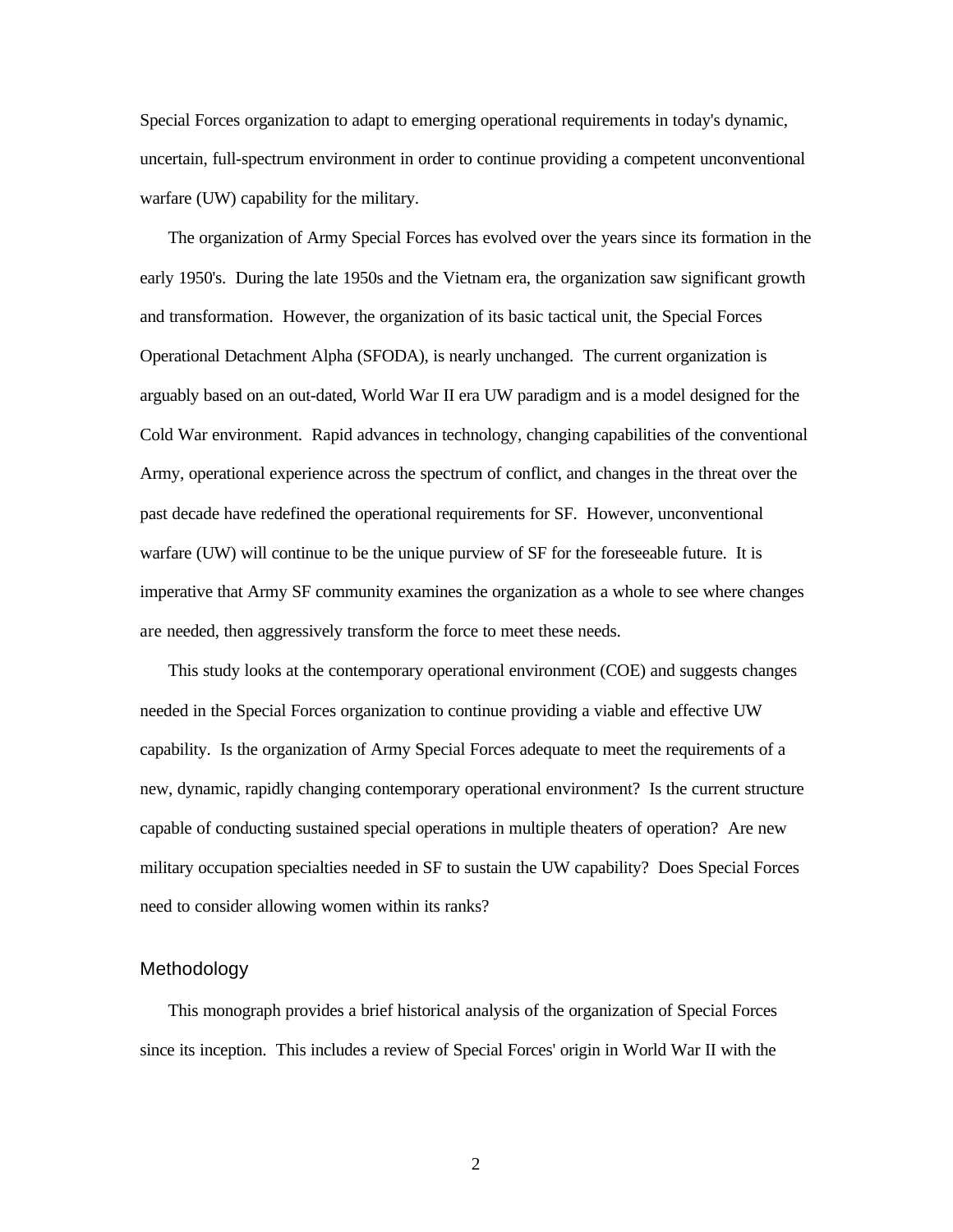Office of Strategic Services (OSS). This section concludes with a detailed look at SF's current organization and missions.

Next, the monograph analyzes the contemporary operational environment with the intent of identifying specific SOF requirements. A review of the recently published material, including Training and Doctrine Command (TRADOC) white papers, the 1999 Hart-Rudman Commission Reports, and the 2001 Quadrennial Defense Review (QDR) provide the characteristics and trends of the operational environment that our military forces are expected to operate in. Recent operations, including those in Bosnia, Kosovo, and the Afghan region are used to provide specific, real-world details and show the recurring UW nature of SF operations since the Gulf War.

This monograph is based on primary source material in the form of government documents and secondary sources such as books, journal and periodical articles, and monographs. Additionally, interviews with subject matter experts have been used whenever available to supplement the research.

#### **Background and Significance**

Since the end of the Cold War, the environment in which we operate and the threats we face have changed significantly. Consequently, the mission requirements for the United States' military forces have changed. The world is no longer a bipolar operational environment with clearly defined threats against which the United States can structure its military forces. As evidenced by the number and type of operations since the Gulf War, the end of the Cold War has brought anything but stability into the world. Historic ethnic conflicts, competition for scarce resources, criminal organizations, religious extremism, and terrorism are but a few of the forces that pose threats to stability now and into the foreseeable future. The recent Quadrennial Defense Review states, "the global security environment involves a great deal of uncertainty about the

3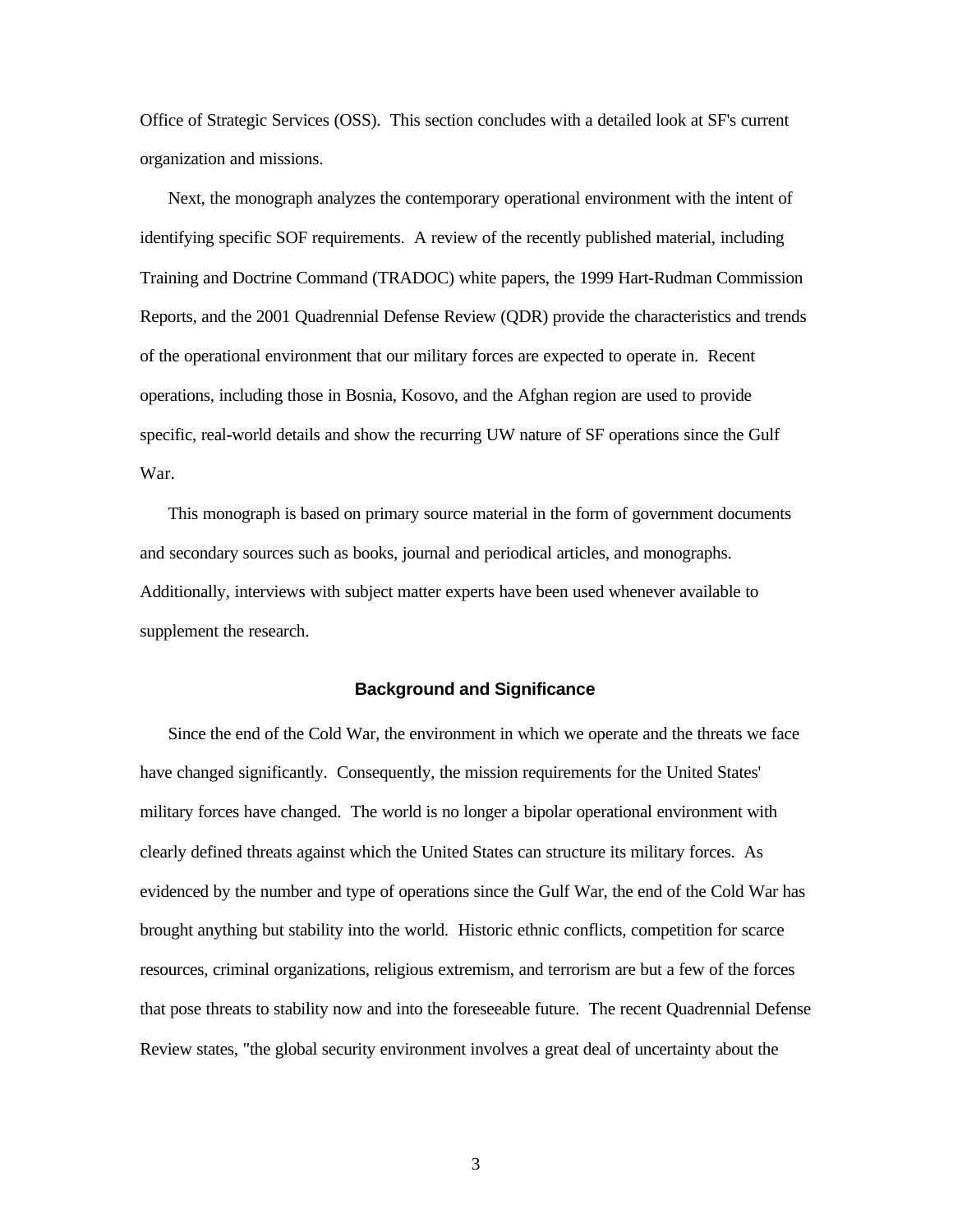potential sources of military threats, the conduct of war in the future, and the form that threats and attacks against the Nation will take. $"$ <sup>2</sup>

Future enemies of the United States may not adhere to the currently accepted conventions of warfare. Non-state actors such as international terrorist organizations will not be constrained by the laws of land warfare. They will not meet the United States on equal terms—rather, they will look for weaknesses in the security system of the United States to exploit while avoiding its proven lethal conventional military establishment.

The terrorist attack on the World Trade Center towers and the Pentagon on 11 September 2001 translated what were once suppositions about the future asymmetric threat into stark realities in the American homeland. The threat, for which the United States must prepare and respond, is now much clearer. The need to affect homeland security by military actions overseas is greater. In light of several thousand civilian and military casualties at home, there will be fewer domestic constraints on U.S. military activities in support of national security. International relationships transformed practically overnight in response to the terrorist attacks. Countries such as Iran, Syria, Libya, China, and Sudan showed an interest in cooperating with the U.S. in the wake of the terrorist attack, albeit limited given the tenuous relationships that they have maintained in recent years. Operations against terrorism have taken on a new, global scope that will challenge traditional command and control relationships, logistical support structures, and inter-agency cooperability.

The full spectrum of challenges, including asymmetric threats such as terrorism, facing the U.S. in this contemporary operational environment (COE) has been an impetus for change across the entire force for the past decade. The U.S. Army had already embarked on a major effort to transform itself into a capabilities-based objective force in order to respond to a wide spectrum of potential threats. Trying to transform amidst a reduction in the size of the military, increasingly

<sup>2</sup> Donald H. Rumsfeld, Secretary of Defense, *Quadrennial Defense Review Report* (Washington, D.C.: Department of Defense, 2001), 3.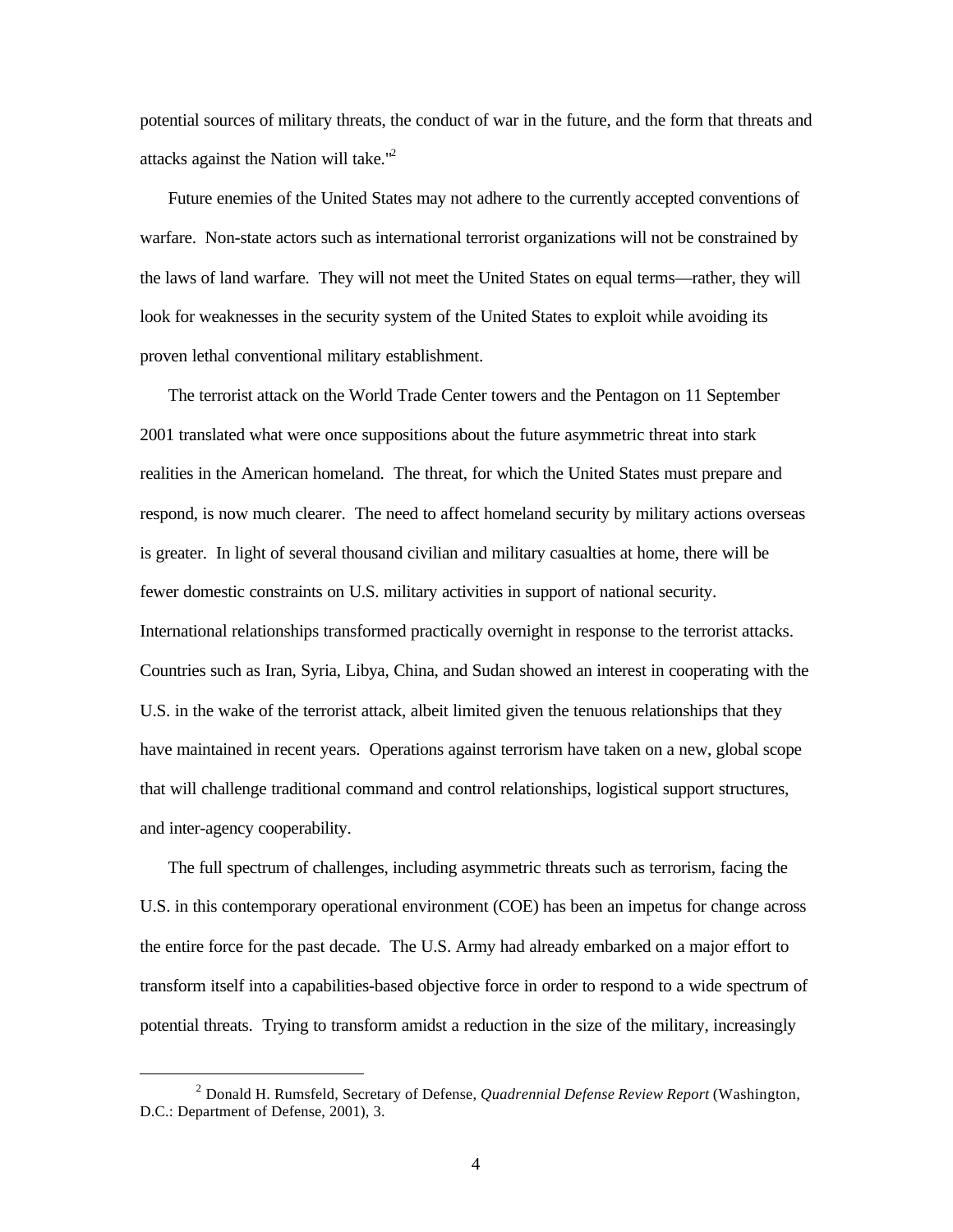tighter budgets, and a dynamic and uncertain threat has proven to be a difficult challenge. These dynamics are leaving some "legacy systems" and traditional capabilities struggling for relevance in the future force structure. Transformation efforts have accelerated rapidly in the past two years under Army Chief of Staff General Eric Shinseki. The Army is not alone in its effort to prepare for the future - the Air Force, Navy, Marine Corps, and Special Operations Command are also studying and adopting new ways to organize, equip, and prepare for future operational requirements.

Over the past decade as the Army downsized, Special Forces were spared major cuts, but struggled to fill its authorized force structure. This was due largely to the significant decrease in the active duty Army from which Special Forces was able to recruit. The result was a reduction in the number of SFODAs per company, and even those remaining have struggled to operate at full strength. Sustaining special operations in support of Operation Enduring Freedom (the war on terrorism) worldwide will require a return to six SFODAs per company and possibly even further organizational growth and changes. The stimulus of September 11th has prompted increased funding for SOF and provides the opportunity to study, debate, and make appropriate organizational changes.

In the past, senior SF headquarters have studied changing the organizational structure several times. Until recently, most of the reviews have focused on the organization of the SFODA. In 1982, a four-man SFODA was proposed; in 1986, 1st Special Operation Command (SOCOM) reviewed the SFODA structure with regards to SF integration into Air-Land Battle doctrine; and in 1991, 1st Special Forces Group proposed a new organization with "four six-man detachments under a new layer of command called a troop" and three troops in a squadron.<sup>3</sup> More recently, the United States Army Special Operations Command (USASOC) conducted significant research to develop a proposed SF objective force structure, with a fielding date to match the Army's goal of

<sup>&</sup>lt;sup>3</sup> James J. Starshak, "A Special Forces Operational Detachment for the 21st Century" (Masters thesis, United States Army Command and General Staff College, 1993), 15-16.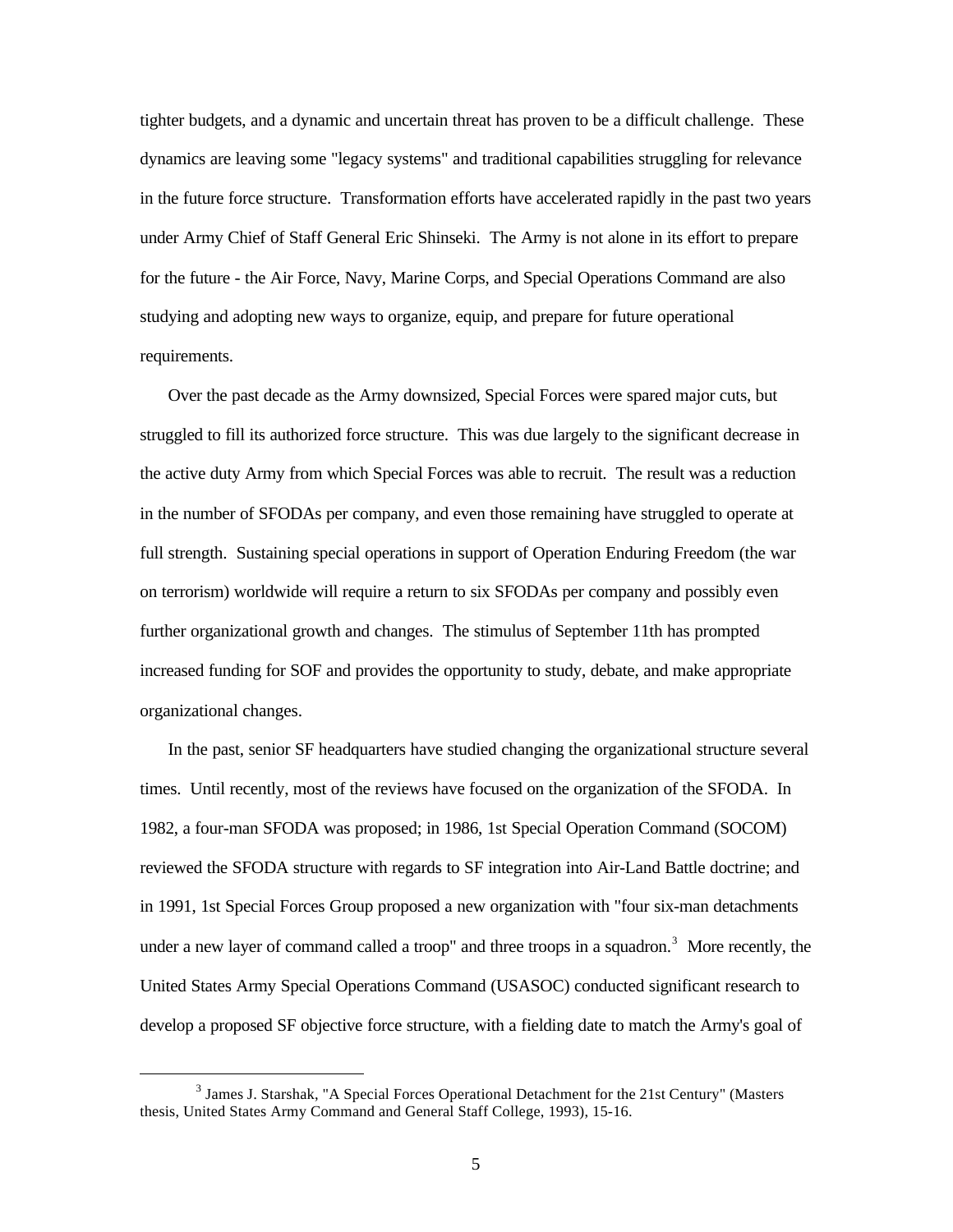2010.<sup>4</sup> In September 2001, USASOC conducted the Special Forces Transformation Wargame to assess the proposed Objective Force Special Forces operational concepts, capabilities, and organizations.<sup>5</sup> Additionally, the United States Army Special Forces Command (USASFC) is developing an interim SF Group structure to bridge the gap between the existing force and the objective force. On 14 November 2001, the USASFC Commander was briefed on an interim design that would increase the size of the Special Forces Operational Detachment Bravo (SFODB), make authorized positions at battalion and group to replace the "padded" positions that consume SFODA personnel strength, and reorganize special support functions at the group level.<sup>6</sup>

The Army recognizes the current and future operational environment requires a force with more SOF-like capabilities. "The Army as a whole is becoming more like Special Forces as its deployment capabilities grow and its maneuver units handle a range of missions that expands into roles that previously were considered unconventional for them.<sup>"7</sup> Joint Vision 2020 states that the future challenges will require "a Total Force composed of well-educated, motivated, and competent people" that are capable of adapting to the ambiguous environment of the future.<sup>8</sup>

The extensive utilization of SOF in the 1990s shows that SOF UW skills are relevant and will be used in the future across the operational spectrum in a variety of operations. The issues at hand for SOF are enabling the force to conduct the number and scope of operations that will be required in the COE and adapting the force in order to sustain its UW capability in a changing world. This may require radical changes in the way SOF are resourced, structured, and operates.

<sup>4</sup> United States Army Special Operations Command (USASOC), *Objective Force Concept and Wargame Results – Initial Report (DRAFT)* (Fort Bragg, N.C.: USASOC, 2001), 3.  $<sup>5</sup>$  Ibid., 2.</sup>

 $6$  "Padded" positions are headquarters staff, training, administrative, and liaison slots that are not authorized positions in the table of organization and equipment (TOE). Typically, these positions are filled with personnel taken from SFODAs. United States Army Special Forces Command, *Interim Special Forces Transformation: USASFC(A) CG Decision Brief* (Fort Bragg, N.C.: USASFC(A), 14 November 2001).

<sup>7</sup> Dennis Steele, "Unconventional Warfare: The Front Line of the Future," *Army* 51, no. 7 (July 2001): 30.

<sup>8</sup> Henry H. Shelton, *Joint Vision 2020* (Washington, D.C.: Government Printing Office, 2000), 7.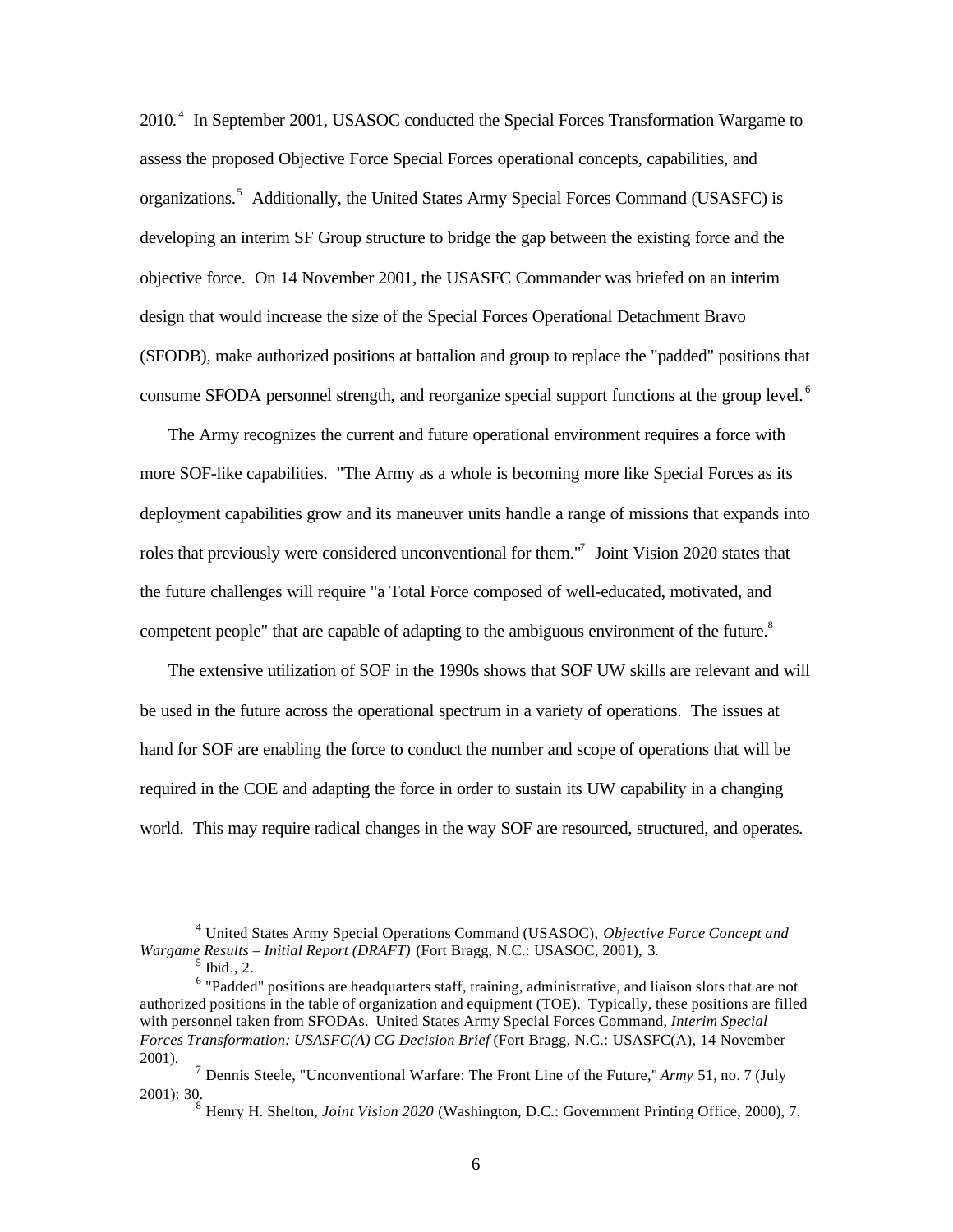SOF may truly need to be "PH.Ds with rucksacks" in order to conduct unconventional warfare in the future. $9$ 

The core purpose for the creation of Army Special Forces in the early 1950s was to conduct Unconventional Warfare (UW). Special Forces traces its core mission and organization to the UW organizations of World War II. The Office of Strategic Services (OSS) Jedburgh Teams and Operational Groups, and Detachment 101 worked in the European and China-India-Burma theaters organizing partisans and guerrillas to conduct military operations in the enemy rear areas. When the Cold War began, the United States realized the enormous potential of Special Forces units trained to conduct UW in fighting the spread of communism worldwide.

The initial post-World War II UW focus was on organizing partisans and guerilla forces behind enemy lines in Europe. This requirement spread to include other regions of the world as the United States realized the potential for UW in areas such as Southeast Asia. The definition of UW has evolved over the years to include a broad range of activities conducted in hostile or denied territory using indigenous personnel. Joint Pub 1-02 defines UW as:

A broad spectrum of military and paramilitary operations, normally of long duration, predominantly conducted by indigenous or surrogate forces who are organized, trained, equipped, supported, and directed in varying degrees by an external source. It includes guerrilla warfare and other direct offensive, low visibility, covert, or clandestine operations, as well as the indirect activities of subversion, sabotage, intelligence activities, and evasion and escape. $10$ 

The United States Army Special Operations Command (USASOC) is working to re-define UW to better describe its employment in the COE. The USASOC Integrated Concept Team (ICT) developing the Objective Force Special Forces concepts categorized all Special Forces missions under the umbrella term Unconventional Operations. From this, the missions are

<sup>9</sup> Alvin and Heidi Toffler, *War and Anti-War: Survival at the Dawn of the 21st Century* (Boston, Mass.: Little, Brown and Company, 1993), 92-97. In their book, the Toffler's describe niche warfare as smaller wars that have replaced large-scale conventional wars characteristic of the industrial age. This form of warfare is in response to the distribution of threats caused by a single global superpower and the effects of the information age. Unconventional warfare (UW) skills of Special Forces are ideally suited for conducting this type of warfare.

<sup>10</sup> Department of the Defense, *Joint Pub 1-02, Department of Defense Dictionary of Military and*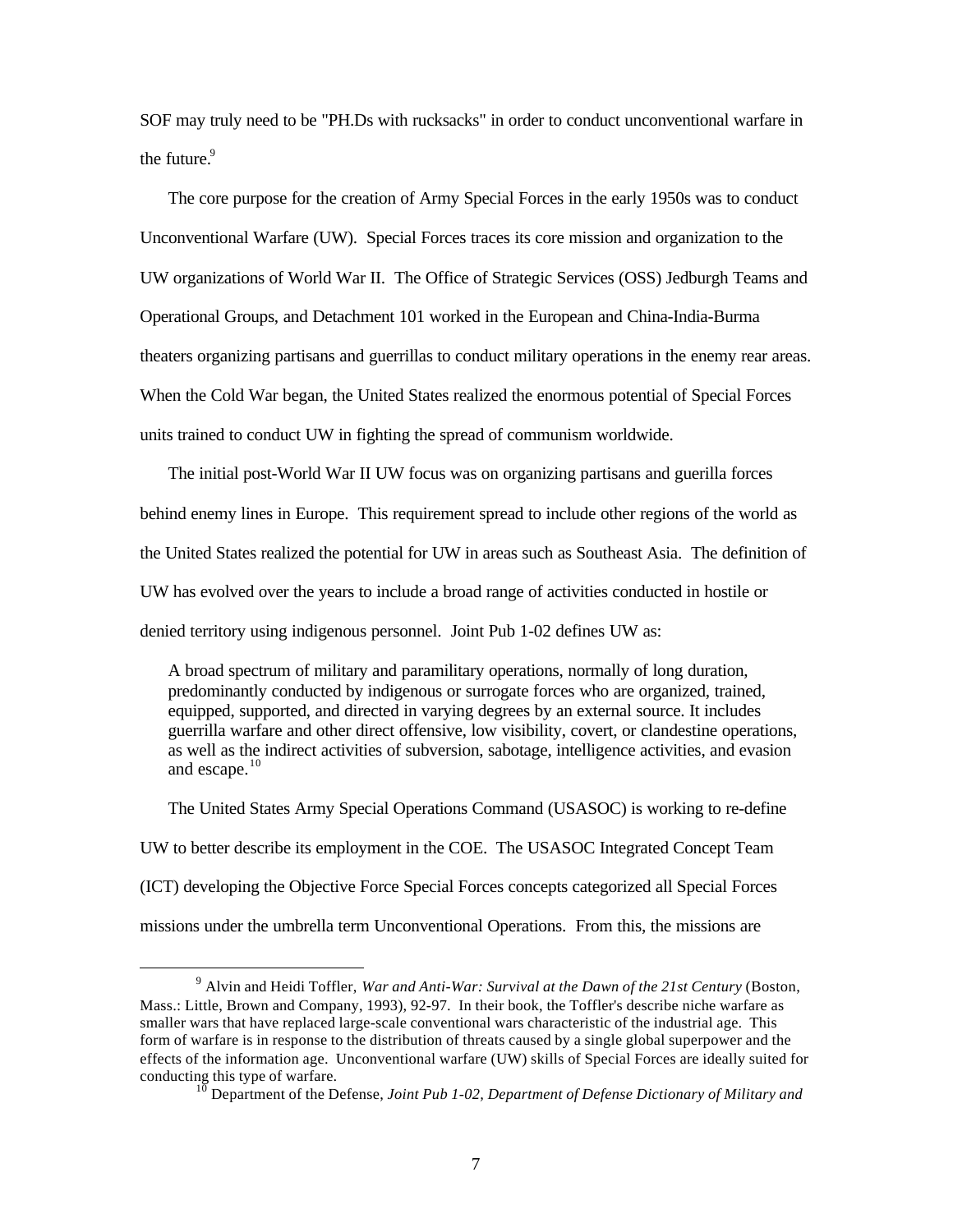divided into three sub-categories: Unconventional Warfare, Foreign Internal Defense, and U.S. Unilateral Missions. Table 1 shows how USASOC categorizes current SF missions within this evolving doctrinal framework.

| <b>Unconventional Operations</b>  |                |                                   |                                 |                              |
|-----------------------------------|----------------|-----------------------------------|---------------------------------|------------------------------|
| <b>Unconventional Warfare</b>     |                | <b>Foreign Internal Defense</b>   |                                 | <b>US Unilateral</b>         |
| Through, with or by indigenous,   |                |                                   | Through, with or by indigenous, |                              |
| surrogates, or coalition partners |                | surrogates, or coalition partners |                                 |                              |
| Guerrilla Warfare                 | Personnel      | Security Assistance               | Humanitarian                    | Direct Action                |
|                                   | Recovery       |                                   | Assistance                      | Counter-Terrorism            |
| Subversion                        | Sabotage       | Non-Combatant                     | Humanitarian                    | Sabotage                     |
| <b>Coalition Support</b>          |                | Evacuation                        | Demining                        | Personnel Recovery           |
|                                   |                | Operations                        | Operations                      |                              |
| Direct Action                     | Special        | <b>Counter-Narcotics</b>          | Anti-Terrorism                  | Special                      |
|                                   | Reconnaissance |                                   |                                 | Reconnaissance               |
| Counter-                          |                | <b>Training Assistance</b>        | Counter-                        | Non-Combatant                |
| Terrorism                         |                |                                   | Terrorism                       | <b>Evacuation Operations</b> |
| Other missions as required        |                | Other missions as                 | Counter                         | Other missions as            |
|                                   |                | required                          | Insurgency                      | required                     |
|                                   |                |                                   | Opns                            |                              |

Table 1: Special Forces Mission Categories<sup>11</sup>

By law, the United States Special Operations Command (USSOCOM) is the only military organization authorized to conduct UW.12 Within USSOCOM, the Army's Special Forces is the primary force for this mission. In his book *US Special Operations Forces in Action*, Thomas K. Adams states that "the military organization most capable of conducting UW, and the only organization with a record of success in UW, is U.S. Army Special Forces."<sup>13</sup> Although the environment has changed and missions have evolved, the core capability that SF provides the military remains unchanged—UW. The *raison d'être* for Army Special Forces is "its ability to operate through, with, or by surrogates, indigenous populations and indigenous organizations."14 This capability is as important today as ever.

*Associated Terms* (Washington, D.C.: Government Printing Office, 2001), 451.

<sup>&</sup>lt;sup>11</sup> USASOC, 4.<br><sup>12</sup> US Code, Title 10, Section 167.

<sup>&</sup>lt;sup>13</sup> Thomas K. Adams, *US Special Operations Forces in Action* (London: Frank Cass Publishers, 1998), 302.

<sup>&</sup>lt;sup>14</sup> Mark D. Boyatt, Colonel (Retired), "Special Forces: Our Core Purpose," Special Warfare 14, no. 1 (Winter 2001): 8.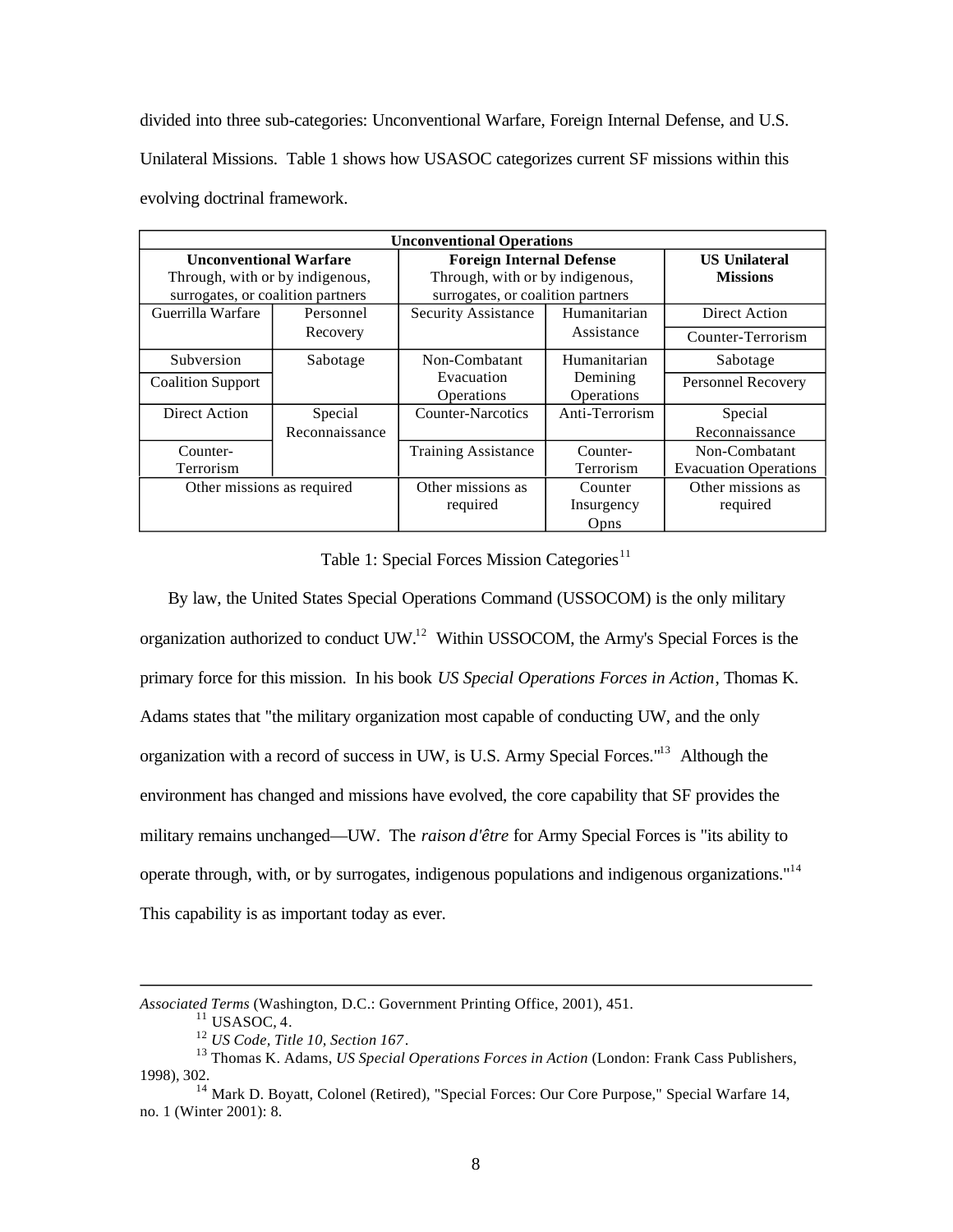As the Army transforms itself from the legacy force to the objective force, it is imperative that Special Forces transform as well. The transformation of the Army was well on its way, but September 11th increased the pace, breadth, depth, and support for change. The requirement for Special Forces' unique capabilities is clearly a part of future military strategies across the spectrum of conflict, as stated in the recent QDR and evidenced by the operations in Afghanistan. Forward deployed, capable, theater engagement forces will be required to achieve the defense policy goals specified in the QDR.<sup>15</sup> Army Special Forces has, and will continue to provide the efficient, economy of force capability to support this strategy. The 1997 National Military Strategy states the need for a UW capability that will certainly continue to grow in the future:

The range of challenges to our security demands an ability to influence certain events with forces that are smaller and less visible than conventional formations, offering the NCA [National Command Authorities] options that do not entail a major military commitment. Special Operations Forces provide this capability and offer unique skills, tactics, and systems for the execution of unconventional, potentially high-payoff missions.<sup>16</sup>

<sup>15</sup> Rumsfeld, *Quadrennial Defense Review Report*, 11. The four defense policy goals are: Assuring allies and friends; dissuading future military competition; deterring threats and coercion against U.S. interests, and; if deterrence fails, decisively defeating any adversary.

<sup>16</sup> General John Shalikashvili, *National Military Strategy: Shape, Respond, Prepare Now—A Military Strategy for a New Era* , online: http://www.dtic.mil/jcs/nms/; reprinted by the United States Army Command and General Staff College, *National Military Strategy* (Fort Leavenworth, Kans.: United States Army Command and General Staff College, 2000), 16.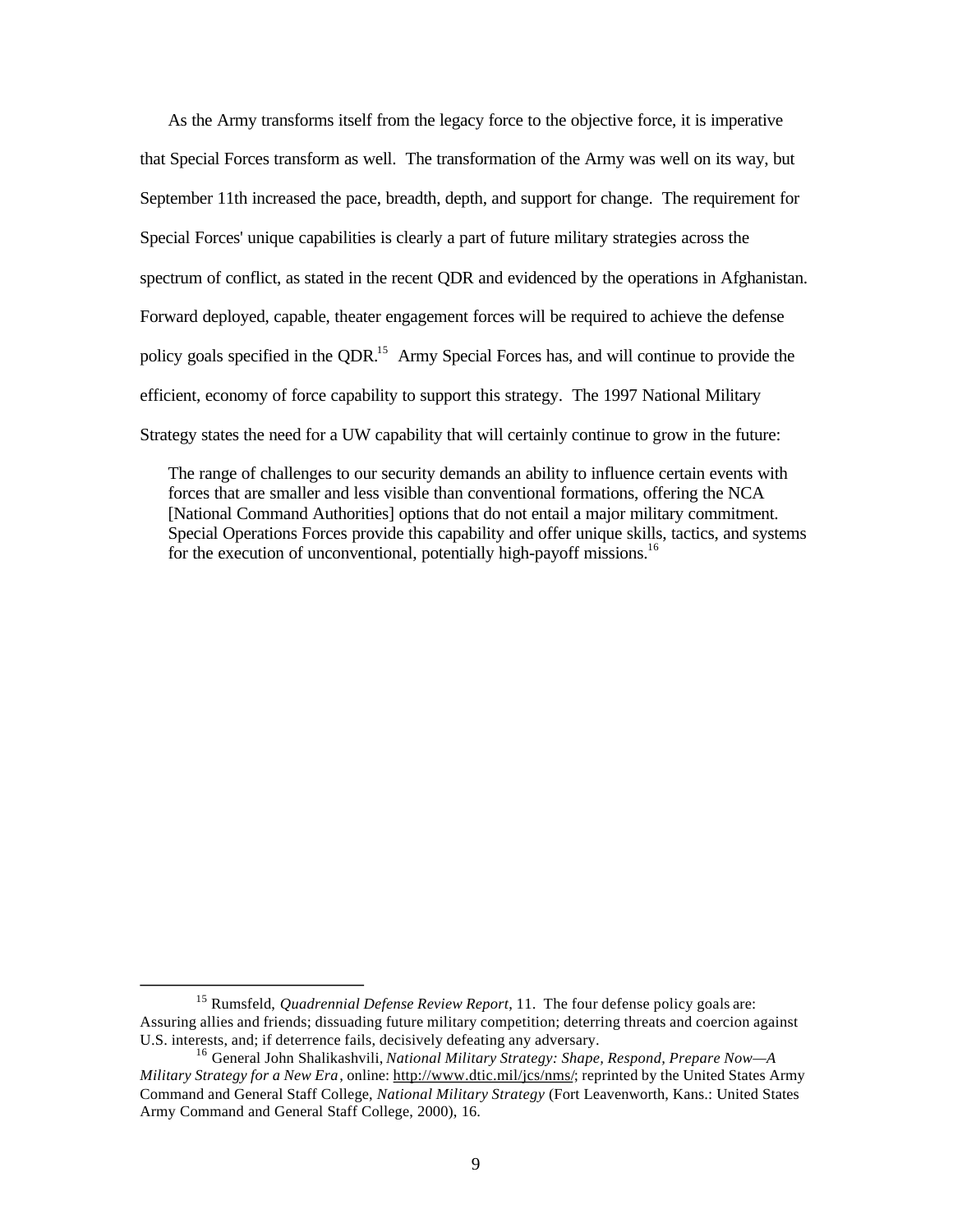## CHAPTER 2

## **THE SPECIAL FORCES ORGANIZATION**

*"When the hour of crisis comes, remember that forty selected men can shake the world."17* 

> Yasotay Mongolian Warlord

#### **Historical Origins**

Officially, Special Forces traces its lineage to elite special purpose units including Rogers' Rangers from the French and Indian Wars and the First Special Service Force, a combined American and Canadian unit organized primarily to conduct direct action operations in the cold, mountainous, snow-covered regions of the European Theater of Operation.<sup>18</sup> However, Special Forces finds its true operational roots in the Office of Strategic Services (OSS) in WWII.

President Roosevelt initially established the Office of the Coordinator of Information (COI) under the direction of Colonel William J. Donovan in July 1941. The organization was based on Donovan's recommendation to create "a single agency to centralize the intelligence gathered by several uncoordinated offices in Washington, combining the functions of psychological warfare and special operations on the British model."<sup>19</sup> The COI was divided into two primary sections: Research and Analysis (R&A) and the Foreign Information Service (FIS).<sup>20</sup>

In June 1942, President Roosevelt redesignated the COI as the OSS with an emphasis on conducting UW behind enemy lines in Europe, similar to the British Special Operations Executive (SOE) model. Donovan organized the OSS into intelligence, special operations, and training sections.<sup>21</sup> Over the course of the war, the OSS organized three distinct special

<sup>17</sup> Quoted most recently in Robin Neillands, *In the Combat Zone: Special Forces since 1945*  (London: Weidenfeld and Nicolson, 1997), 1.

<sup>18</sup> Thomas K. Adams, *US Special Operations Forces in Action* (London: Frank Cass Publishers, 1998), 63.

<sup>19</sup> Alfred H. Paddock, Jr., *US Army Special Warfare* (Washington, D.C.: National Defense University Press, 1982), 5. University Press, 1982), 5.<br> $^{20}$  Ibid., 6.

 $^{21}$  Ibid., 25.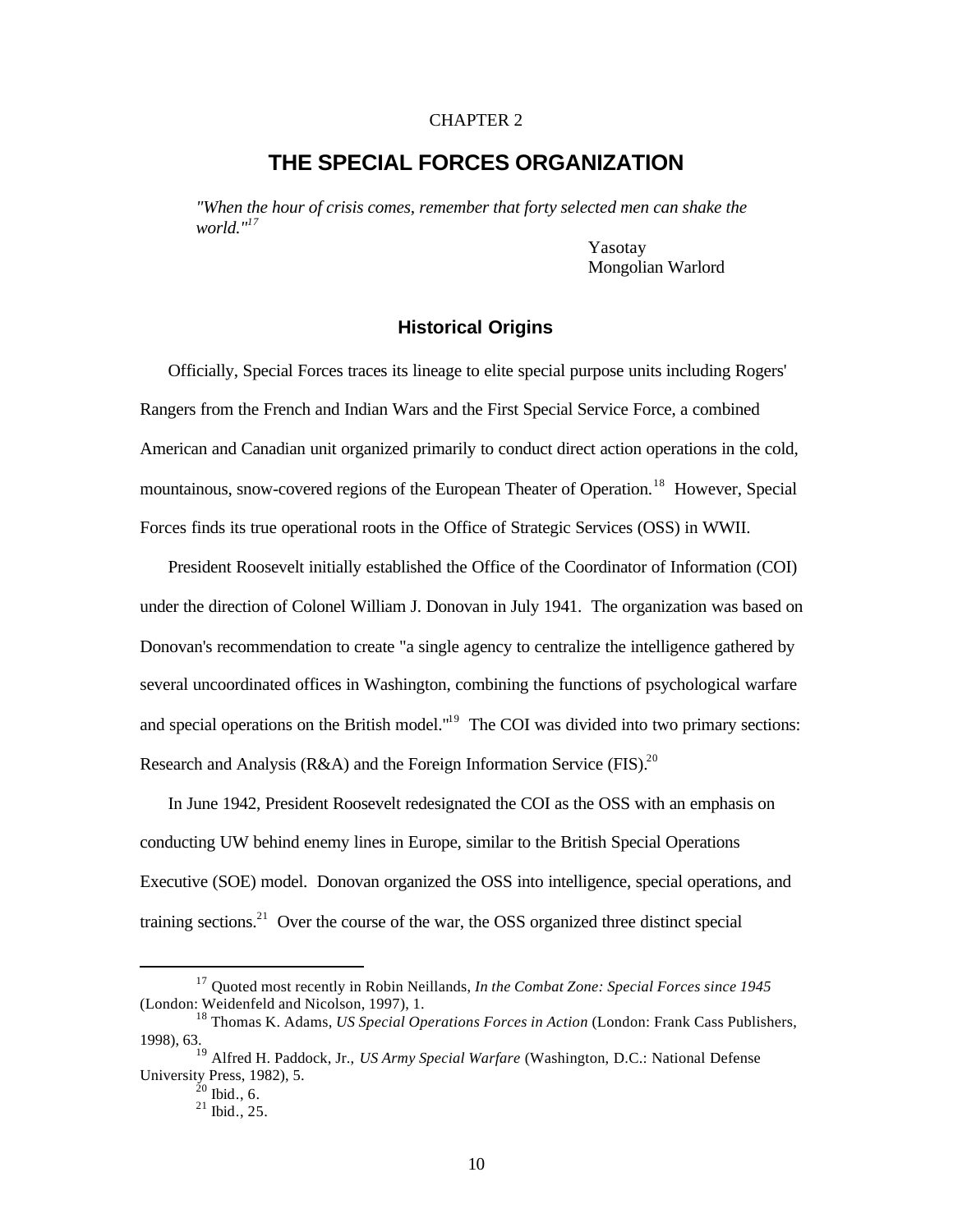operations elements that operated in the European and China-India-Burma Theaters of Operations; these were the OSS Jedburgh Teams, Operational Groups, and Detachment 101.<sup>22</sup>

Detachment 101 was activated on 14 April 1942 to conduct operations in Burma under the command of General Joseph Stilwell. These elements recruited, organized, equipped, and trained Burmese fighters from the Kachin tribe to conduct operations against Japanese forces.<sup>23</sup> Perhaps more than any of the other OSS elements, Detachment 101 developed a firm appreciation for the complexities of establishing credibility, winning trust and confidence, and organizing guerrillas into effective fighting units. The experiences and lessons learned by Detachment 101 became fundamental to later UW doctrine.

The Combined Chiefs of Staff authorized the formation of the OSS Operational Groups (OGs) beginning 23 December 1942 for specific operations in Europe. These units, consisting of thirty enlisted soldiers and four officers, are the truest forerunners of today's Special Forces Operational Detachments Alpha (SFODA). "The OGs were parachuted or sea infiltrated behind German lines in Italy, Greece, Yugoslavia, Norway, and France. [They] were able to conduct raids and operations without extensive partisan support, although every attempt was made to coordinate with the resistance movements."<sup>24</sup> After the defeat of Germany, many of these OG personnel were re-trained and infiltrated behind Japanese lines to train Chinese guerrillas.<sup>25</sup>

Probably the most renowned OSS elements were the Jedburgh Teams.<sup>26</sup>

In early 1944, the OSS began creating the first of 96 three-man Jedburgh teams to provide special operations support for the Allied invasions of France. A typical three-man team consisted of a French officer, an American or British officer and an enlisted radio operator. They were trained in close combat, infiltration and exfiltration techniques, small unit tactics, light weapons, demolitions and a host of other skills necessary for survival behind German lines. The Jedburgh teams were launched into Northern France at and shortly after the

<sup>22</sup> Aaron Bank, *From OSS to Green Berets* (New York: Simon & Schuster, 1987), 145-153.

<sup>&</sup>lt;sup>23</sup> United States Army Special Operations Command (USASOC), Directorate of History and Museums, *Army Special Operations Forces in World War II* (Fort Bragg, N.C.: USASOC), 7.

 $^{24}$  Ibid., 3.

 $^{25}$  Ibid., 3.

<sup>&</sup>lt;sup>26</sup> Jedburgh teams took their name from the area of Scotland where the Scots conducted guerrilla warfare against the English during the twelfth century. Leroy Thompson, *The Illustrated History of the U.S. Army Special Forces* (Secaucus, N.J.: Citadel Press, 1988), 2.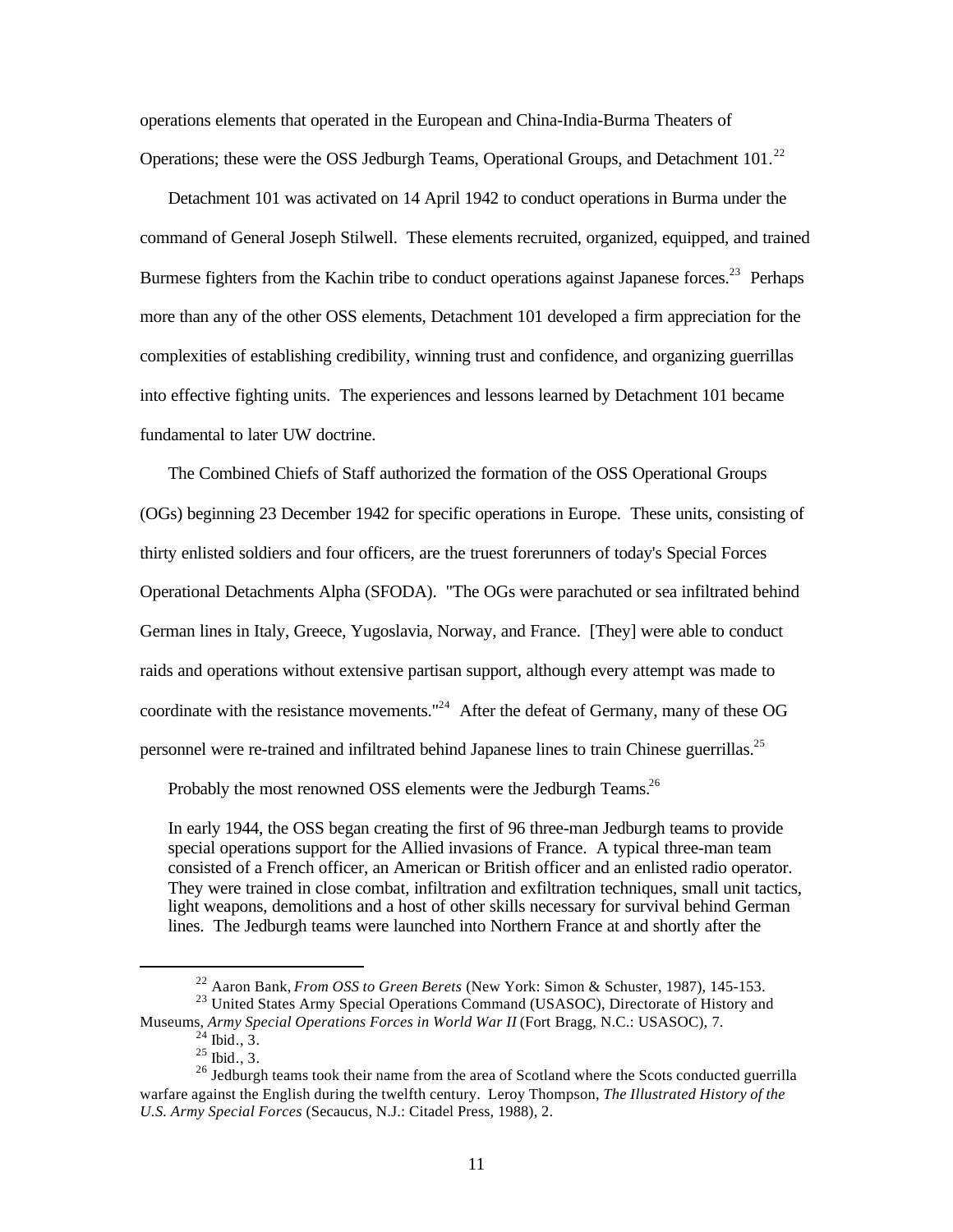Normandy invasion (Operation Overlord) from various airfields in England and into Southern France just before and after the landings in conjunction with Operation Dragoon.<sup>27</sup>

The Jedburgh Teams worked with the French resistance to conduct sabotage and direct action operations against German rear elements and made a significant contribution to the Allied invasion efforts.28

The OSS during WWII established the model for UW forces and future special operations. OSS emphasized the need for indirect military skills such as language ability, cultural orientation, and regional expertise as well as direct combat skills such as marksmanship, hand-to-hand combat, clandestine communications, and demolitions. The economy of using small teams, specially organized, trained, and equipped to operate behind enemy lines with indigenous personnel was clearly established. Organizationally, the OSS set a precedence for strategic level special operations and intelligence collection in support of national objectives.

## **1950's—Organization and Activation of Special Forces**

With the end of World War II, all of the OSS elements were disbanded and the military's capability to conduct UW disintegrated. However, the idea of conducting UW was not completely lost. In late 1946, the Army Ground Forces (AGF) conducted a study into the efficacy of organizing an unconventional warfare group with a combination of the OSS and Ranger capabilities.<sup>29</sup> The 1947 National Security Act established the Central Intelligence Agency (CIA) and effectively took the requirement to maintain a UW capability out of the hands of the military. Later, "in mid-1948, [the National Security Council] expanded the CIA charter, which already charged the CIA with the conduct of covert [psychological warfare], to include the conduct of UW in support of resistance/guerrilla movements.<sup>"30</sup> Consequently, the military did

 $^{27}$  Ibid., 2.

 $^{28}$  Bank, 43-74.

 $29$  Paddock, 70.

<sup>30</sup> Bank, 161.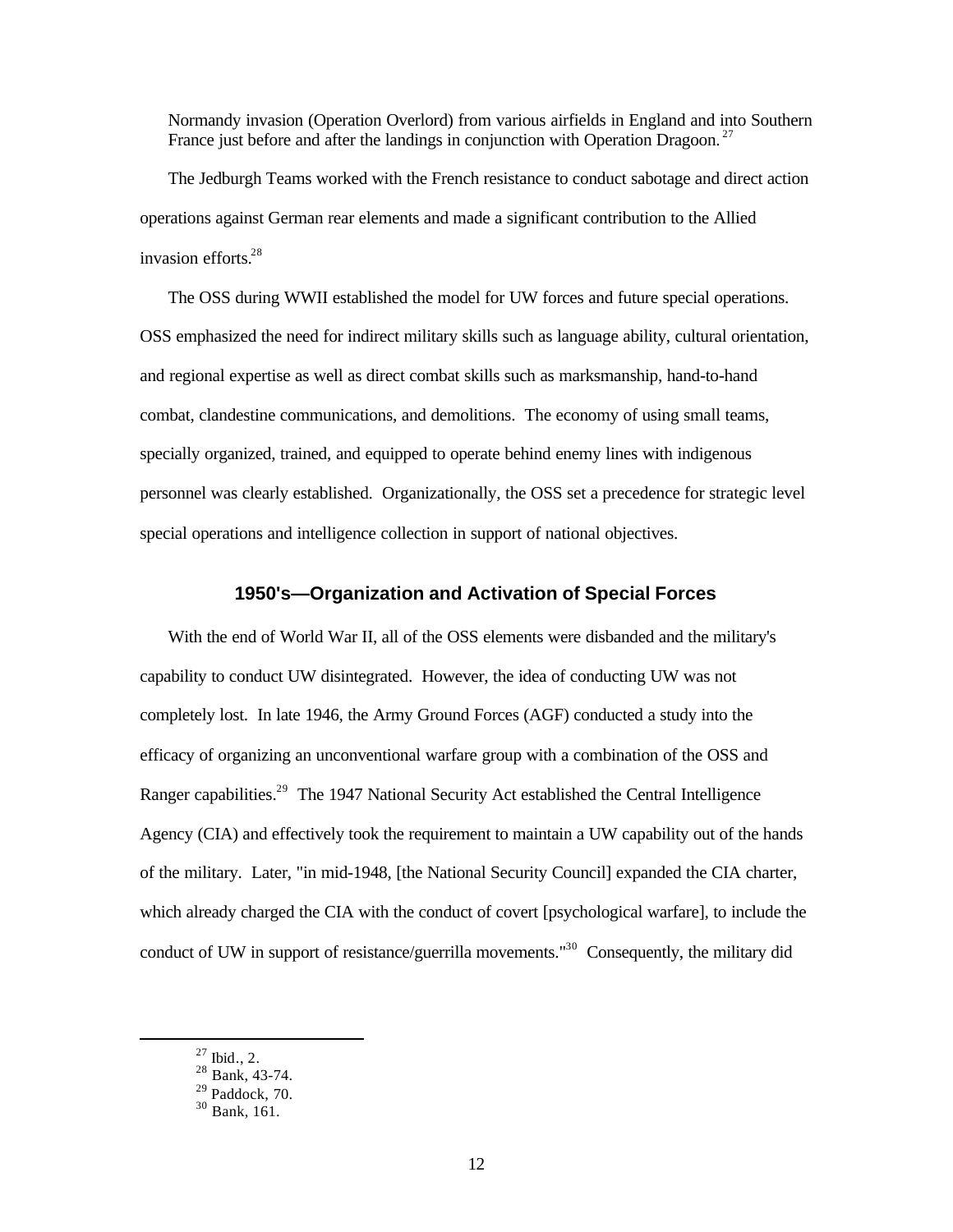not wholeheartedly pursue a UW capability until the Cold War against the Soviet Union and events in Korea again triggered the need in the early 1950s.

When the North Koreans attacked south on 22 June 1950, the special operations capability within the Far East Command (FECOM) was negligible. This communist-backed invasion, combined with the threat of war in Europe with the Soviet Union, set in action the initiative within the Army to create the Office of the Chief of Psychological Warfare (OCPW) under the direction of Brigadier General Robert McClure. Officially established on 15 January 1951, the OCPW was concerned primarily with psychological and unconventional warfare. This special staff began the development of the current Army Special Forces organization.<sup>31</sup>

Colonel Aaron Bank and Lieutenant Colonel Russell Volckmann developed the concept, organization, and mission for Special Forces based upon their personal UW experiences in WWII. As Colonel Bank stated, "the OSS heritage would be utilized as background for all our concepts of operations, organization, plans, studies, briefings, and training outlines...its mission would be strictly within the spectrum of UW.<sup>132</sup> They designed the Special Forces organization around its most basic operational element—the A-team, later known as the Special Forces Operational Detachment Alpha (SFODA). The initial concept was to have a 15-man A-team, which could be combined to be the equivalent of the OSS Operational Group or divided into smaller teams equivalent of the OSS Jedburgh Teams. Ultimately the A-team was reduced to twelve men—two officers and ten enlisted men commanded by a captain. They also developed the initial concept for the Special Forces company and battalion. On 19 June 1952, the 10th Special Forces Group (SFG) was activated under the command of Colonel Bank.<sup>33</sup>

Many of the members of the original 10th SFG were Lodge Bill personnel—foreign nationals that enlisted in the United States Army with the incentive of receiving U.S. citizenship for their

<sup>31</sup> Paddock, 83-89.

<sup>32</sup> Bank, 166.

 $33$  Ibid.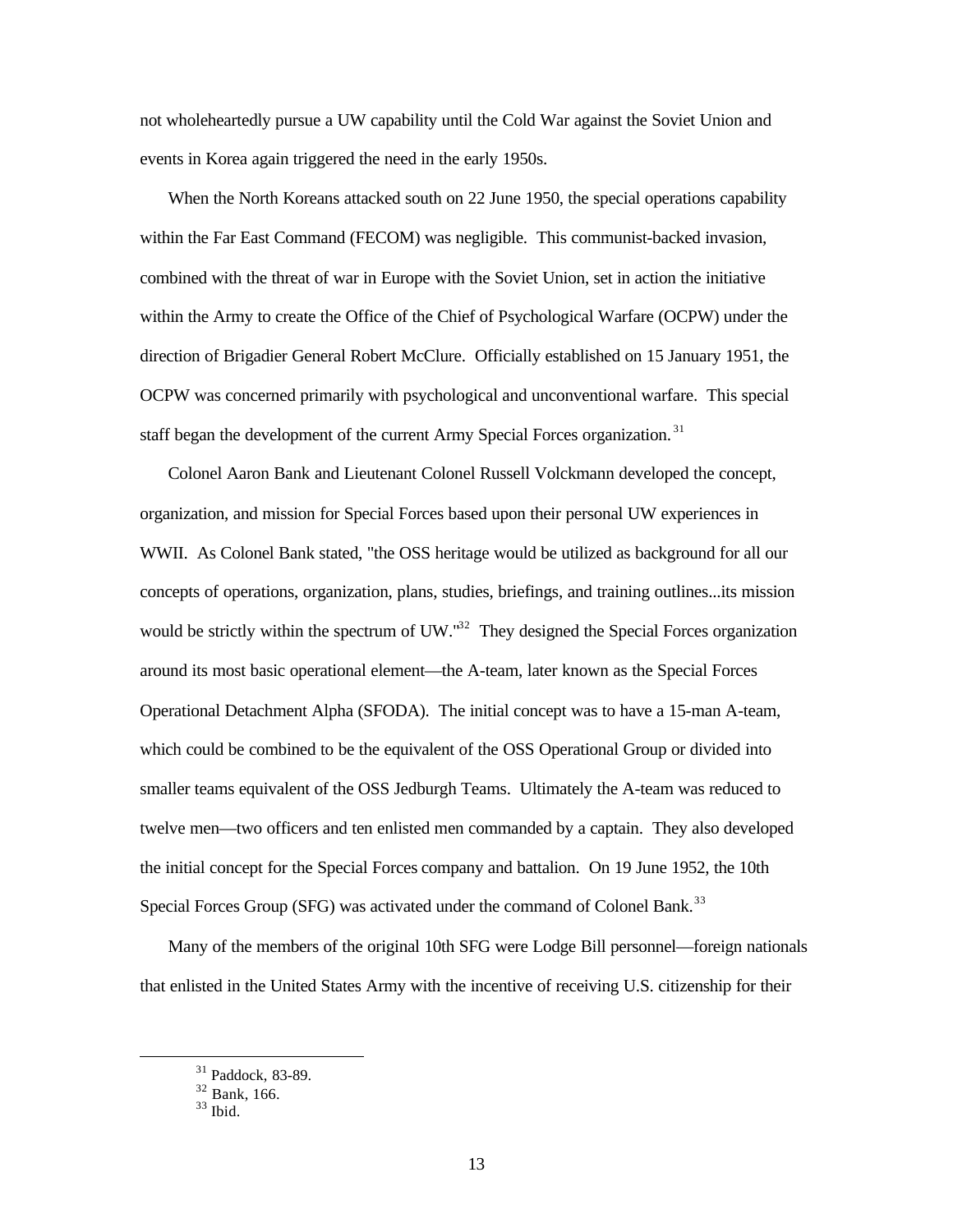service.<sup>34</sup> Recruitment of these personnel into Special Forces underscores the emphasis placed on language skills, regional expertise, and cultural awareness necessary for effective UW operations. The focus for 10th Group was on Eastern Europe, with its potential to raise large guerrilla formations behind Soviet lines. In 1953, 10th SFG was split in order to create the nucleus of the 77th SFG at Fort Bragg, North Carolina, and the remainder of 10th Group was moved to Bad Tolz, Germany.

## **Evolution of the Organization**

*This is another type of war, new in its intensity, ancient in its origins—war by guerrillas, subversives, insurgents, assassins; war by ambush instead of by combat; by infiltration, instead of aggression, seeking victory by eroding and exhausting the enemy instead of engaging him...It requires in those situations where we must encounter it...a whole new kind of strategy, a wholly different kind of force, and therefore a new and wholly different kind of military training*. 35

> John F. Kennedy May 25, 1961

Elected in 1952, President Eisenhower was no fan of small wars and his nuclear deterrence

strategy focused on the threat of massive retaliation to keep China, the Soviet Union, and their

communist allies at bay.<sup>36</sup> The United States was concerned about the domino effect of spreading

communism in Southeast Asia, but remained focused on a Europe first strategy. Reluctantly,

Eisenhower provided France and later Republic of South Vietnam with financial and indirect

military support. The commitment of Special Forces in Southeast Asia gradually increased

<sup>&</sup>lt;sup>34</sup> "In 1950, the American Congress approved a bill sponsored by Senator Henry Cabot Lodge, authorizing the enlistment of foreign aliens into the U.S. Army and providing for the granting of permanent resident status in the United States to enlistees who honorably completed five years of military service." An Eisenhower administration concept called the Volunteer Freedom Corps, envisioned using young men that had fled Eastern Europe as U.S. military forces to fight communism. In this concept, the aliens would be eligible for American citizenship after a period of service. H.W. Brands, Jr., "A Cold War Foreign Legion? The Eisenhower Administration and the Volunteer Freedom Corps," *Military Affairs* 52, no. 1 (January 1988): 7. Congress of the United States, *United States Code Congressional Service, 81st Congress—Second Session, Chapter 443—Public Law 597, Army—Enlistment of Aliens* (St. Paul, Minn.: West Publishing Co., 1950), 319. Bank, 168.

<sup>35</sup> John F. Kennedy, May 25, 1961; quoted in Andrew F. Krepinevich Jr., *The Army and Vietnam*  (Baltimore, Md., Johns Hopkins University Press, 1986), 29-30; quoted in Susan L. Marquis, *Unconventional Warfare: Rebuilding U.S. Special Operations Forces* (Washington, D.C.: Brookings Institution Press, 1997), 13.

 $36$  Adams, 63.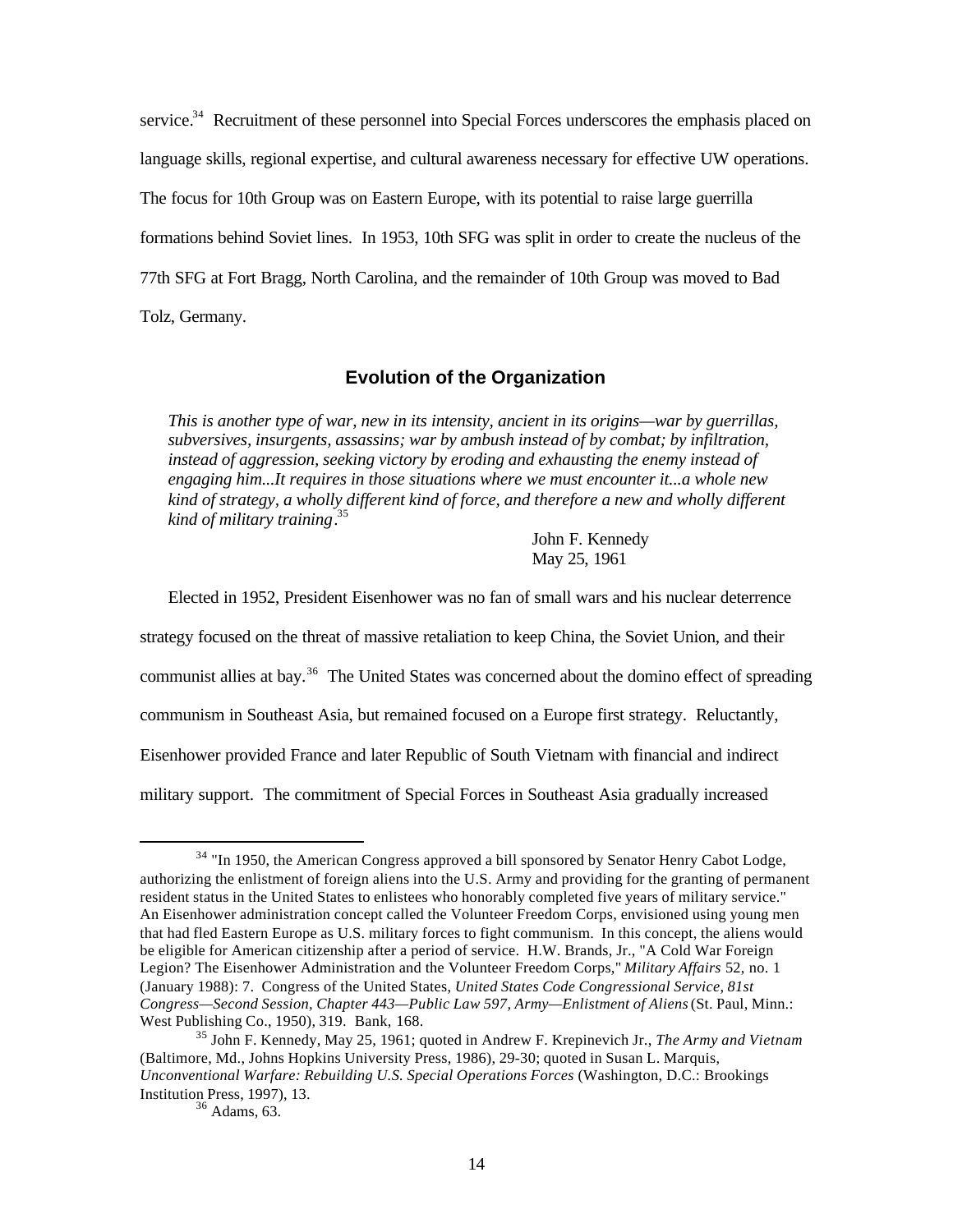throughout the late 1950s and the early 1960s. Already in the late 1950s, missions existed such as the White Star Program in Laos, where specially organized small teams were sent in as Field Training Teams (FTTs) to organize and train indigenous personnel, the Meo and Kha tribesman, to conduct anticommunist operations.<sup>37</sup> By 1960, U.S. SF advisors were also operating with various elements of the Army of the Republic of Vietnam.<sup>38</sup>

President John F. Kennedy's keen interest in Special Forces and UW spurred a rapid growth in the use of indigenous forces to fight communist-based insurgencies. He recognized Special Forces as a means to engage in these small wars without a major commitment of U.S. ground forces. Special Forces fit nicely into the "flexible response" strategy developed by President Kennedy and his Secretary of Defense, Robert McNamara.<sup>39</sup> The skills for which Special Forces were formed were not used for their original purpose—to organize and train guerrillas; rather, SF were used in a multitude of applications that required the same skills as UW. The defining mission for SF during this era became counter-insurgency, conducted similar to today's doctrinal mission of Foreign Internal Defense (FID).

Organizationally, Special Forces experienced rapid growth and transformation during the 1960s. Three Special Forces Groups were formed by 1960—the 10th, 77th (later changed to the 7th), and 1st. By mid-1964, four additional groups were formed—the 3rd, 5th, 6th, and 8th Groups. The 10th Group focused on Europe, 1st Group on Southeast Asia, 3rd Group on Africa, 5th Group on Vietnam, 6th Group on the Middle East, and 8th Group on Latin America.<sup>40</sup>

Special Action Forces (SAFs) were created in the early 1960s to give the Special Forces Group a broader capability of military assistance missions. Each SAF consisted of "a 1,500-man Special Forces Group backed up by a civil affairs group, a [PSYOP] battalion, an engineer

<sup>&</sup>lt;sup>37</sup> A Special Forces Operational Detachment Alpha (SFODA) is a twelve-man element organized so that it can operate in two, nearly identical six-man teams (referred to as split-teams).

<sup>38</sup> Thompson, 45-54.

 $39$  Adams, 63-69.

<sup>40</sup> Thompson, 42-43.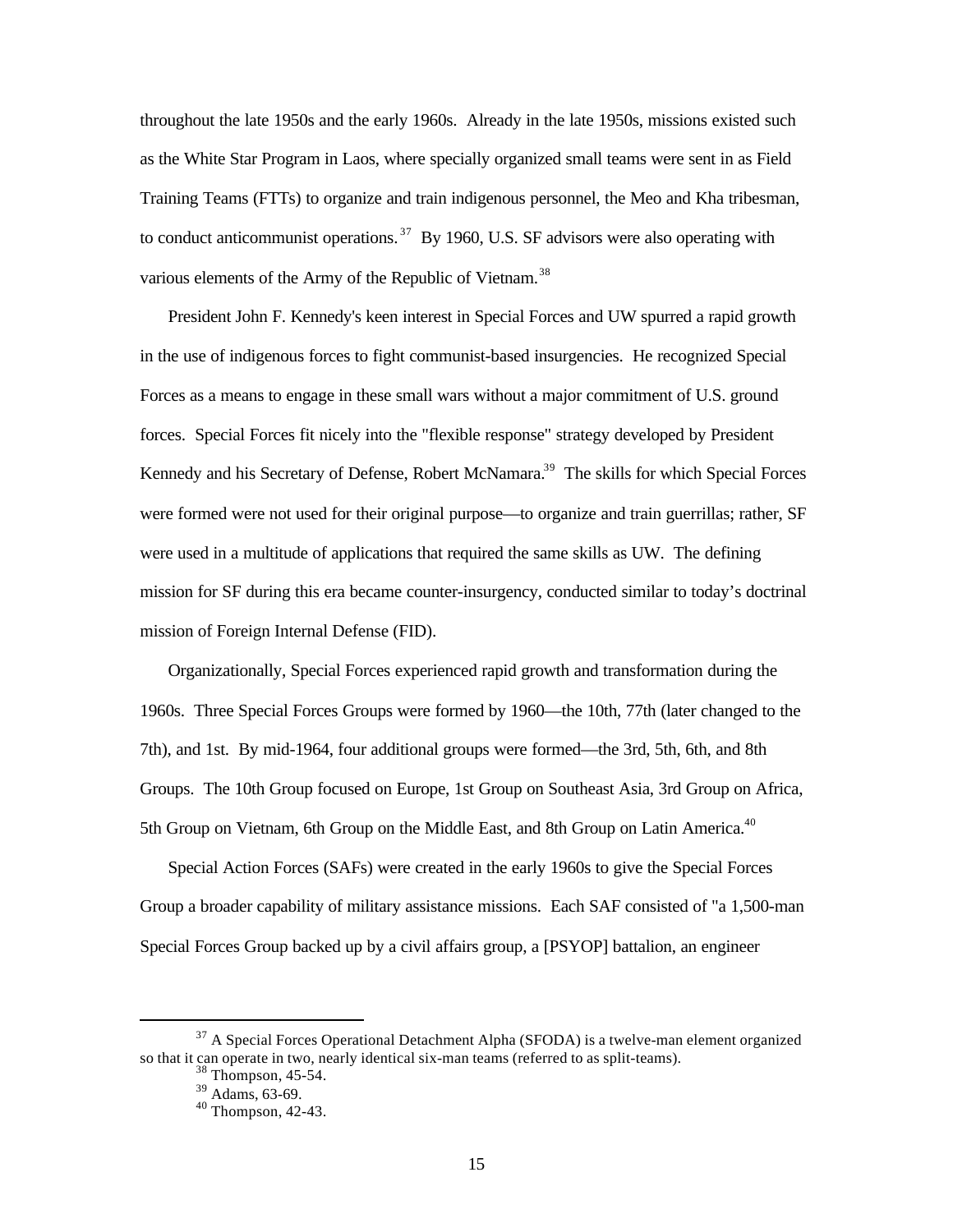detachment, a medical detachment, an intelligence detachment, an MP [military police] detachment, and an ASA (Army Security Agency—electronic intelligence) unit.<sup>"41</sup> Eventually, four SAFs were created, but never fully manned or implemented: one around the 1st SFG for the Far East; the 8th SFG for Latin America; the 3rd SFG for Africa; and the 6th SFG for the Middle East. $42$ 

The structure of the SFG changed significantly from 1960 to the early 1970s. In 1961, the SFG consisted of a headquarters and headquarters company and four SF companies. (See Appendix B – The Special Forces Organization, for a diagram of the SFG organizational structures.) The SF company was commanded by a lieutenant colonel, and consisted of an administrative detachment, one SF operational detachment C (SFODC), three SF operational detachments B (SFODB), and 12 SF operational detachments A (SFODA). The SFODB consisted of 23 personnel commanded by a major and a staff similar to today's battalion staff structure (with a captain as the XO and lieutenants as the S1, S2, S3, and S4).<sup>43</sup> The June 1965 version of FM 31-21, *Special Forces Operations*, shows that the SFG added a signal company and an aviation company. Additionally, captains now manned the SFODB staff positions.<sup>44</sup> Doctrinally, SF's primary mission remained UW, but its organization was changing to reflect its utilization for counter-insurgency (COIN) operations. $45$ 

The greatest changes in the SFG structure occurred in the late 1960s, as evidenced by the 1969 version of FM 31-21, *Special Forces Operations – U.S. Army Doctrine*. This manual illustrates the first doctrinal SFG structure similar to today's structure. The lieutenant colonel position moved from the company command level to the battalion command. The SFG consisted

<sup>41</sup> Ibid., 42.

<sup>42</sup> Thompson, 42. Adams, 100-101. Charles M. Simpson III, *Inside the Green Berets: The First Thirty Years* (Novato, Calif.: Presidio Press, 1983), 69-70.

<sup>43</sup> Department of the Army, *Field Manual 31-21, Guerrilla Warfare and Special Forces Operations* (Washington, D.C.: Headquarters, Department of the Army, September 1961), 18-25.

<sup>44</sup> Department of the Army, *Field Manual 31-21, Special Forces Operations* (Washington, D.C.: Headquarters, Department of the Army, June 1965), 19.

 $45$  Ibid., 17.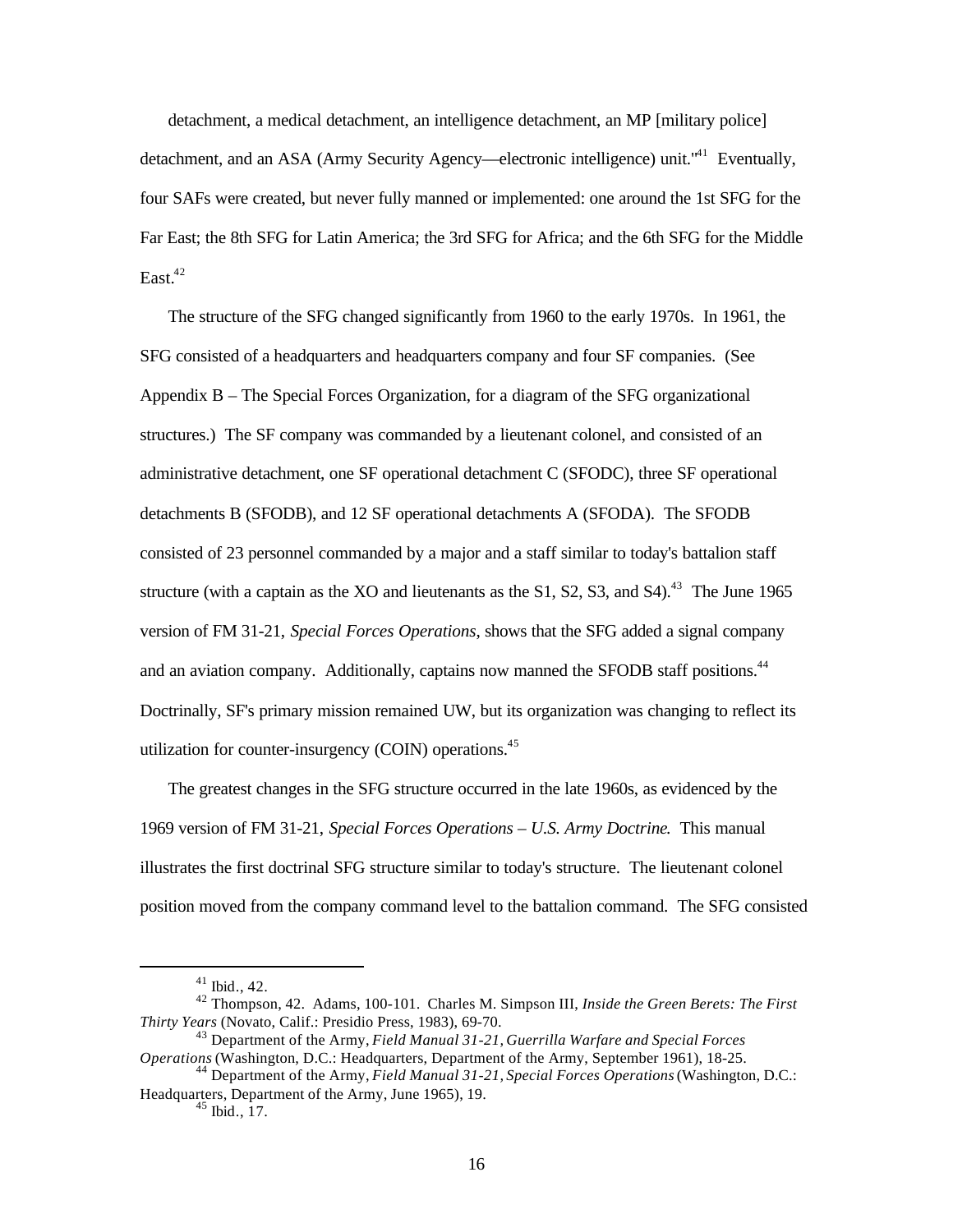of a headquarters and headquarters company, three SF battalions, and a support battalion. The SF battalion consisted of a headquarters and headquarters detachment and three SF companies. Each SF company now consisted of a company headquarters (SFODB) and five SFODAs. The SFODA size increased to 14 personnel (the only time it varied from 12 personnel). Along with structural change came the first significant doctrinal shift in SF's missions. UW was no longer the sole purpose for SF. The 1969 SF doctrinal manual listed the following missions: Unconventional Warfare, Stability Operations, and Direct Action. Additionally, this doctrine specified varying structures for the SF company and SFODA, depending on a direct action or UW mission.<sup>46</sup>

The primary participation of SF in South Vietnam in the early 1960s was through the CIA sponsored and funded Civilian Irregular Defense Group (CIDG) program. "The basic concept of the program was to deny Viet Cong access to the rural population of Vietnam. $147$  The SFODAs operated in the Central Highlands with the local tribes to organize their village defense structure. The use of the SF-trained militia forces eventually evolved to operations in conjunction with offensive combat missions with conventional forces from the Government of Vietnam.

As the conflict's emphasis shifted to conventional operations in the mid-1960s, SF's role evolved from its original function to more direct action and special reconnaissance missions. In early 1964, President Johnson approved a plan for covert operations (Operations Plan 34A) that authorized the formation of a Joint Unconventional Warfare Task Force (JUWTF) that became known as MACV-SOG (Military Advisory Command Vietnam – Studies and Observation Group). Although the missions included a variety of unconventional tasks, "the bulk of SOG efforts were directed toward reconnaissance and strike missions in support of MACV's conventional forces...chiefly in Laos and Cambodia."48

<sup>46</sup> Department of the Army, *Field Manual 31-21, Special Forces Operations – U.S. Army Doctrine*  (Washington, D.C.: Headquarters, Department of the Army, 1969), 1-2 to 2-16.

 $47$  Adams, 83.

 $48$  Adams, 123.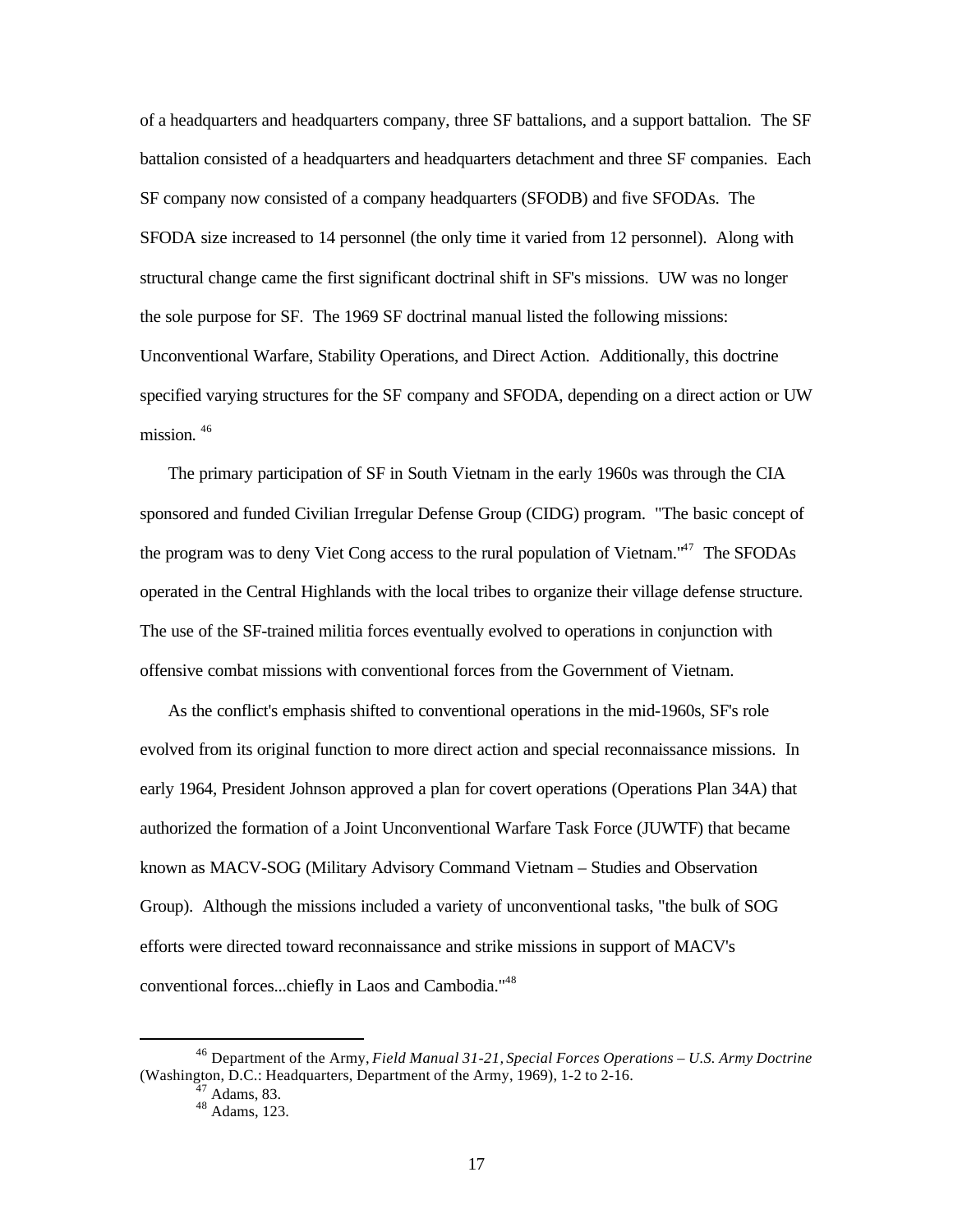The 1974 version of FM 31-21, *Special Forces Operations – U.S. Army Doctrine*, reflects the organizational and mission changes that evolved from the Vietnam era. It lists two missions for SF: Unconventional Warfare and Internal Defense and Development (IDAD). The size of the SFODB was significantly reduced (to five personnel), a sixth SFODA was given to each company, and the SFODA returned to its previous 12-man size.

Following Vietnam, the Army experienced a rapid drawdown in forces and a significant decrease in budget. From the mid-1970s to the mid-1980s, the Army re-focused itself on fighting the Soviet Union on the plains of Central Europe. The Army's operational doctrine made significant changes during this period, resulting in the 1986 FM 100-5 *Operations* and Air-Land Battle doctrine. As part of this doctrinal shift, SF missions evolved to focus less on UW and more on their part of Air-Land Battle doctrine – primarily special reconnaissance and direct action missions to assist in shaping the deep battle. The application of UW skills was primarily through FID and support to COIN in countries such as El Salvador. In addition, during the post-Vietnam era, the need for special military units to combat terrorism resulted in its addition as one of SF's primary missions.

The 1986 Goldwater-Nichols Act and subsequent Nunn-Cohen Amendment were instrumental in the evolution of SOF. Lessons learned from Desert One, the aborted mission to rescue U.S. hostages from the American Embassy in Iran (1980), and Operation Urgent Fury, the U.S. invasion of Grenada (1983), resulted in military and congressional initiatives to build a more effective joint special operations capability. In 1986, Senators William Cohen and Sam Nunn cosponsored legislature that resulted in a dramatic reorganization of SOF. The Cohen-Nunn Amendment created the United States Special Operations Command (USSOCOM) and the Office of the Assistant Secretary of Defense for Special Operations and Low-Intensity Conflict

18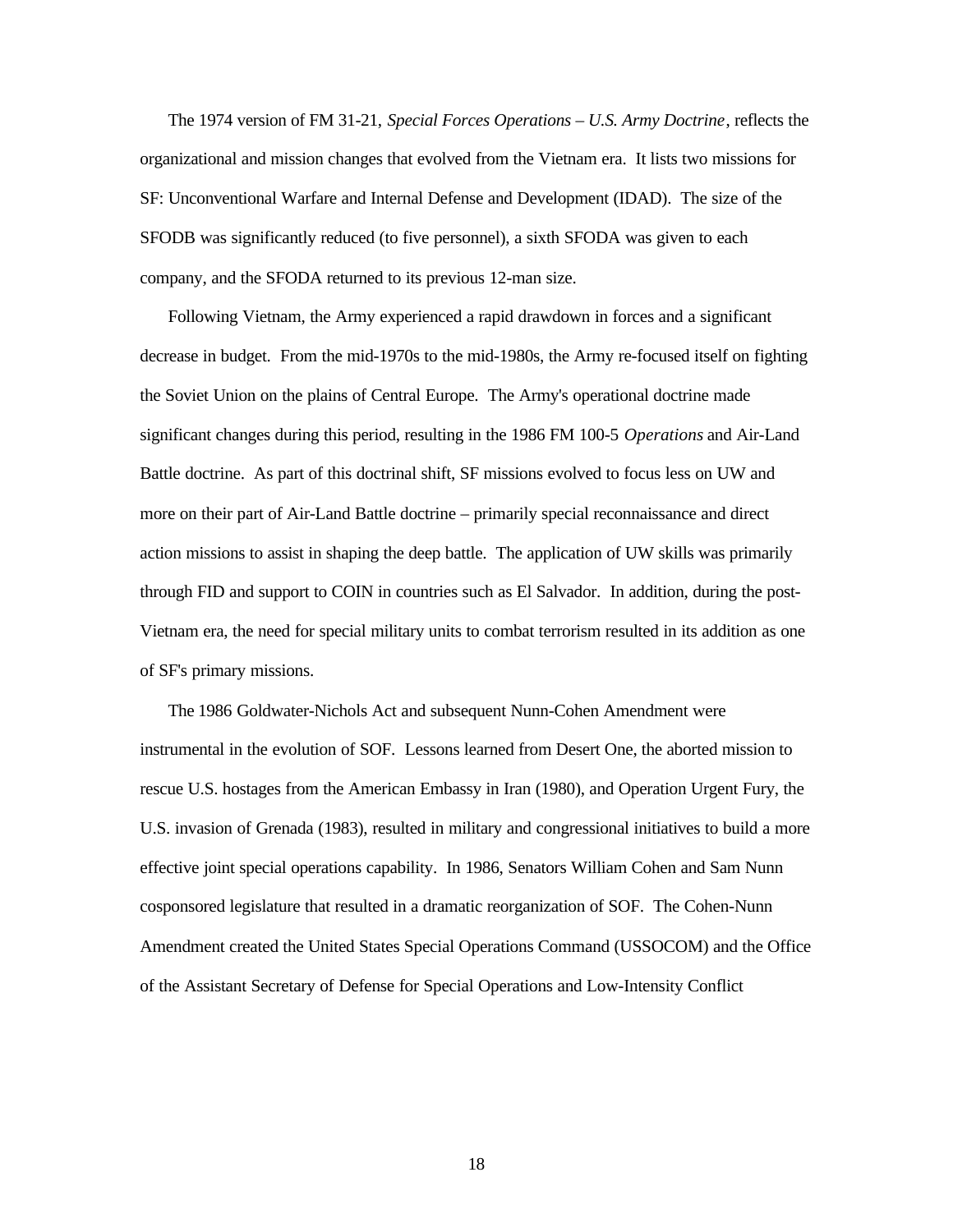(OASD[SOLIC]).49 Although not directly a result of the Cohen-Nunn Amendment, on 9 April 1987 Special Forces became an official branch of the Army."<sup>50</sup>

The Gulf War was a watershed event in the evolution of Special Forces. Operations in Southwest Asia truly mark the end of the Cold War era and the beginning of a new era of special operations. Operation Desert Storm was fought as a coalition, but primarily in a conventional manner. Special Forces played a crucial new role as coalition support teams (CSTs) to the Islamic coalition forces from Saudi Arabia, Egypt, Syria, Oman, Morocco, Bahrain, the United Arab Emirates, Kuwait, and Qatar.<sup>51</sup> The 5th Special Forces Group and elements of the 3rd Special Forces Group provided training for these units as well as liaison with the United States Central Command (CENTCOM). SF also conducted some special reconnaissance missions across the border with limited success. The use of Special Forces as CSTs demonstrated yet another application of their flexible skills and marked a transition point for SF to begin returning to its traditional mission of UW.

#### **Current Special Forces Organization**

The most recent doctrine for Army Special Forces, FM 3-05.20 *Special Forces Operations*, states that SF is organized, trained, and equipped for seven principal missions: unconventional warfare (UW), foreign internal defense (FID), direct action (DA), special reconnaissance (SR), combatting terrorism (CBT), counterproliferation (CP), and information operations (IO). In addition to the primary missions, SF doctrine lists several collateral activities in which they may participate, including coalition support, combat search and rescue (CSAR), counterdrug (CD),

<sup>49</sup> Susan L. Marquis, *Unconventional Warfare: Rebuilding U.S. Special Operations Forces*  (Washington, D.C.: Brookings Institution Press, 1997), 69-147.

<sup>50</sup> Lawrence P. Crocker, *Army Officer's Guide – 45th Edition* (Harrisburg, Pa.: Stackpole Books, 1990), 506. Authorized by the Secretary of the Army on 9 April 1987 and made official by General Order number 35 on 19 June 1987

<sup>51</sup> United States Department of Defense, *Conduct of the Persian Gulf War*, *Final Report to Congress* (Washington, D.C.: USDOD, 1992); cited in Thomas K. Adams, *US Special Operations Forces in Action: The Challenge of Unconventional Warfare* (London: Frank Cass Publishers, 1998), 238.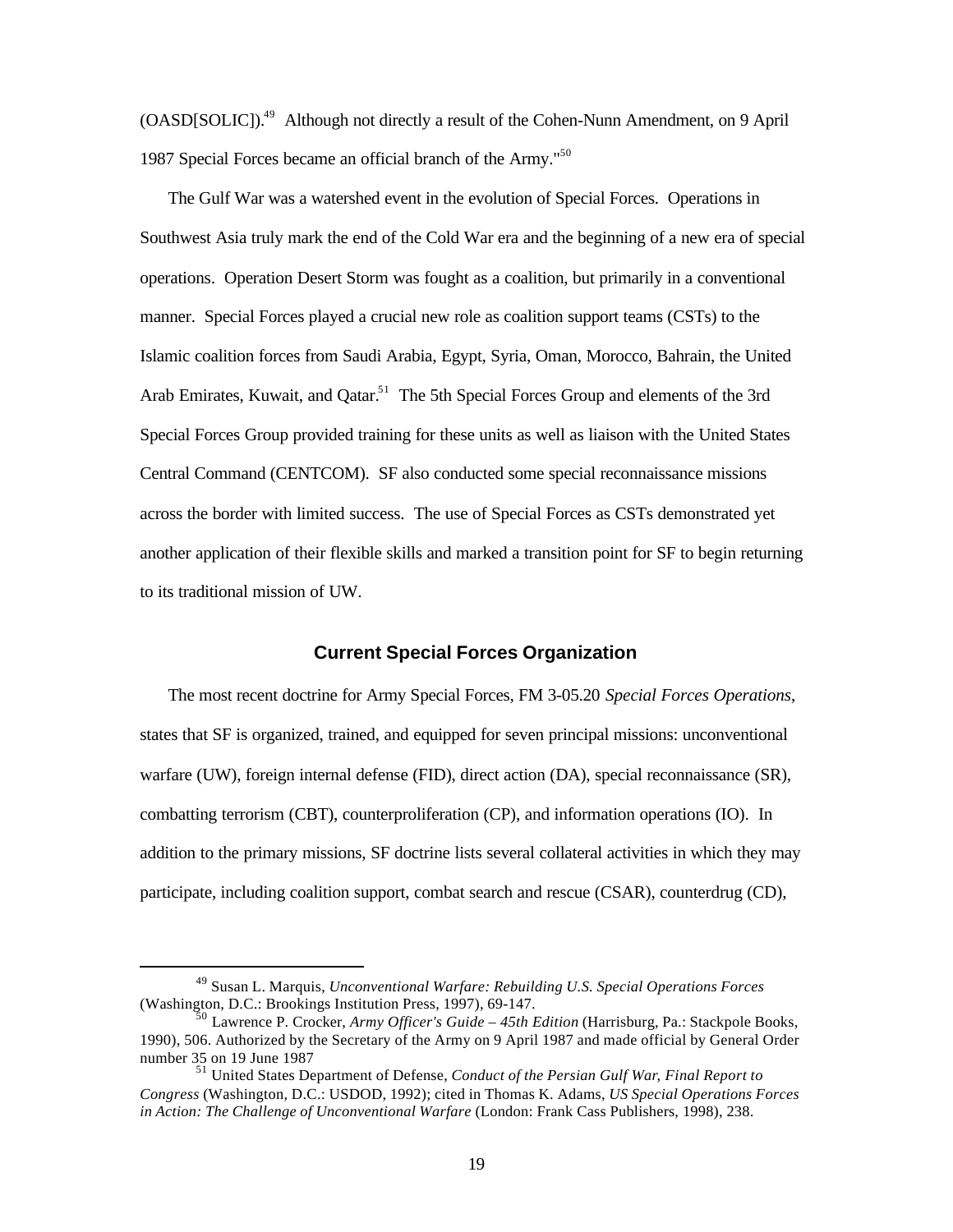humanitarian demining (HD), foreign humanitarian assistance (HA), security assistance (SA), and special activities.<sup>52</sup>

There are currently five active-duty and two National Guard Special Forces Groups (SFGs). The active duty groups are the 1st, 3rd, 5th, 7th, and 10th and the National Guard groups are the 19th and 20th. The active duty groups are regionally oriented along similar lines with the geographic unified commands. 1st SFG operates in the Pacific Command (PACOM) area of responsibility (AOR), 5th SFG in the Central Command (CENTCOM) AOR, 7th SFG in the Southern Command (SOUTHCOM) AOR, and 10th SFG in the European Command (EUCOM) AOR. 3rd SFG operates across regional commands, primarily in the EUCOM and CENTCOM AORs. However, the recent QDR calls for changes in regional alignment of SOF to account for new regional emphasis in the defense strategy.<sup>53</sup>

The SFG is a flexible, multipurpose organization designed to support special operations activities in any environment across the spectrum of conflict. The SFG is commanded by a colonel and is similar in organizational structure to a conventional brigade or regimental organization. The SFG has a headquarters and headquarters company (HHC), group support company (GSC), and three SF battalions (See Appendix B – Special Forces Organization). The GSC provides the intelligence, signal, and combat service support (CSS) to the SFG.<sup>54</sup> When augmented, the SFG can operate as a Joint Special Operations Task Force (JSOTF) headquarters.

The SF battalion of a SFG consists of a battalion Headquarters and Headquarters Detachment (also known as the SFODC), a Battalion Support Company (BSC), and three SF companies. The SF battalion plans, conducts, and supports special operations activities and is responsible for isolating, deploying, controlling, sustaining, recovering, and reconstituting SFODBs and

<sup>52</sup> Department of the Army, *Field Manual 3-05.20, Special Forces Operations* (Washington, D.C.: Headquarters, Department of the Army, 2001), 2-1. See Appendix A for explanation of Special Forces missions and collateral activities.

<sup>53</sup> Rumsfeld, *Quadrennial Defense Review Report*, 27.

<sup>54</sup>*Field Manual 3-05.20, Special Forces Operations*, 3-1 to 3-10. See Appendix B – Special Forces Organization.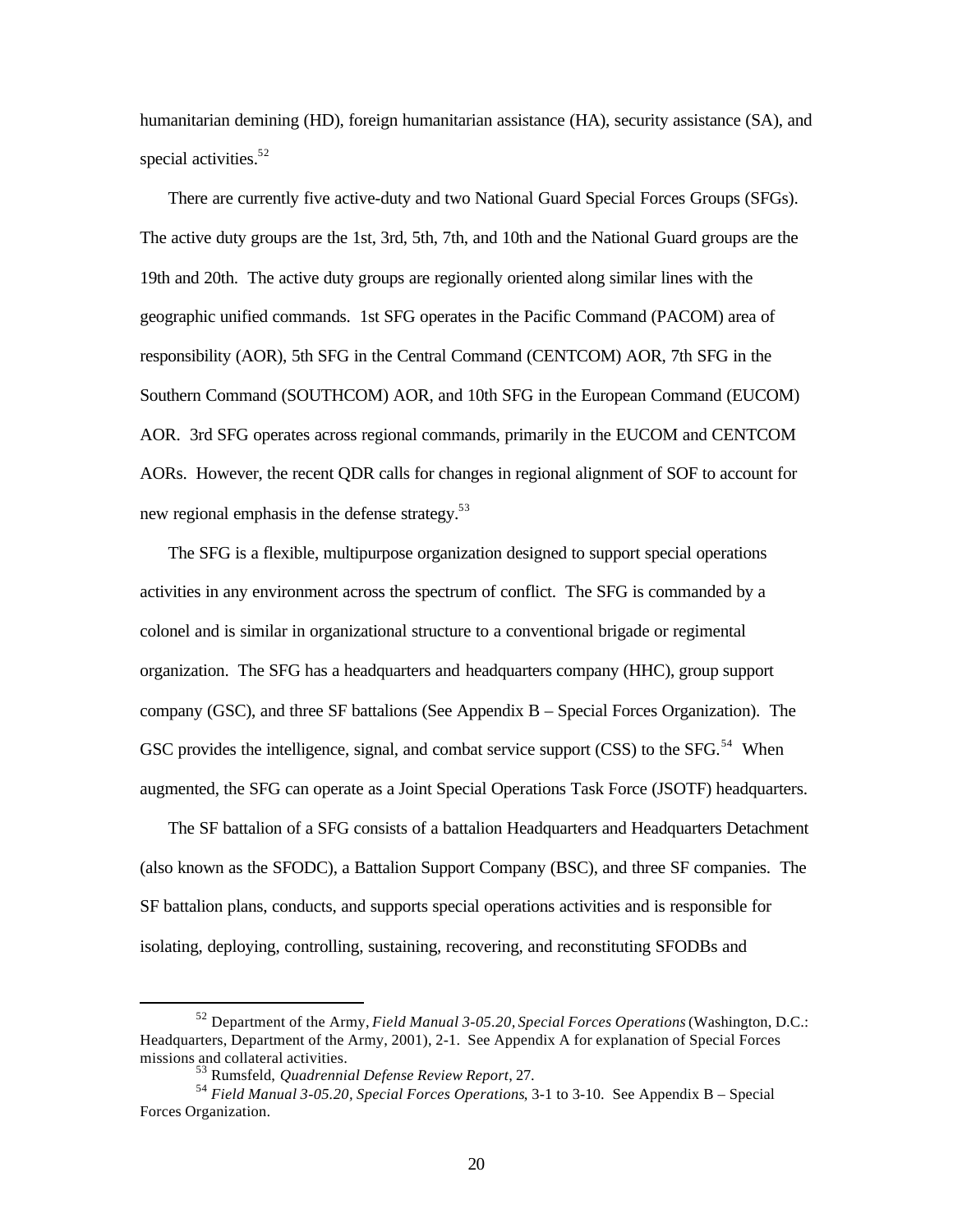SFODAs. When augmented, the SFODC can function as the headquarters for an Army Special Operations Task Force (ARSOTF).<sup>55</sup>

The SF company consists of a Company Headquarters (SFODB) and six SFODAs. Its primary purpose is command and control (C2) and may serve as an advanced operational base (AOB), a special operations command and control element (SOCCE), an isolation facility (ISOFAC), or conduct SF operations within a designated area of operations.<sup>56</sup>

The SFODB is a ten-man element commanded by a major. Doctrinally, it consists of a commander, executive officer (XO), operations warrant officer, sergeant major, operations sergeant, assistant operations sergeant, supply sergeant, medical sergeant, and two communications sergeants. Many of the SFODB functions require augmentation from one of the SFODAs or external assets in order to adequately conduct its mission for a sustained duration.<sup>57</sup>

The SFODA is the most basic organizational element in SF. Designed specifically to conduct UW, it has changed very little since 1952. The SFODA consists of twelve men commanded by a captain, which include: detachment commander, assistant detachment commander (SF warrant officer), operations sergeant, assistant operations sergeant, two weapons sergeants, two engineer sergeants, two medical sergeants, and two communications sergeants. The SFODA is designed to operate in two six-man teams of nearly equal composition. By table of organization and equipment (TOE), each SF battalion has one SFODA trained in underwater operations (UWO) and one SFODA trained in military free-fall parachuting (MFFP). All SFODAs typically specialize in some particular method of infiltration or type of operation, such as Special Forces Advanced Urban Combat (SFAUC), advanced special operations (ASO), military mountaineering, maritime operations, or vehicle operations.<sup>58</sup>

<sup>55</sup> Ibid., 3-17.

<sup>56</sup> Ibid., 3-25 to 3-26.

<sup>57</sup>*Field Manual 3-05.20, Special Forces Operations*, 3-26.

<sup>58</sup> Ibid., 3-29.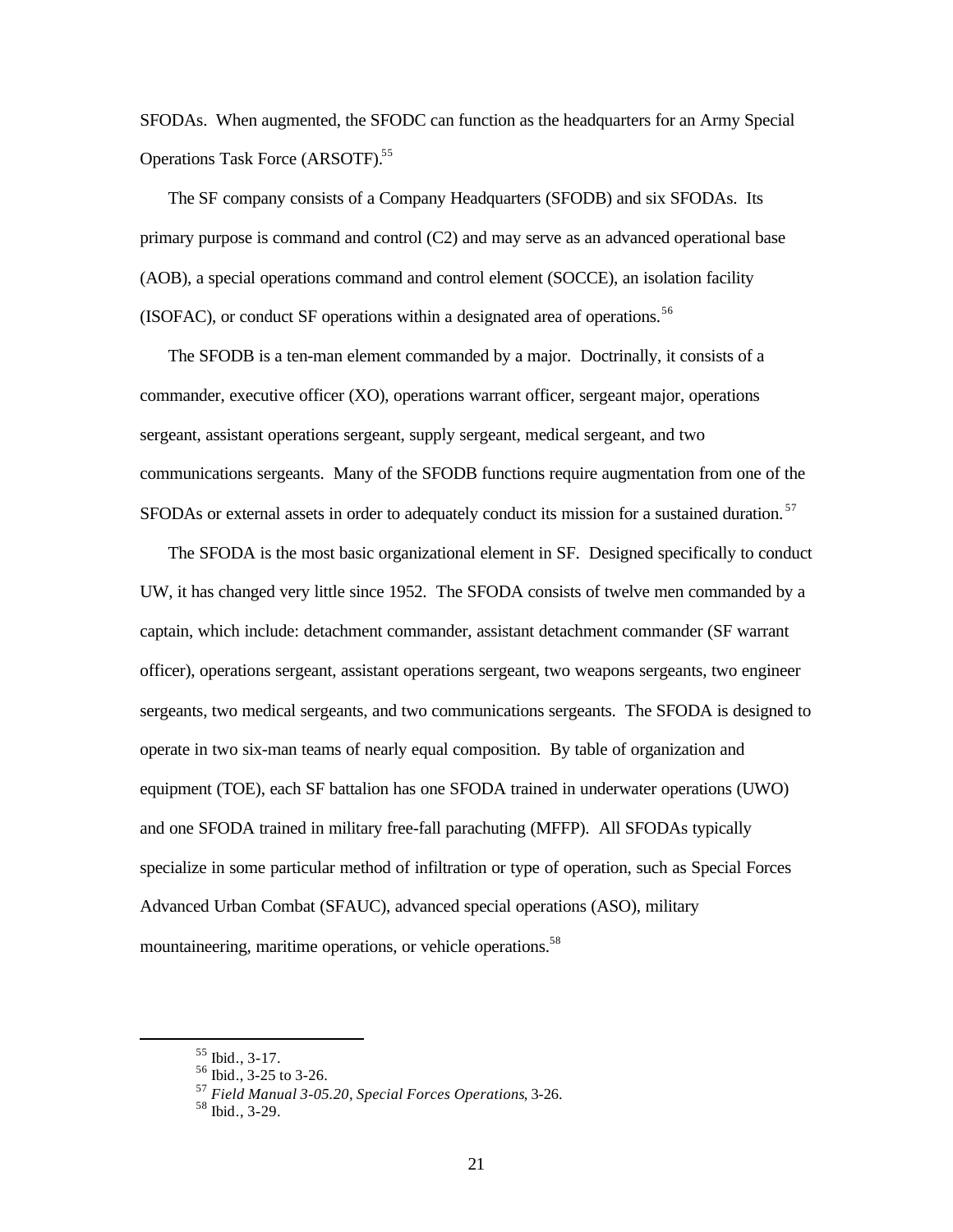Since the end of the Gulf War, Special Operations Forces have conducted extensive deployments outside the continental United States (OCONUS). They have proven to be the force of choice in many instances to deal with the post-Cold War security environment. In the *Joint Force Quarterly* article "Special Operations Forces in Peacetime," John Collins reported that Army Special Forces spent 53,555 man-weeks in 129 countries OCONUS in Fiscal Year 1998 alone.<sup>59</sup> Recent major operational commitments for SF involving application of UW skills include Northern Iraq, Somalia, Haiti, Bosnia, Kosovo, counterdrug operations in Columbia, and Operation Enduring Freedom in Afghanistan. A more thorough analysis of the decade since the Gulf War and the major U.S. military operations will show how the environment has changed and the nature of Special Forces operations has evolved because of it.

<sup>59</sup> John M. Collins, "Special Operations Forces in Peacetime," *Joint Forces Quarterly*, no. 21 (Spring 1999): 61.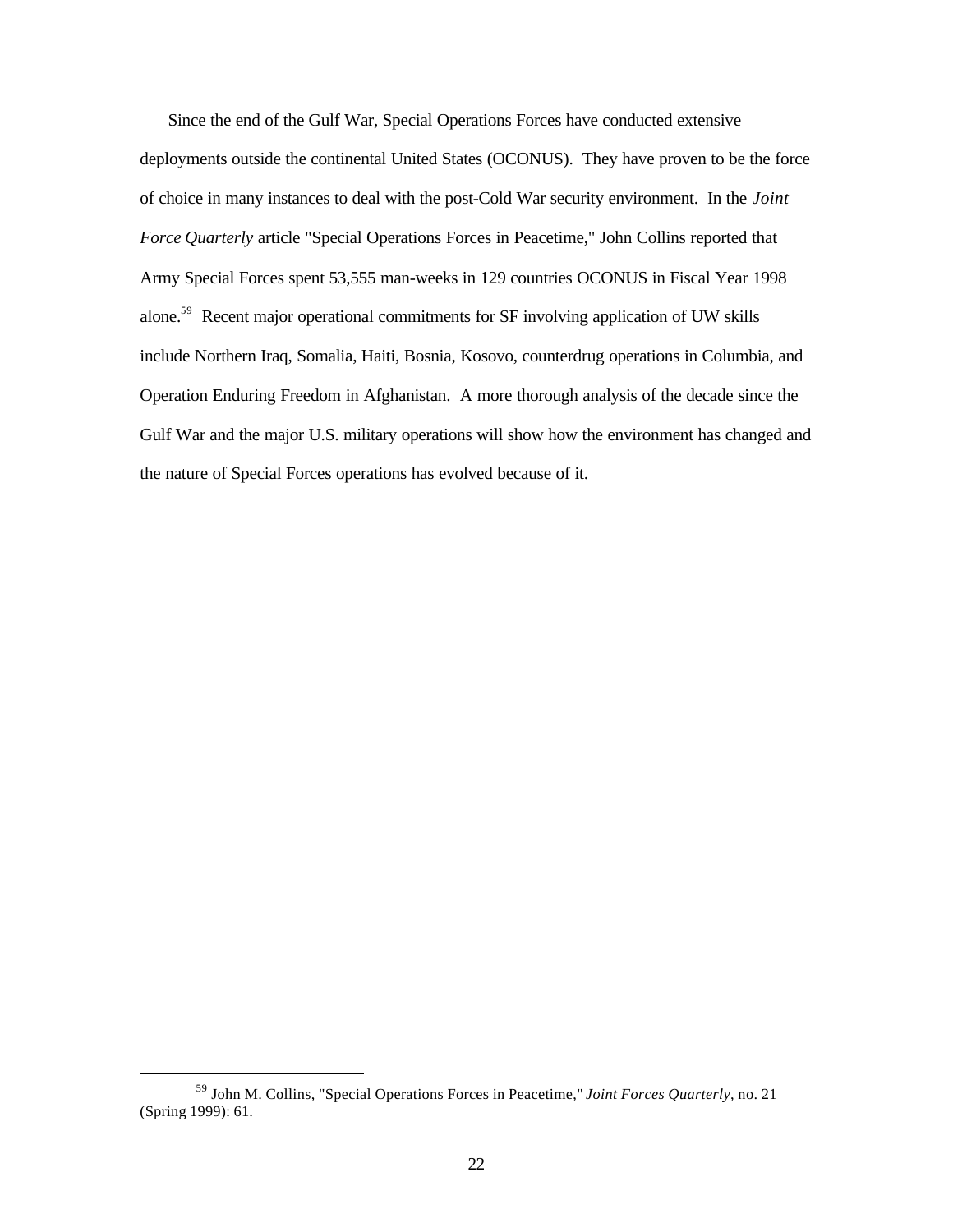## CHAPTER 3

## **CONTEMPORARY OPERATIONAL ENVIRONMENT**

*Released from the grip of a bi-polar power structure, nations, transnational actors, and nonnation state entities are free to challenge and redefine the global distribution of power, the concept of sovereignty, and the nature of warfare. Information technology, transportation technology, the acceleration of the global economic community and the rise of networked society all impact the [current global] trends.60* 

> TRADOC *White Paper: Capturing the Operational Environment*  February 2000

The decade since the end of the Gulf War has been called a "strategic pause."<sup>61</sup> During this time, the United States has faced no peer competitor as it did with the Soviet Union before the fall of the Berlin Wall. Although operationally busy with peacekeeping operations, humanitarian assistance, and other stability and support operations, no significant threat challenged the United States' national security or vital interests.<sup>62</sup> Consequently, the Army focused on downsizing and transforming to prepare for an uncertain future threat. The terrorist attack on 11 September 2001 was an alarming wake-up call to the U.S. about the threats we face now and in the future. That attack effectively ended the strategic pause.

The contemporary operational environment (COE) refers to the complex global environment the United States faces today. It is more than just the forces that pose a direct security threat to the United States. The COE is a global system of systems, comprising of numerous variables that interact to create intertwined national, political, economic, social, spiritual, cultural, and military interests, challenges, and threats. It is the environment that resulted from rapid advances in

<sup>60</sup> Combined Arms Center Threat Support Directorate, *White Paper: Capturing the Operational Environment* (Fort Leavenworth, Kans.: United States Army Training and Doctrine Command, 2000).

<sup>61</sup> Robert H. Scales, Jr. Future Warfare Anthology (Carlisle Barracks, Pa.: United States Army War College, 2000), 148.

<sup>62</sup> Department of the Army, *Field Manual 3-0, Operations* (Washington, D.C.: Government Printing Office, 2001), 1-15 to 1-16. " *Stability operations* promote and protect US national interests by influencing the threat, political, and information dimensions of the operational environment through a combination of peacetime developmental, cooperative activities and coercive actions in response to crisis. *Support operations* employ Army forces to assist civil authorities, foreign or domestic, as they prepare for or respond to crisis relieve suffering."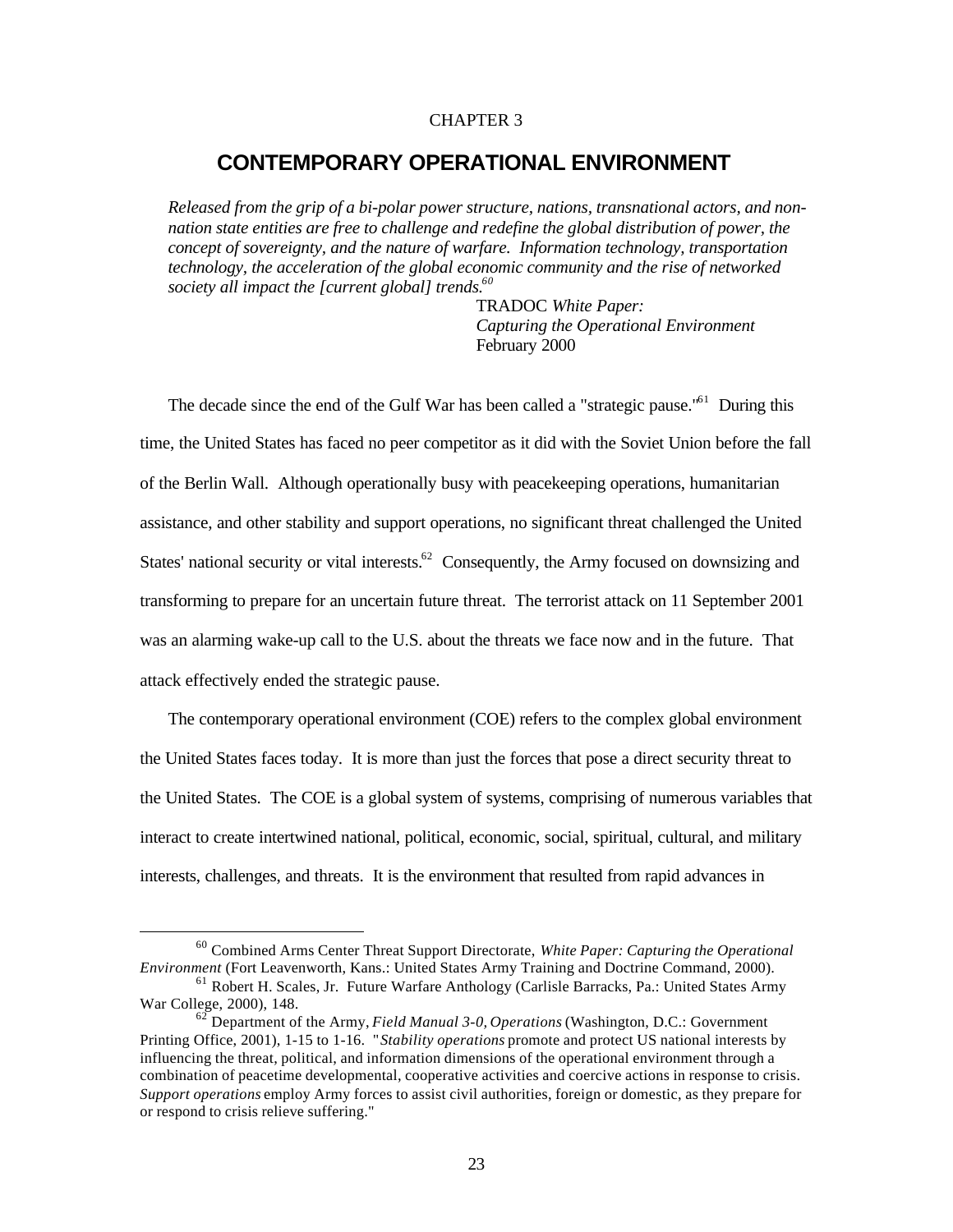technology, the shift in power created by the collapse of the Soviet Union, traditional cultural, religious, and ethnic rivalries, economic interdependence, and the complex dynamics of a single global super-power.

The purpose of this chapter is to describe the COE in order to derive requirements for the future Special Forces organizational structure. To this end, this chapter first analyzes recent literature describing the COE. To chart the operational realities of the changing environment, this chapter also describes and analyzes major Special Forces operations since the end of the Gulf War. This shows that SF missions have evolved over the past decade to meet evolving operational requirements.

The description of characteristics and trends of the COE come primarily from three sources: The United States Commission on National Security/21st Century Phase I Report – *New World Coming: American Security in the 21st Century* (1999); the United States Army Training and Doctrine Command (TRADOC) *White Paper: Capturing the Operational Environment* (2000); and the United States Department of Defense *Quadrennial Defense Review Report* (2001).<sup>63</sup> These three documents provide perspective of the COE from the Clinton administration (1999), the Army (2000), and the Bush administration (2001). The recent Quadrennial Defense Review (QDR) is used as the framework for discussion in this paper. Comparison of the three documents shows there are no significant changes in the United States' view of the national security environment from 1999 to 2001. The difference for the 2001 QDR is the predictions of the previous two documents (i.e. potential attack within the U.S. homeland) had already come to fruition.

The U.S. Army Training and Doctrine Command (TRADOC) recently published the draft version of its new opposing force (OPFOR) doctrine. In it, TRADOC has developed a

<sup>63</sup> Rumsfeld, *Quadrennial Defense Review Report*. Gary Hart and Warren B. Rudman, *New World Coming: American Security in the 21st Century* (Washington, D.C.: The United States Commission on National Security/21st Century, 1999). Combined Arms Center Threat Support Directorate, *White Paper: Capturing the Operational Environment* (Fort Leavenworth, Kans.: United States Army Training and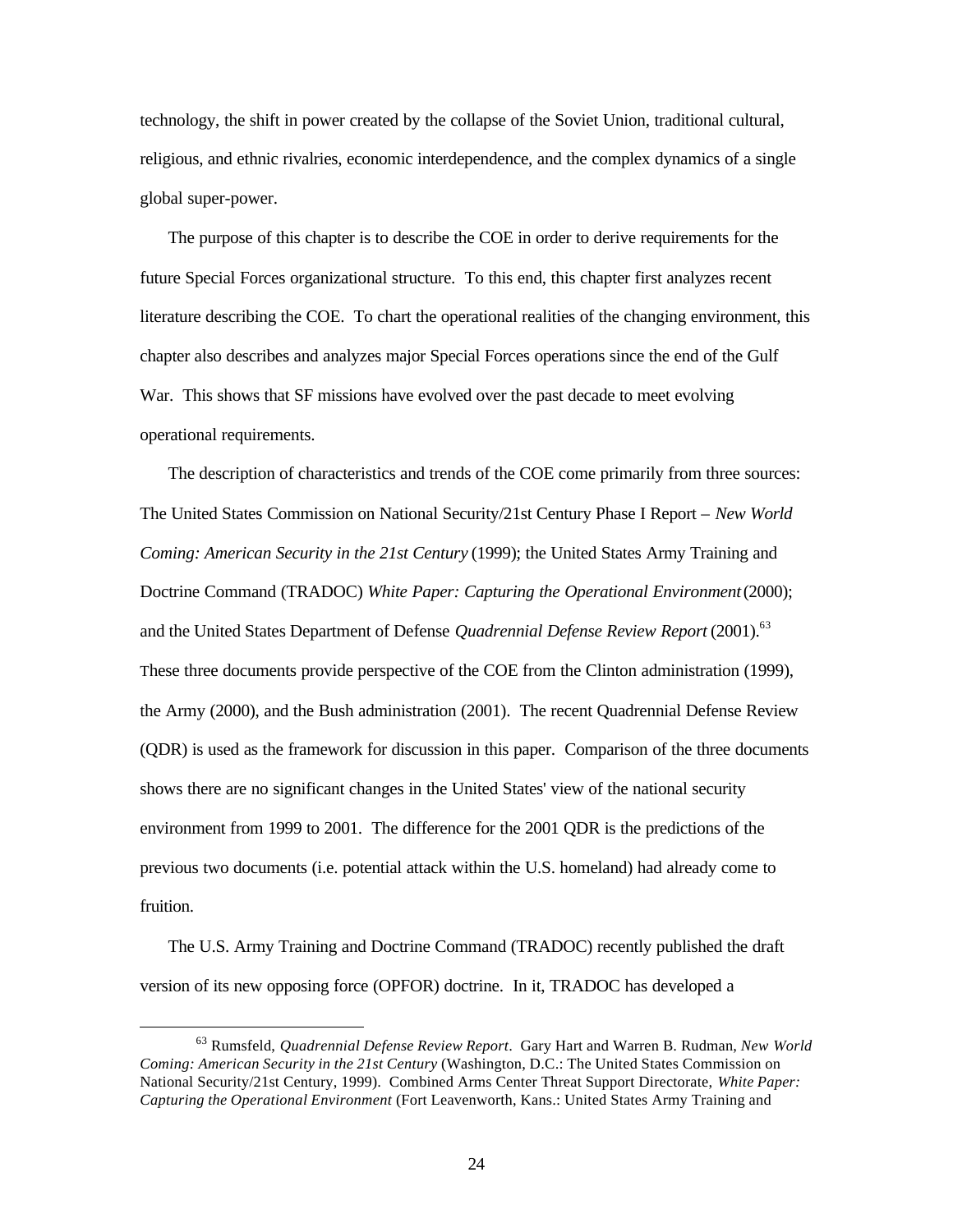contemporary OPFOR based on a generic nation-state and incorporates the multitude of contemporary threats and other actors that the U.S. military will face in today's complex world environment. This emerging doctrine calls the complex world environment the contemporary operating environment (COE). The recent draft FM 7-100, *OPFOR: Opposing Force Doctrinal Framework and Strategy* divides the elements influencing the COE into nation-state and nonnation actors.<sup>64</sup> Nation-states include "core states, transition states, rogue states, and failed or failing states."<sup>65</sup> Non-nation actors "include rogue actors, third-party actors, the media, and multinational corporations. Examples [of rogue actors] include insurgents, guerrillas, mercenaries, and transnational or subnational political movements. [Third-party actors include] refugees and other civilians on the battlefield, including international humanitarian relief agencies."66

## **Describing the COE**

### **Characteristics**

In *The Lexus and the Olive Tree*, Thomas L. Friedman calls today's complex international system "globalization." $67$  It is the foremost characteristic describing the COE. Competition between the United States and the Soviet Union defined the Cold War system. The collapse of the Soviet Union and the breaking down of the international barriers imposed by the Cold War system is re-shaping the world. The Cold War system characterized by "the division of countries into enduring and ideologically defined geopolitical blocs, has become more fluid and

Doctrine Command, 2000).

<sup>64</sup> Department of the Army, *Field Manual 7-100, OPFOR: Opposing Force Doctrinal Framework and Strategy (Draft)* (Washington, D.C.: Government Printing Office, 2001), vi-vii.

 $^{65}$  Ibid., vi.

<sup>66</sup> Ibid., vii.

<sup>67</sup> Thomas L. Friedman, *The Lexus and the Olive Tree* (New York: Random House, 2000), 7.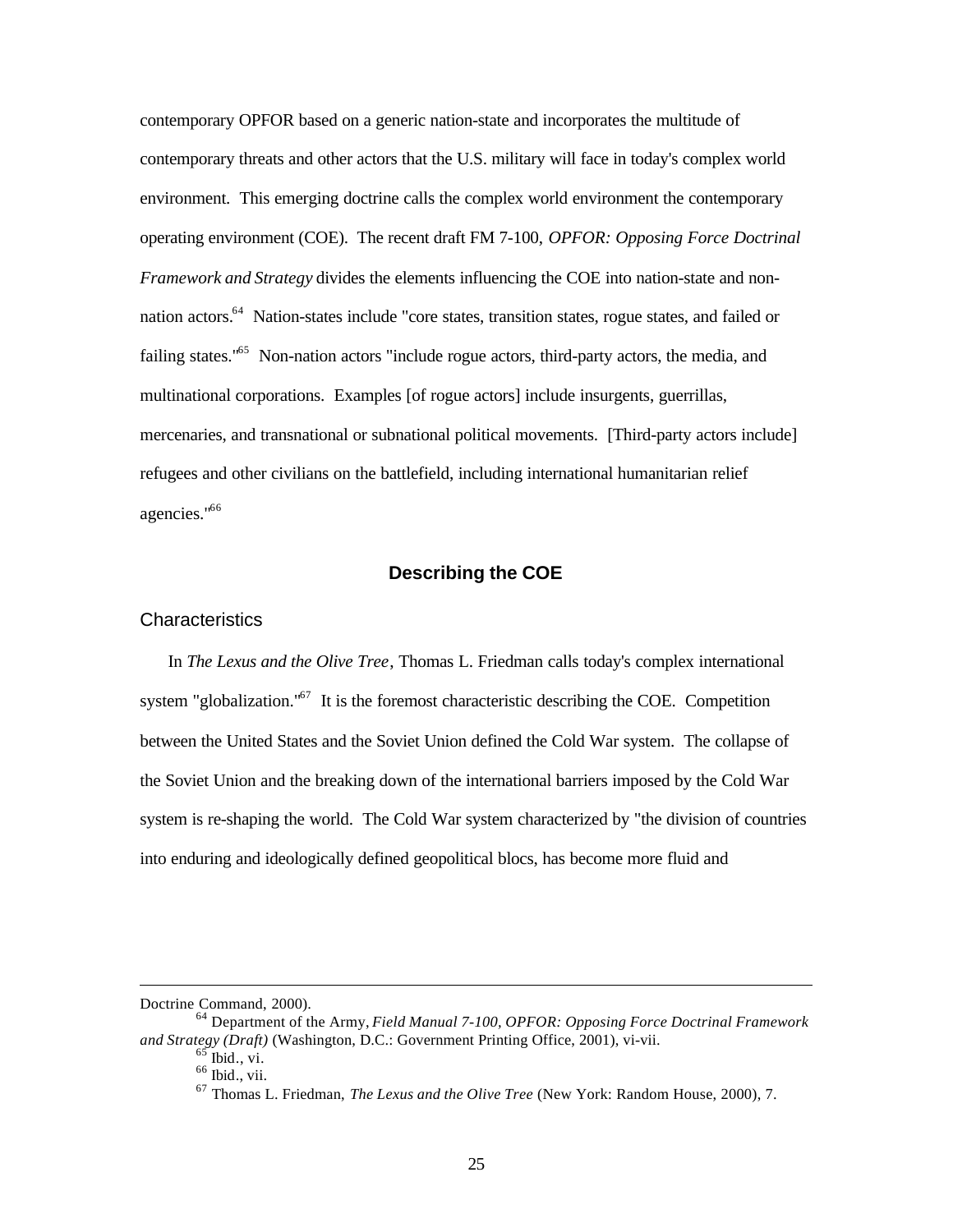unpredictable."<sup>68</sup> This change has opened travel, communication, and commerce between countries that were rivals in the previous system.<sup>69</sup> Friedman defines globalization as

the inexorable integration of markets, nation-states and technologies to a degree never witnessed before—in a way that is enabling individuals, corporations and nation-states to reach around the world farther, faster, deeper, and cheaper than ever before, and in a way that is enabling the world to reach into individuals, corporations, and nation-states farther, faster, deeper, and cheaper than ever before.<sup>70</sup>

Globalization is shaped by rapid advances in technology such as the internet, cellular phones, satellite communications, and fiber optics that allow rapid communication and have exponentially increased the rate of change, innovation, and commerce. These technologies allow information to flow to the farthest reaches of the world instantaneously. Companies are able to manage business ventures and investments effectively from remote places. The media is capable of near real-time reporting of critical events as they occur even in the most remote places such as Kandahar, Afghanistan. The military is capable of precision strikes with here-to-fore unheard of sensor-to-

shooter integration.

Another important characteristic of the COE is urbanization. An increasing percentage of the world's population lives in urban areas. "The UN [United Nations] projects that by 2025, sixty percent of the world's population (5 billion people) will live in urban areas.<sup>"<sup>1</sup> The likelihood of</sup> future military operations in urban areas is very high. Future threats will likely seek the sanctuary of urban areas to mitigate the U.S. technological advantage and increase the threat of collateral damage from strikes, even if precision munitions are used.

A critical aspect of the COE is the global balance of power. The United States is the unrivaled, sole super-power in the world and has the ability to alter the balance of power in any region diplomatically, economically, or militarily. Because of globalization, the interests of the

<sup>68</sup> Rumsfeld, 3.

 $69$  Friedman, 1-16.

<sup>70</sup> Ibid., 9.

<sup>71</sup> Paul K. Van Riper, "A Concept for Future Military Operations on Urbanized Terrain," *Marine Corps Gazette* 81, no. 4 (October 1987), A-1; quoted in Lester Grau and Jacob Kipp, "Urban Combat: Confronting the Specter," *Military Review* LXXXIX, no. 3 (July-August 1999), 10-11.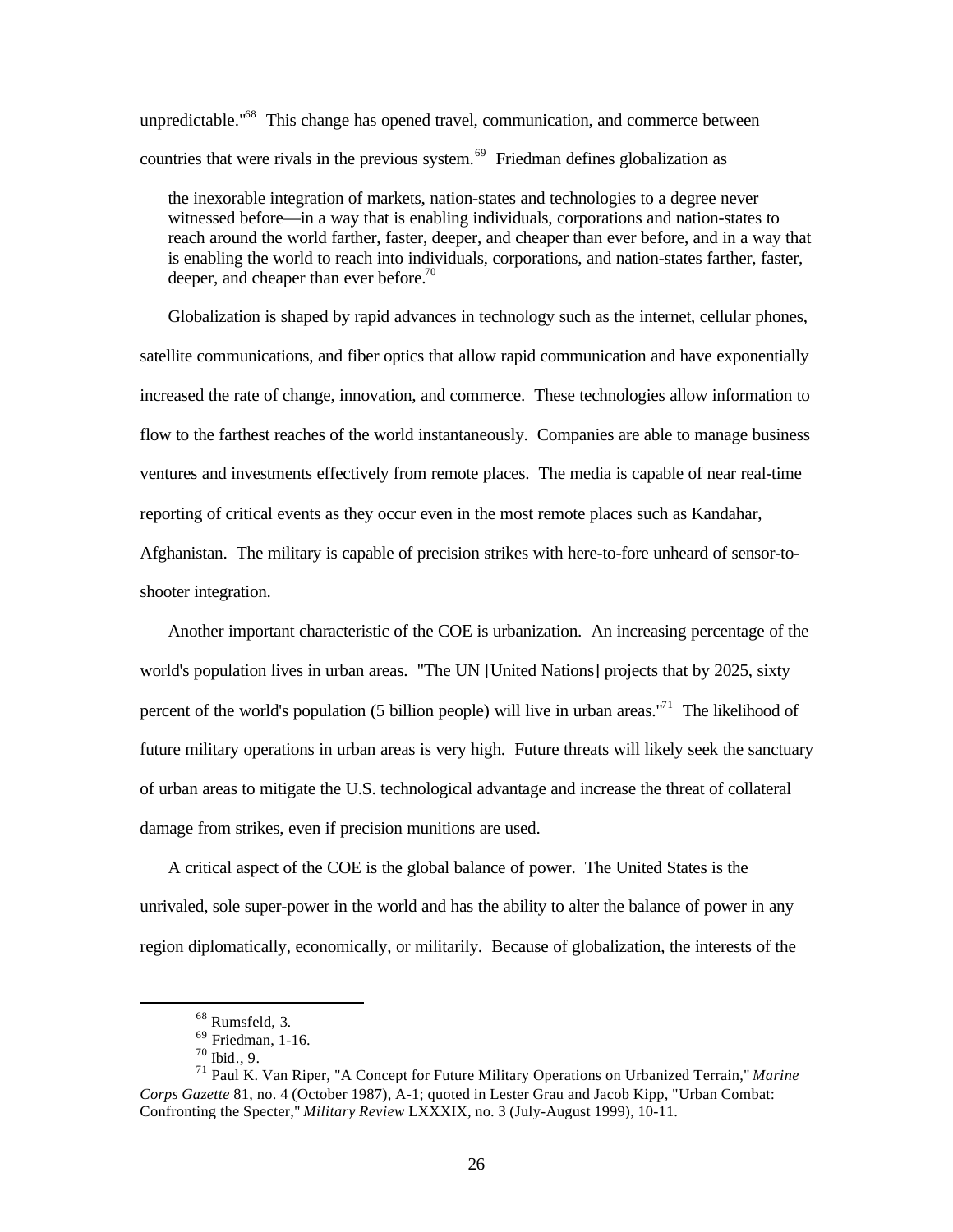United States are broad and multi-faceted. A complex balance of power exists between the U.S. and other nation-states, the global marketplace, and non-state actors.<sup>72</sup> "The United States will continue to be the hegemon and will be globally engaged (politically, technologically, economically and militarily). [Although] nation-states are still [the] dominant actors…some power is shifting to non-traditional actors. Political, economic, cultural, religious, and environmental actors [are challenging] existing power structures without regard for tradition."<sup>73</sup>

## **Trends**

The recent Quadrennial Defense Review divides the trends that effect the global security

environment into two major categories: key geopolitical trends and key military-technical trends.

These ten trends show threats and opportunities that will shape the U.S. strategy now and into the

future.

The key geopolitical trends are:

- Diminishing protection afforded by geographic distance.
- Regional security developments.
- Increasing challenges and threats emanating from territories of weak and failing states.
- Diffusion of power and military capabilities to non-state actors.
- Developing and sustaining regional security arrangements.
- Increasing diversity in the sources and unpredictability of the locations of conflict.

The key military-technical trends are:

- Rapid advancement of military technologies.
- Increasing proliferation of CBRNE [chemical, biological, radiological, nuclear, and enhanced high explosive] weapons and ballistic missiles.
- Emergence of new arenas of military competition.
- Increasing potential for miscalculation and surprise.<sup>74</sup>

The recent terrorist event proved that the United States is no longer immune to threats within

its borders. The geographic protection it once enjoyed (or at least perceived) no longer exists.

<sup>72</sup> Friedman, 13.

<sup>73</sup> Combined Arms Center Threat Support Directorate, 6.

<sup>74</sup> Rumsfeld, 3-7.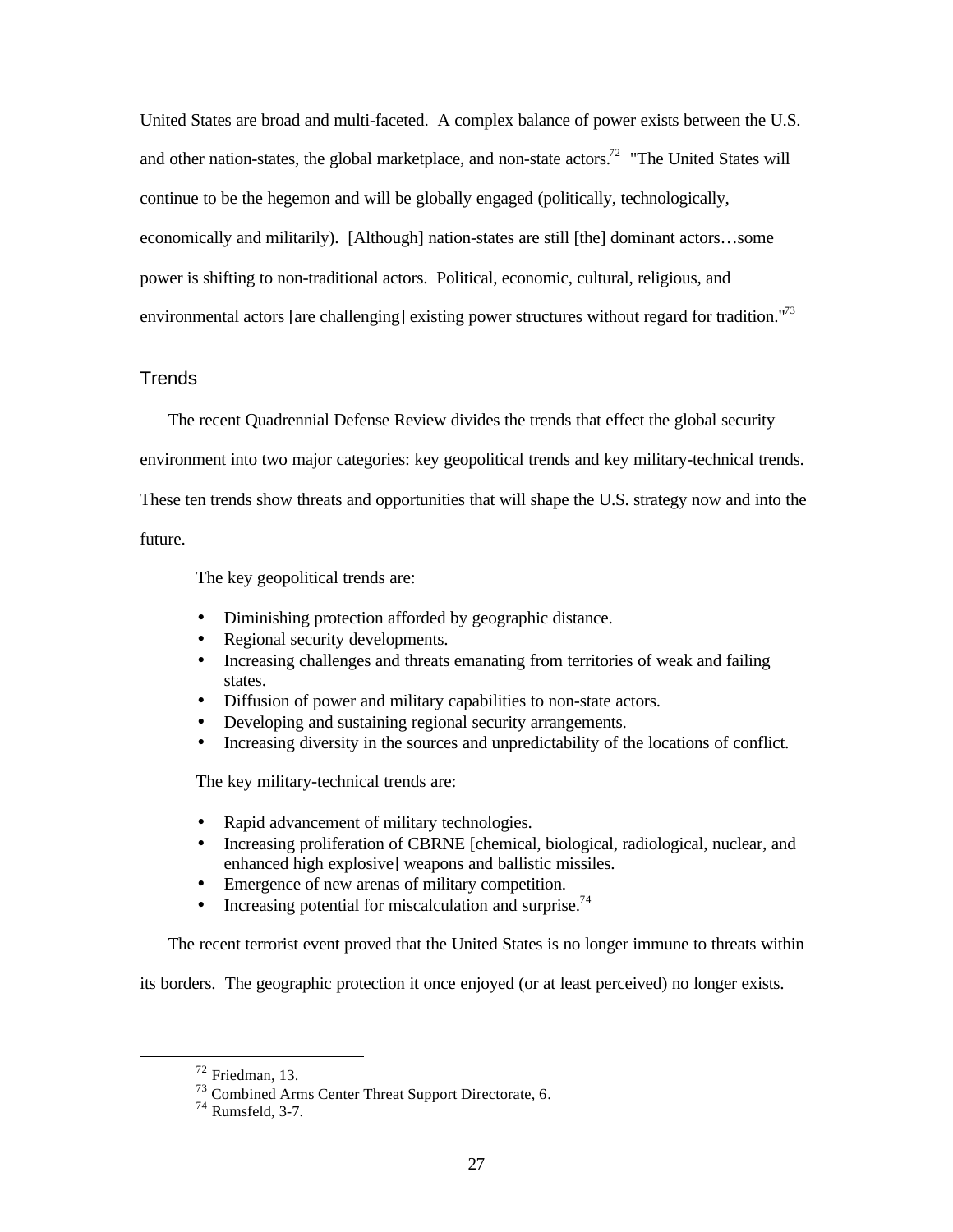Economic globalization has increased travel and trade, consequently making America more vulnerable to infiltration and attack by asymmetric means. In addition, the threat of ballistic missile attack from rogue states and weapons of mass destruction (WMD) attacks from non-state actors hostile to the U.S. continues to rise. Many of the hostile entities seek to acquire CBRNE weapons and use them against the U.S.  $^{75}$ 

Recent operations in Afghanistan highlight the diverse sources and locations of conflict the U.S. will face in the future. Afghanistan presented the U.S. a variety of operational challenges. Its physical location made it difficult to reach by carrier-based aircraft and the limited airfields in friendly or allied countries. Its rugged, mountainous terrain, caves, harsh climates, and urban areas posed challenging conditions for U.S. soldiers to operate. Initially, the Taliban operated in urban areas, using the threat of collateral damage for protection. Later, after coalition bombing efforts took their toll, they abandoned their efforts and fled to the rugged mountainous regions where they could melt into the tribal population. Al Qaeda forces hid amongst the labyrinth of natural and man-made tunnels along the Pakistan-Afghanistan border. Conditions in Afghanistan do not provide a prescription to model future military capabilities; rather, Afghanistan provides a good example of the complex environments that U.S. forces could face in the future.

Although the U.S. does not expect a peer competitor in the near future, there is a significant potential for regional powers to threaten critical U.S. interests. Areas of particular concern in the QDR are the Middle East and Asia.<sup>76</sup> These regions are fraught with instability from religious differences, traditional ethnic rivalries, and critical resources such as water and oil. Much of this region is fragmented along tribal, ethnic, and religious lines. The 1999 Hart-Rudman Commission report predicted that fossil fuel will remain the primary energy source in the

<sup>75</sup> Rumsfeld, 4. Hart and Rudman, 4. Combined Arms Center Threat Support Directorate, 7-15.  $76$  Rumsfeld, 4.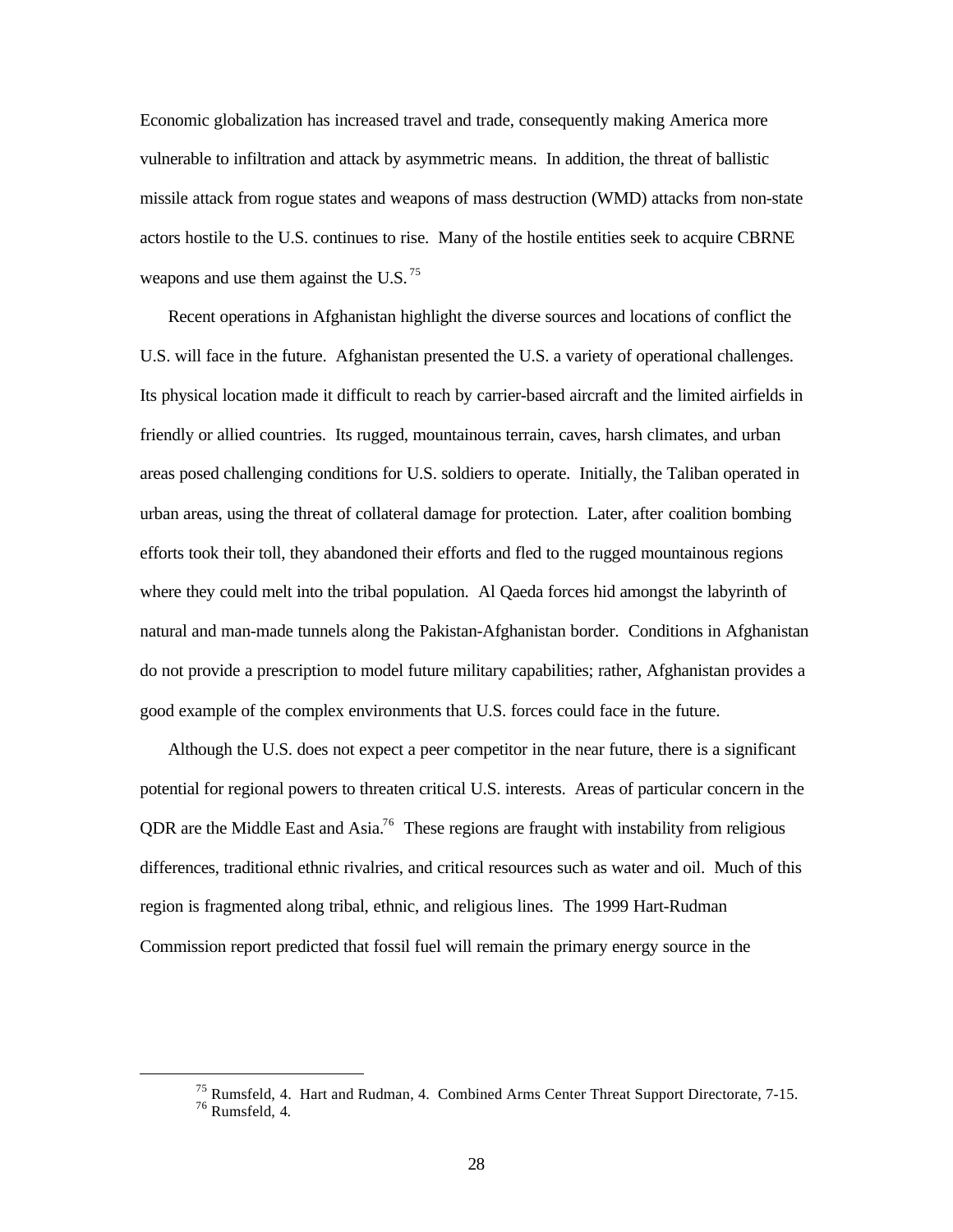foreseeable future, and oil from the Middle East and Central Asia are critical resources that will remain of strategic importance.<sup>77</sup>

The fight against terrorism will take military operations into traditional areas of U.S. national interest, but also into areas previously of little concern and likelihood of action. The ability of terrorist organizations to train, sustain, plan, and operate in remote and unstable regions poses a clear threat now. Until 11 September 2001, the deplorable conditions in Afghanistan under the rule of the Taliban regime were not of significant enough interest for the U.S. to conduct military operations in that region. The effects of globalization – technology, freedom of travel, and satellite communications – provide international terrorist organizations the means to operate effectively from remote regions, while financing, training, recruiting, supporting, and conducting operations from a variety of locations around the globe.

The United States faces a significant threat to its national interests and security from regions with weak, failing, and failed states.<sup>78</sup> Many states are unable to provide the political, economic, and social infrastructure needed in the rapidly changing world. Such states willingly or unwillingly provide sanctuary and support for international terrorist and crime organizations. These states provide organizations such as Al Qaeda, a radical fundamentalist Islamic terrorist organization, the ability to gain and project asymmetric power globally. Such states are also a greenhouse for traditional religious and ethnic conflicts to grow, with consequences spilling across borders and around the world. As a world leader and the sole superpower, the U.S. faces a changing threat and definition of national interests, which may include a moral obligation to intervene and provide support to unstable situations globally.

The core elements of the nature of conflict have not changed in the COE – it is still brutal, bloody, and ugly. However, the mode of conflict is changing in response to the environment. Martin van Crevald, a historian at the Hebrew University in Jerusalem, provides an interesting

<sup>77</sup> Hart and Rudman, 5.

<sup>78</sup> Rumsfeld, 5.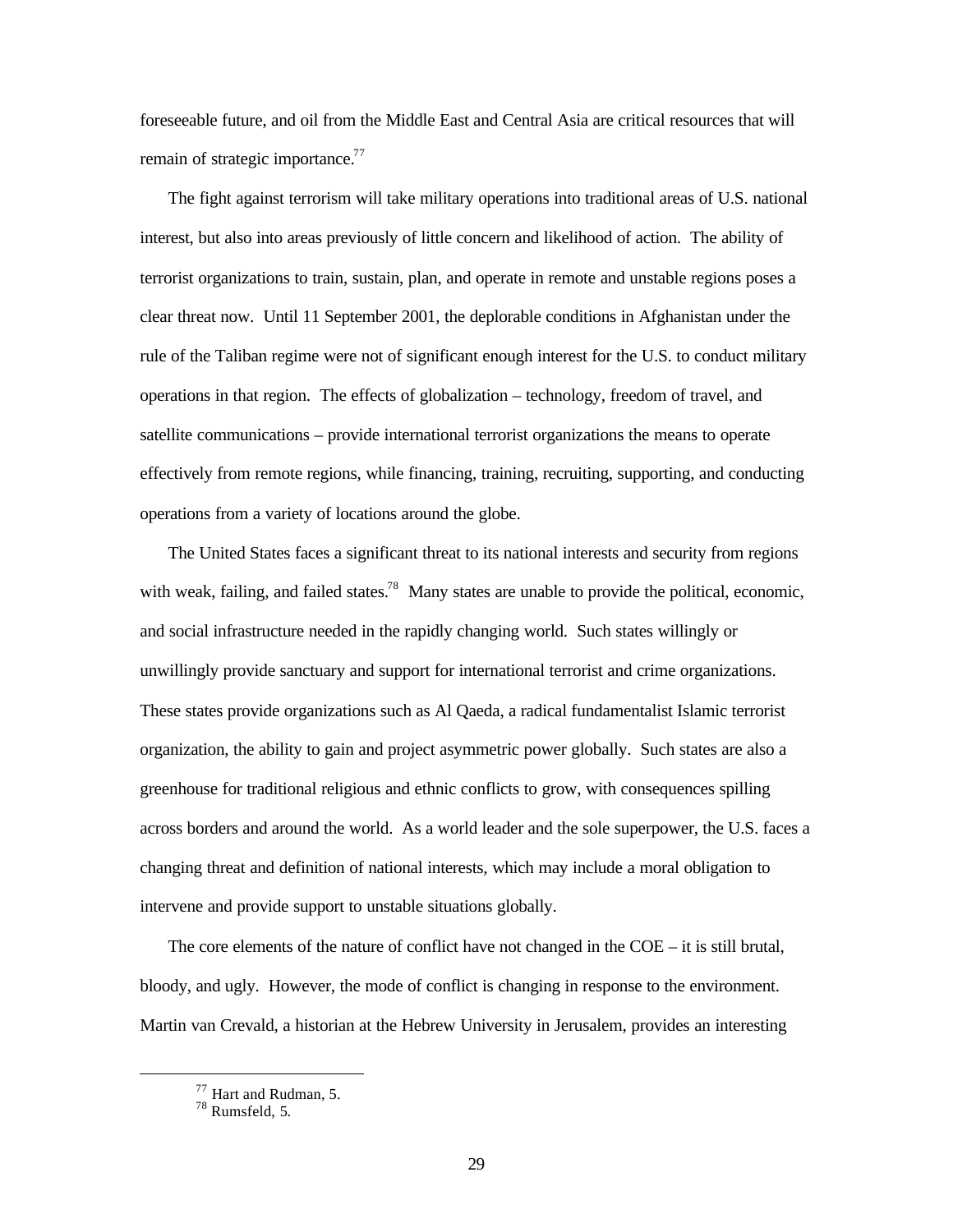analysis of contemporary war in his 1991 book *The Transformation of War*. 79 In it, he looks at the nature of conflicts since 1945 and finds that nuclear power has been of little consequence and conventional warfare insignificant, relative to the number of conflicts since World War II. What was significant during this period (1945 – 1990) were low intensity conflicts.

Since 1945 there have been perhaps 160 armed conflicts around the world, more if we include struggles like that of the French against Corsican separatists and the Spanish against the Basques. Of those, perhaps three quarters have been of the so-called 'low-intensity' variety (the term itself first appeared during the 1980s, but it aptly describes many previous wars as well). The principle characteristics of low-intensity conflict (LIC) are as follows: First, they tend to unfold in 'less developed' parts of the world; the small-scale armed conflicts which do take place in 'developed' countries are usually known under a variety of other names, such as 'terrorism,' 'police work,' or—in the case of Northern Ireland–'troubles.' Second, very rarely do they involve regular armies on both sides, though often it is a question of regulars on one side fighting guerrillas, terrorists, and even civilians, including women and children, on the other. Third, most LICs do not rely primarily on the high-technology collective weapons that are the pride and joy of any modern armed force. Excluded from them are the aircraft and the tanks, the missiles and the heavy artillery, as well as many other devices so complicated as to be known only by their acronyms.<sup>80</sup>

Not only have LICs been more prevalent, they have been bloodier, claiming millions more lives than the conventional conflicts, and the results of many have been conclusive.<sup>81</sup> Ten years later, van Crevald's analysis may have proven to be fairly accurate. The number of LICs has increased while the occurrence and likelihood of conventional war has decreased. The Gulf War probably decreased the likelihood of conventional war by demonstrating to the world the United State's overwhelming conventional warfare capability.<sup>82</sup> In this respect, the U.S. has dictated the mode of future conflict in the near term by forcing the rest of the world (at least potential adversaries) to seek asymmetric means to confront the mighty U.S. military.

<sup>79</sup> Martin van Crevald, *The Transformation of War* (New York: The Free Press, 1991).

 $\rm{^{80}}$  Ibid., 20.

<sup>81</sup> Ibid., 20-21.

<sup>&</sup>lt;sup>82</sup> The Gulf War reduced the likelihood of conventional war more than if it did not happen. Had the Gulf War not happened, the U.S. would have remained wedded to the doctrine and capabilities of the Cold War, where the U.S. was designed to fight the Soviet system. During the Gulf War, the world saw the awesome demonstration of U.S. military capability, technology, and might, thus the potential of conventional confrontation has been deterred. Major Rob Forte, lecture discussion at the School of Advanced Military Studies, 4 January 2002. The U.S. has a very robust asymmetric warfare capability as well. Whether the U.S. has the political will to fully employ this capability remains unanswered.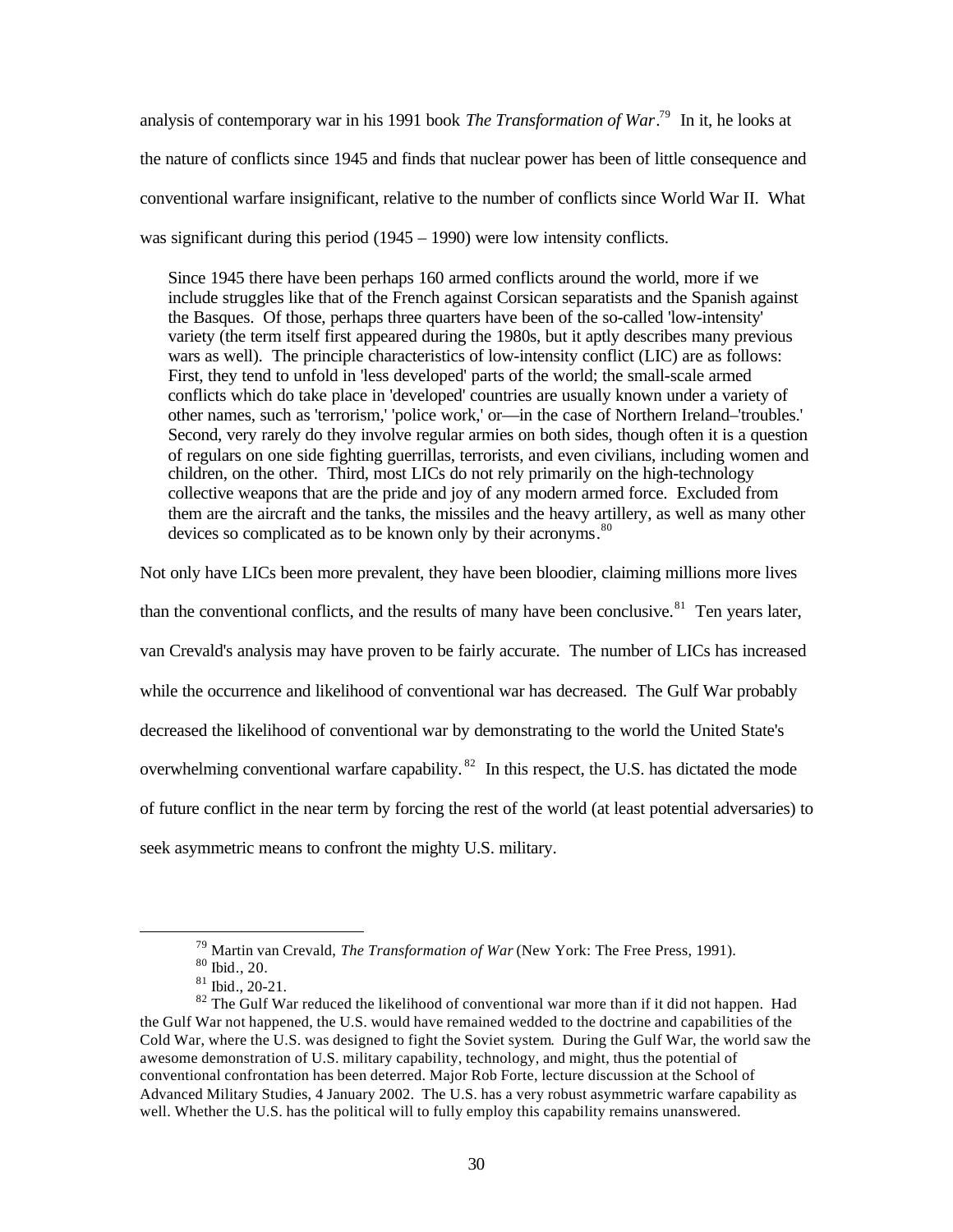Future adversaries of the United States (in the near to mid-term) will likely use asymmetric methods to accomplish their objectives. Asymmetric warfare is the most daunting trend in the COE because it seeks advantage in unexpected areas using unexpected means.<sup>83</sup> Knowing that the U.S. has maintained a technologically superior force, adversaries will continue to seek ways to attack U.S. vulnerabilities and mitigate its strengths. In Kosovo, Serbian ground forces negated the effects of Allied reconnaissance and precision bombing by dispersing forces and using decoys where real ground weapon systems had previously been. Al Qaeda terrorists flew U.S. commercial Boeing 767 aircraft into the World Trade Center towers using suicide pilots that had lived and trained in the United States. These terrorists effectively leveraged western democratic freedoms and its open society, including immigration laws and educational opportunities in conjunction with security vulnerabilities in the airline industry to create mass effects significantly disproportionate to the resources invested. Computer technology is providing future adversaries another means of asymmetry, enabling communications and allowing network organizations to operate in the seams of traditional hierarchical organizations.<sup>84</sup> This is the environment the U.S. must adapt its military forces, including SOF, to work in.

#### **Recent Special Forces Operational Trends**

Since the symbolic fall of the Berlin Wall, SOF have had to perform a variety of missions that fall under the category of 'Operations Other Than War.' At one time, these operations were considered extraordinary, but in the 1990s, operations other than war had become the norm. For example, in its first 40 years, the UN conducted only 13 such operations, but in the years from 1988 to 1994, the number of peace operations more than doubled. Although peace operations were not new to the 1990s, what was unprecedented were the numbers, pace, scope, and complexity of recent operations…SOF have participated in these types of operations, often as the lead military organization. Such capabilities as cultural and language

<sup>&</sup>lt;sup>83</sup> The following definition of asymmetric warfare was collectively developed during the School of Advanced Military Studies Asymmetric Warfare Elective (January 2002): Asymmetric warfare is the deliberate application of power using different, disproportionate and adaptive ways and means that is oriented by a continuous assessment of the opponent's vulnerabilities and not easily countered without a significant reorganization or redistribution of means in order to accomplish a specific aim.

<sup>84</sup> John Arquilla and David Ronfeldt, eds., *Networks and Netwars: The Future of Terror, Crime, and Militancy* (Santa Monica, Calif.: Rand, 2001); online at http://www.rand.org/publications/MR/ MR1382/.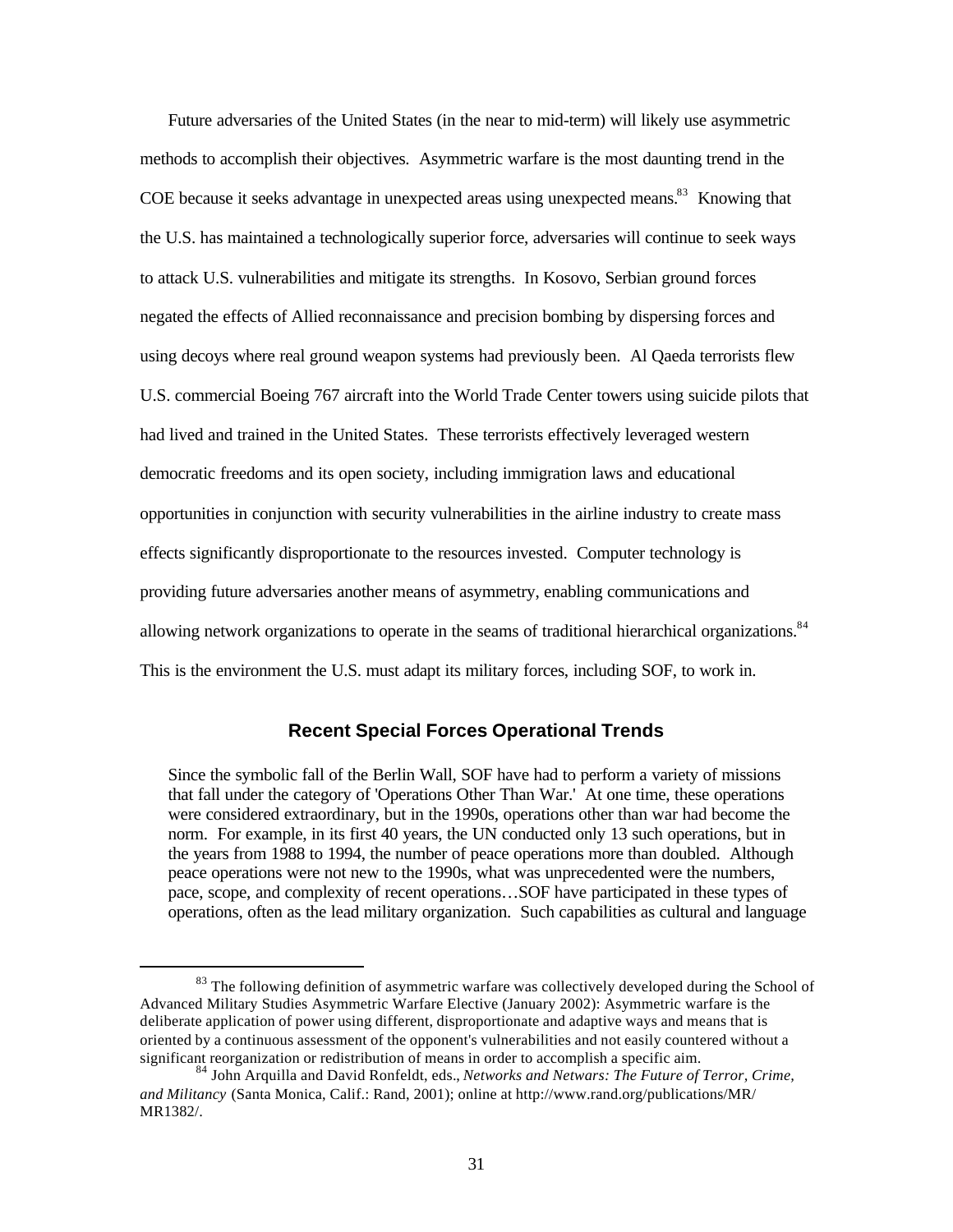familiarity, warrior-diplomat skills, and maturity and professionalism made SOF an ideal force for these operations.<sup>85</sup>

From the end of the Gulf War, beginning with Operation Provide Comfort in Northern Iraq up to the time of this writing, Special Forces missions have shown a trend of migration back to its UW roots. The post-Cold War environment has provided numerous opportunities and challenges for unconventional warfare skills to be applied around the globe. These operations typically start as distinctly humanitarian assistance, foreign internal defense, or peacekeeping operations, but the complexity and evolutionary nature of these operations made SF the appropriate enabling force for the situation. Later operations, such as the ongoing missions in Bosnia and Kosovo and the operations in the Afghanistan region are even more unconventional in nature. In fact, the recent operations with the Northern Alliance in Afghanistan may be the closest thing to doctrinal UW conducted since SF officially formed in 1952.

Almost immediately following the ground war against Iraq in 1991, elements of the 10th Special Forces Group were deployed to conduct foreign humanitarian assistance operations (FHAO) in Northern Iraq. The Kurdish population in that region had risen in rebellion against the Iraqi government, fueled by nationalism, coalition rhetoric, and results of the ground war. Following the cease-fire, Iraqi forces viciously subdued the uprising, causing the Kurds to flee into the mountains of Northern Iraq along the Turkish and Iranian borders. 1st Battalion, 10th Special Forces Group was already familiar with the Northern Iraq region from the combat search and rescue (CSAR) missions it had conducted in support of the Gulf War. They were quickly inserted into the region as the lead element of a combined task force with the mission of stabilizing the dire humanitarian emergency situation by establishing refugee camps and managing the initial life-saving logistics effort in a protected zone vicinity Zakho, Iraq. Although

<sup>85</sup> United States Special Operations Command (USSOCOM) History and Research Office, *United States Special Operations Command – History* (MacDill Air Force Base, Fla.: USSOCOM, 1998), 56-57.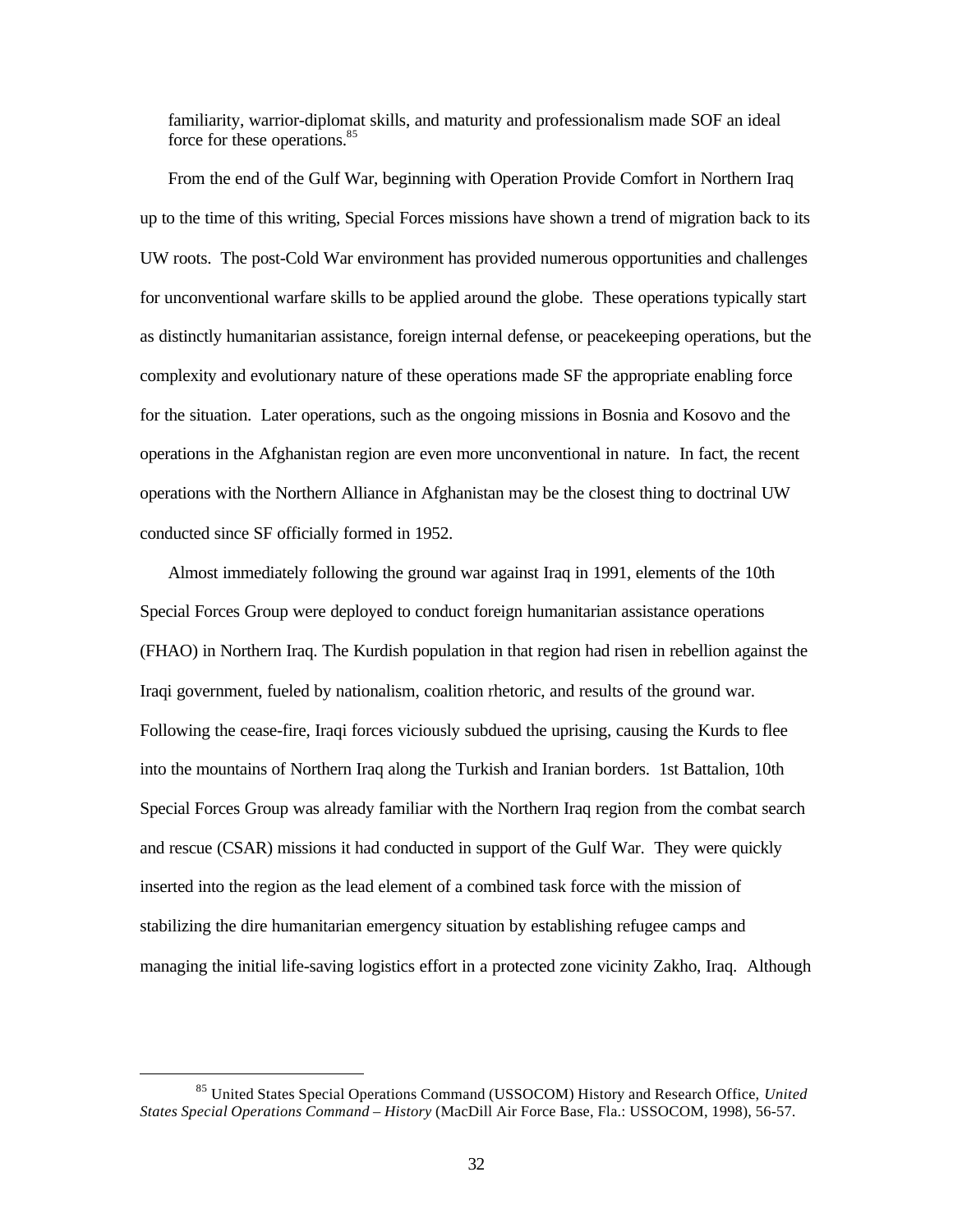the purpose of the mission was humanitarian assistance, the nature of the operation was clearly unconventional warfare. $86$ 

We treated this like a UW operation. We used all of our skills and techniques associated with UW to accomplish the mission. We assessed, made contact with [unknown indigenous personnel] and built rapport. We organized an indigenous populace into a hierarchical organization that could very easily become a military unit. We identified key leaders and skilled personnel...We also identified other skilled men in the populace who could be trained to operate radios, become medics, etc.<sup>87</sup>

The mission was volatile and dangerous dealing with armed factions within the Kurdish population in a semi-permissive environment.<sup>88</sup> Interviews with SFODA commanders who served in Operation Provide Comfort indicate that there were no operational shortcomings due to the SFODA structure, although mission-specific augmentation was required (linguists, female doctors/nurses).89

Special Forces were involved in three phases of the military operations in Somalia that spanned from August 1992 to March 1994. These operations included UNOSOM (United Nations Operations Somalia) I, a humanitarian assistance mission, UNITAF (United Task Force), a broader humanitarian assistance mission that included limited military action, and UNOSOM II, that involved active combat and nation building.<sup>90</sup> During UNOSOM I (Operation Provide Relief), elements of 2nd Battalion, 5th Special Forces Group supported relief flights coming out of Kenya with an "airborne reaction force" as well as conducting area assessments on the ground in Somalia. After deploying into Somalia in December 1992 to support UNITAF (Operation Restore Hope), SF soldiers continued operating in remote areas, making contact with the

<sup>86</sup> Jeff Goble, Provide Comfort Experience, personal email, 23 January 2002. William H. Shaw, *Operation Provide Comfort – Northern Iraq Experience*, personal email, 4 February 2002.

 $<sup>7</sup>$  Goble, 23 January 2002.</sup>

<sup>88</sup> Adams, 244-248.

<sup>89</sup> Goble, 23 January 2002; Shaw, 4 February 2002.

<sup>90</sup> Kenneth Allard, *Somalia Operations: Lessons Learned* (Washington, D.C.: National Defense University Press, 1995), 13-14; United Nations Department of Public Information, *Somalia – UNOSOM I*  (United Nations, 1997). The first two operations in Somalia are also known as UNOSOM I. UNITAF is also known as Operation Restore Hope.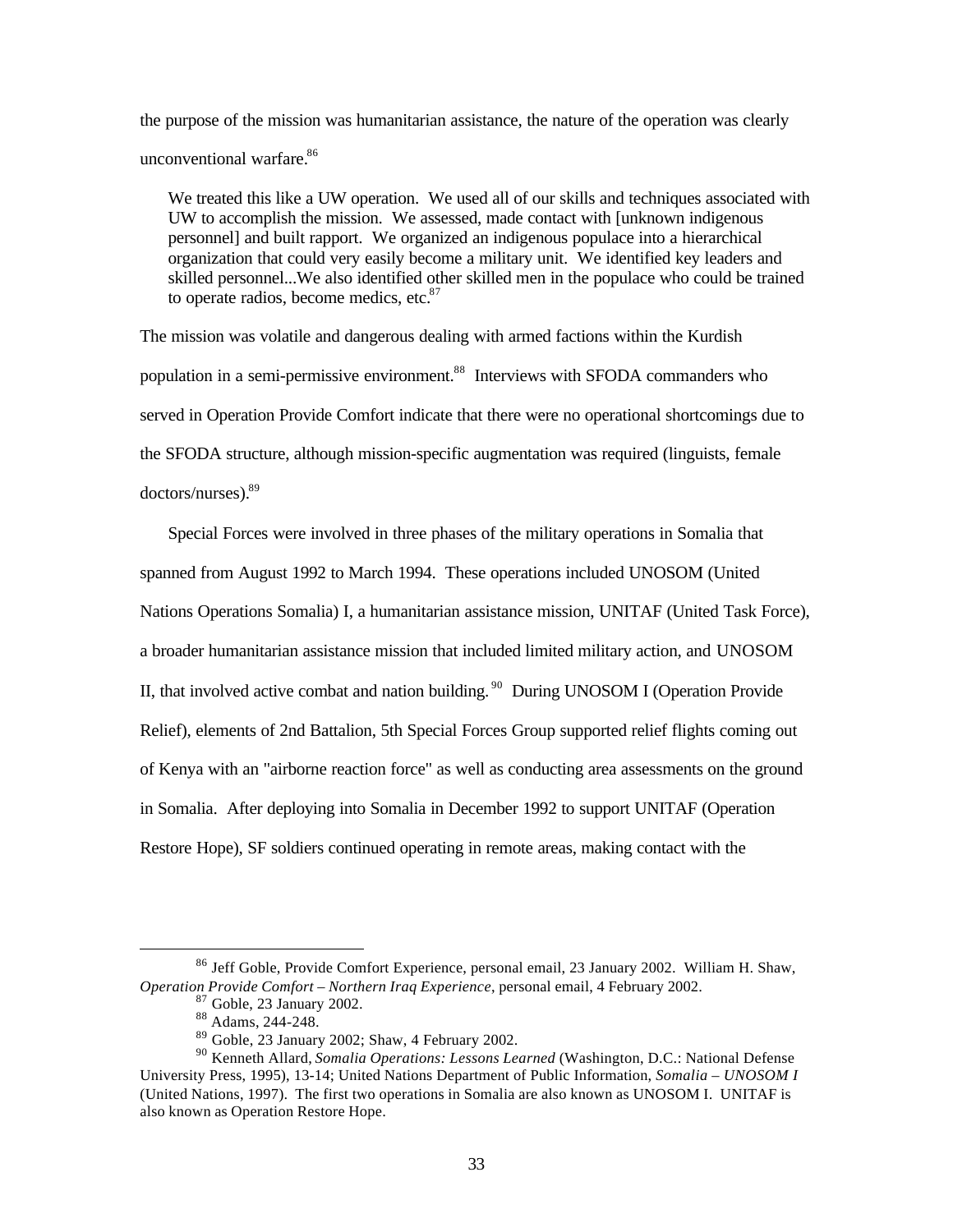indigenous population and leaders, gathering intelligence in support of force protection measures, and conducting further area assessments in support of humanitarian relief operations.<sup>91</sup>

In September 1994, elements of 3rd Special Forces Group were inserted into the Haitian countryside as part of U.S. conventional and United Nations peacekeeping operations to restore democratic rule and stability to Haiti (Operation Uphold Democracy and United Nations Mission in Haiti [UNMIH]). Initially the operation was planned as a forced entry operation to remove the ruling junta from power and return the democratically elected Jean-Bertrand Aristide to rule the country. The last-minute change of heart by the ruling junta allowed a peaceful entry of forces and rapidly changed the context of the operation. The SF missions were assistance to the local government, disarmament of the Forces Armee de Haiti (FAd'H), and coalition support. The SFODAs operated in remote areas of the countryside, conducting a multitude of tasks varying from civil-military operations (repairing facilities and infrastructure) to nation-building. These teams essentially moved into areas devoid of effective governmental infrastructure and facilitated the stabilization of power and rebuilding of essential governmental functions. Although not specifically trained "to midwife village politics in a Third World nation," the nature of these missions were ideally suited for SF's skills – language abilities, regional expertise, inter-personal communications, and the ability to operate effectively and independently in austere environments.<sup>92</sup>

Another ongoing SF mission that developed in the 1990s was support to the African Crisis Response Initiative (ACRI). As a result of horrific atrocities and genocide in Rwanda in 1994 and similar unrest in other African countries, the U.S. State Department and Department of Defense worked together to develop a plan to train African peacekeeping troops. Battalion-sized

<sup>91</sup> USSOCOM, *United States Special Operations Command – History,* 43-45.

<sup>&</sup>lt;sup>92</sup> Ibid., 276. Steve Meddaugh, Commander, C Company, 2d Battalion, 3d Special Forces Group in Haiti from 15 July 1995 to 29 October 1995., interview by author, 23 January 2002, tape recording, Command and General Staff College, Fort Leavenworth, Kans.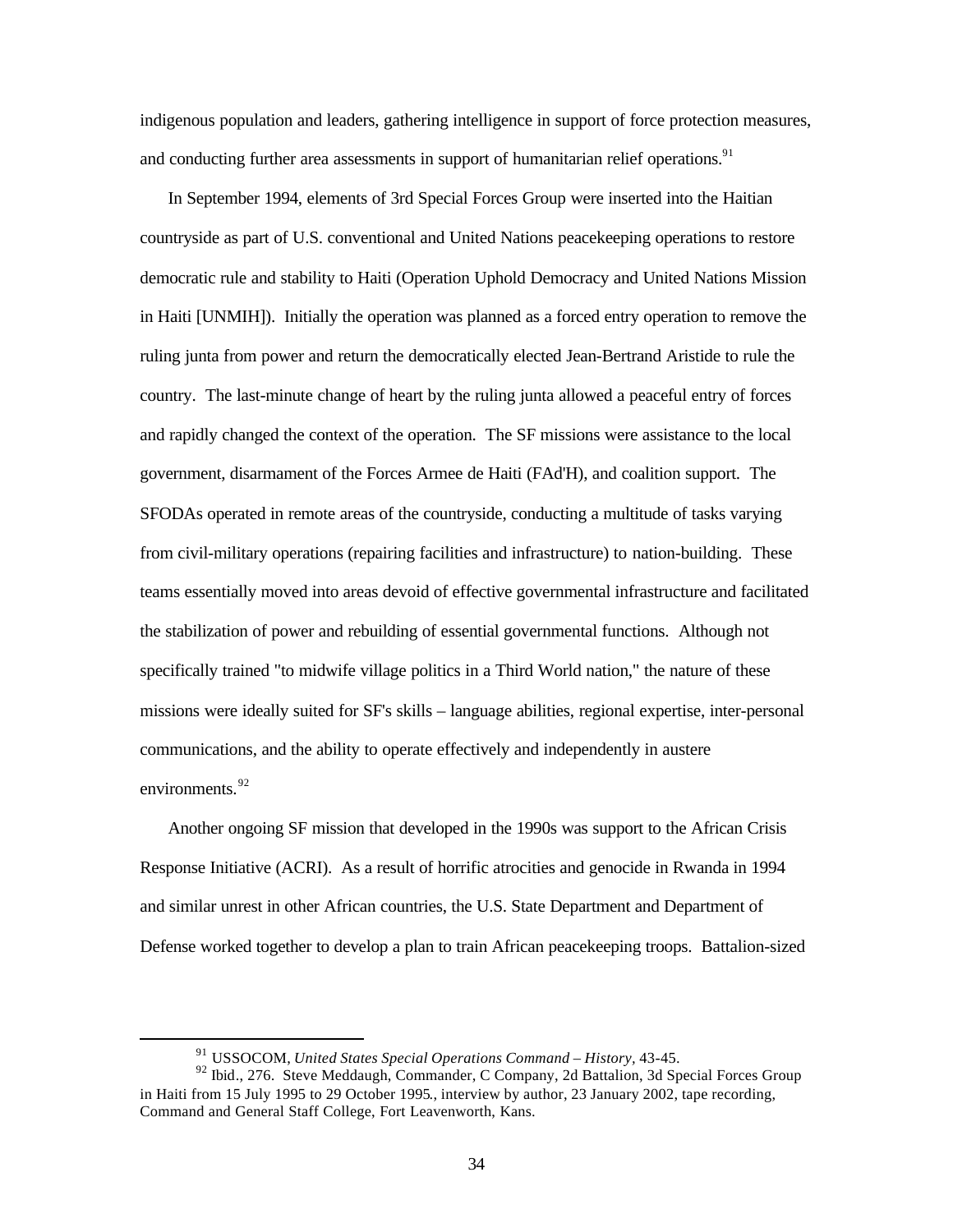units from several African nations have been trained by U.S. SOF, with a large proportion of the task resting on  $SF<sup>93</sup>$ 

The largest ongoing SF missions until September 2001 were those missions in support of peace enforcement and peacekeeping operations in the Balkans. On the ground in Bosnia, the SF missions and task organization have gone through several evolutions since they began in late 1995 as part of Operation Joint Endeavor. Operation Joint Endeavor was the North Atlantic Treaty Organization (NATO) operation to implement the provisions of the Dayton Peace Accords and the accompanying Military Technical Agreement. During Joint Endeaver, SF's primary mission was to support the coordination of foreign military forces with the NATO operation. These liaison coordination elements (LCEs) operated much like the coalition support teams (CSTs) during Operation Desert Storm, facilitating communications, command and control, liaison, as well as coordinating close air support, fires, and medical evacuation as necessary. The SF missions scaled down over time as the NATO operation transitioned to Operation Joint Guard (December 1996) and later to Operation Joint Forge (June 1998).

A new intelligence-focused mission known as joint commission observers (JCOs) emerged during Operation Joint Guard. SFODAs established semi-permanent outposts where they could establish and maintain contact with the local factions in order to provide ground truth information to the chain of command.<sup>94</sup> Both the LCE and JCO missions emphasize the UW characteristics of SF that make them ideally suited for these missions – language skills, interpersonal communications, regional expertise, and the maturity to operate independently in a potentially hostile environment. The JCO mission shows a distinct evolution in the application of these capabilities to support human intelligence (HUMINT) requirements in the COE.

The ongoing Special Forces missions in Kosovo as part of Operation Joint Guardian are very similar to those in Bosnia. In Kosovo, Special Forces are also conducting LCE and JCO

<sup>93</sup> USSOCOM, *United States Special Operations Command – History*, 60.

<sup>94</sup> Ibid.*,* 53-56.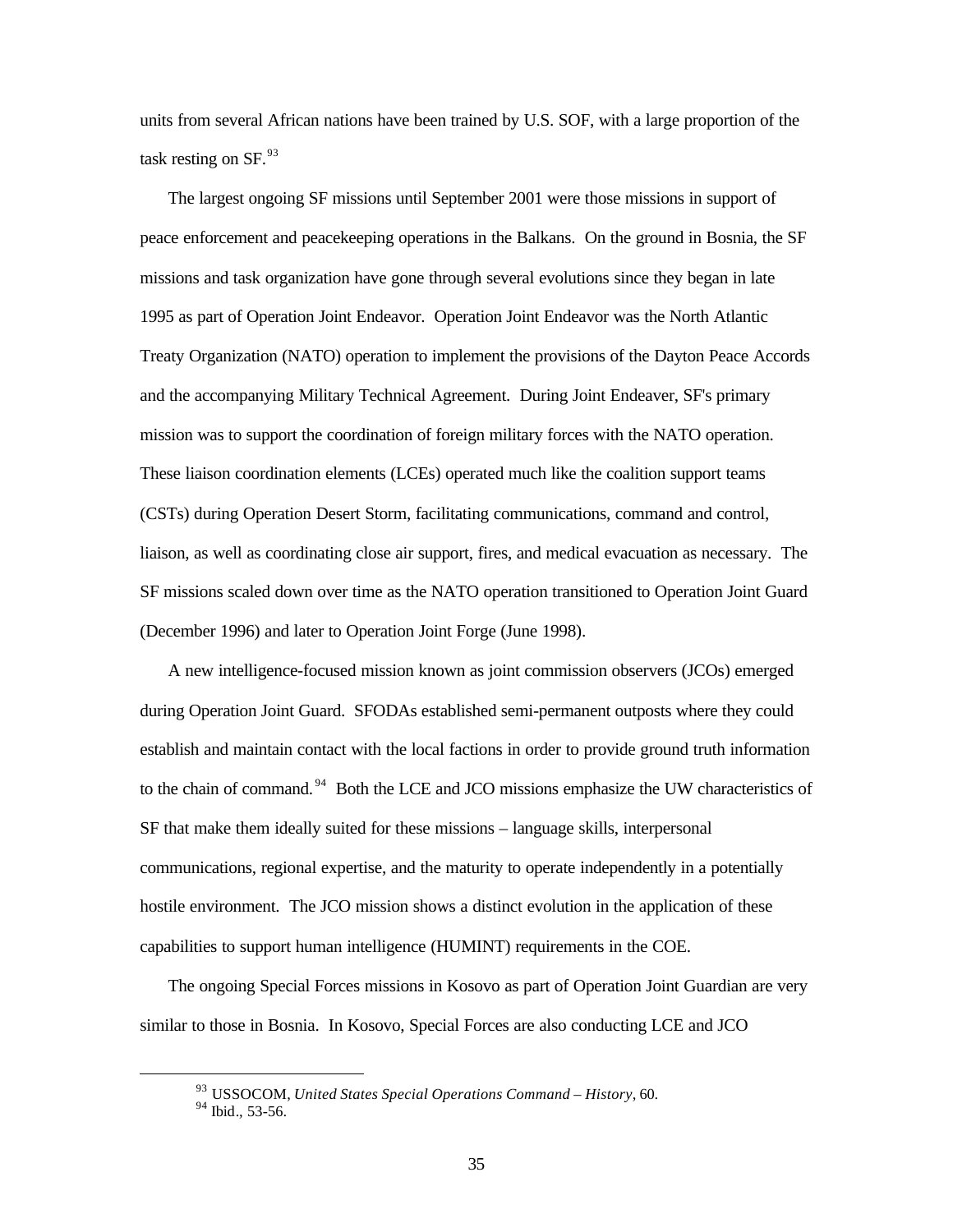missions. The nature of the environment in Kosovo is somewhat different than in Bosnia, though. In Bosnia, the missions were dealing with separation of warring factions. However, in Kosovo, the Kosovo Liberation Army (KLA) is an insurgency, which provides different challenges and opportunities, such as demobilization.

Recent Special Forces operations in Afghanistan in support of Operation Enduring Freedom provide a classic example of unconventional warfare in a contemporary setting. In response to the terrorist attacks on 11 September 2001, the United States deployed to the Afghanistan region and began operations to destroy the Al Qaeda terrorist network operating there and to remove the illegitimate Taliban government of Afghanistan that provided sanctuary and support to Al Qaeda. The U.S. inserted SFODAs into Afghanistan to linkup with Taliban opposition forces (collectively referred to as the Northern Alliance) beginning in October 2001. These SFODAs advised and assisted the opposition forces as well as coordinated U.S. air attacks against Taliban and eventually Al Qaeda forces. U.S. Secretary of Defense Donald Rumsfeld heaped praise on the SF soldiers' initiative and flexibility in accomplishing their mission, using photos of SF soldiers riding on horses with opposition forces as an example of their ability to adapt to the austere and ambiguous environment. The rapid advance of the Northern Alliance against the Taliban shows the tremendous asymmetry created by a small element capable of synergistically linking low-tech opposition ground forces with overwhelming U.S. air power technology (i.e. precision guided munitions).

A significant trend in SF operations in the past decade is the joint, multinational, and interagency (J/MN/IA) nature of all of these operations. SF is part of the inherently multi-service SOF community will always work in a joint context. Although SF can operate unilaterally, the capability and skills most often used is their ability to work with personnel and military forces from foreign countries. The ability to network SOF capabilities with other government agencies has also proven critical in developing operational synergy and desired effects in situations that do not clearly fall in one department's purview. The most recent operations against terrorism show

36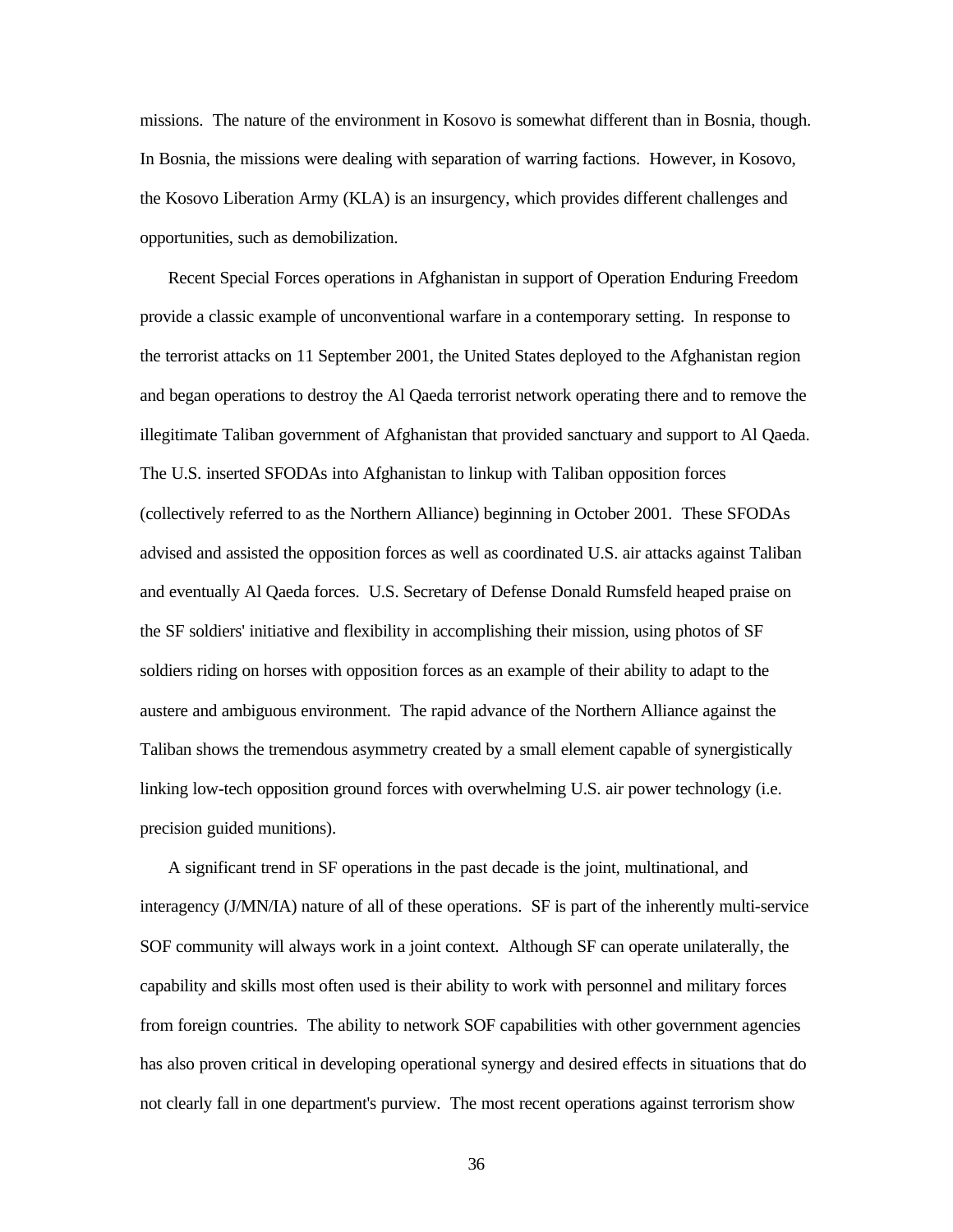an even greater interagency effort, with Central Intelligence Agency (CIA) personnel working directly with SF personnel in some cases. Operation Anaconda, the operation in eastern Afghanistan to capture or kill a pocket of regrouping Al Qaeda, showed the close integration of  $SF$  with conventional, joint, and multinational forces.<sup>95</sup>

Recent operations have shown the value of SF in supporting intelligence collection efforts. The ability to build rapport and operate amongst the indigenous population has enabled SF to provide important human intelligence to support force protection, SOF intelligence requirements, and joint force intelligence requirements. Language skills and regional expertise continue to be critical skills for SF soldiers to conduct these missions.

Operations in the past decade have continued to place a high demand on SF medical expertise to support operations. SF medics have always been in high demand, but the nature of recent operations has increased their significance even further. During Operation Provide Comfort, male SF medics were not sufficient to meet the operational requirements within cultural constraints. Female doctors and nurses were required to augment SFODAs to care and treat the indigenous female population.

Analysis of the COE, recent operations, and the nature of ongoing operations provide the foundation for identifying potential changes required in the Special Forces organization. The COE is influencing the nature of U.S. military activity and operations. Recent operations show the U.S. is turning to SOF at an increasing rate, largely due to their UW capability. The number of sustained special operations missions is increasing, and will likely continue to increase in support of the global fight against terrorism. Another special operations contingent deployed in mid-January 2002 to the Philippines to assist the Philippine government in counter-insurgency

<sup>95</sup> Vernon Loeb and Bradley Graham, "Seven U.S. Soldiers Die in Battle," *Washington Post*, 5 March 2002. Online: http://www.washingtonpost.com/wp-dyn/articles/A38477-2002Mar4.html. " Senior Pentagon officials said between 800 and 900 American troops, leading a 2,000-man allied force that included Afghans and troops from at least six other Western countries, were attacking al Qaeda fighters in pockets across the region…[including] troops from the Army's 101st Airborne and 10th Mountain divisions…[and] several hundred special operations soldiers from Australia, Canada, Denmark, France,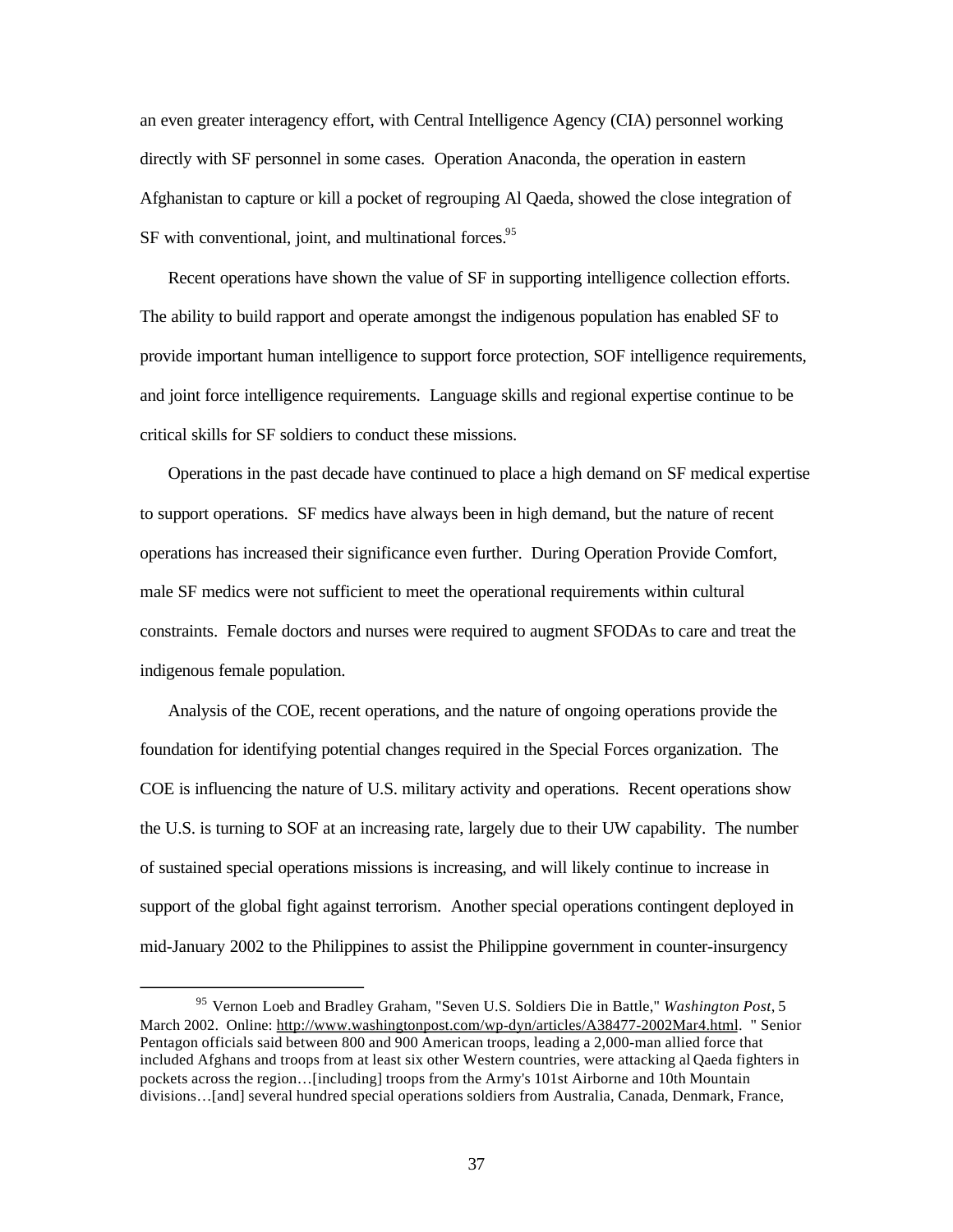operations against the Islamic terrorist organization, Abu Sayyaf. Other mission to fight the war on terrorism in places like Yemen, Somalia, and the former Soviet Republic of Georgia are developing as this paper is written. These will add to the ongoing special operations mission in Bosnia, Kosovo, Kuwait, Afghanistan, and Columbia, which are all employing sizable SF elements (company or larger).

Germany, Norway and other countries."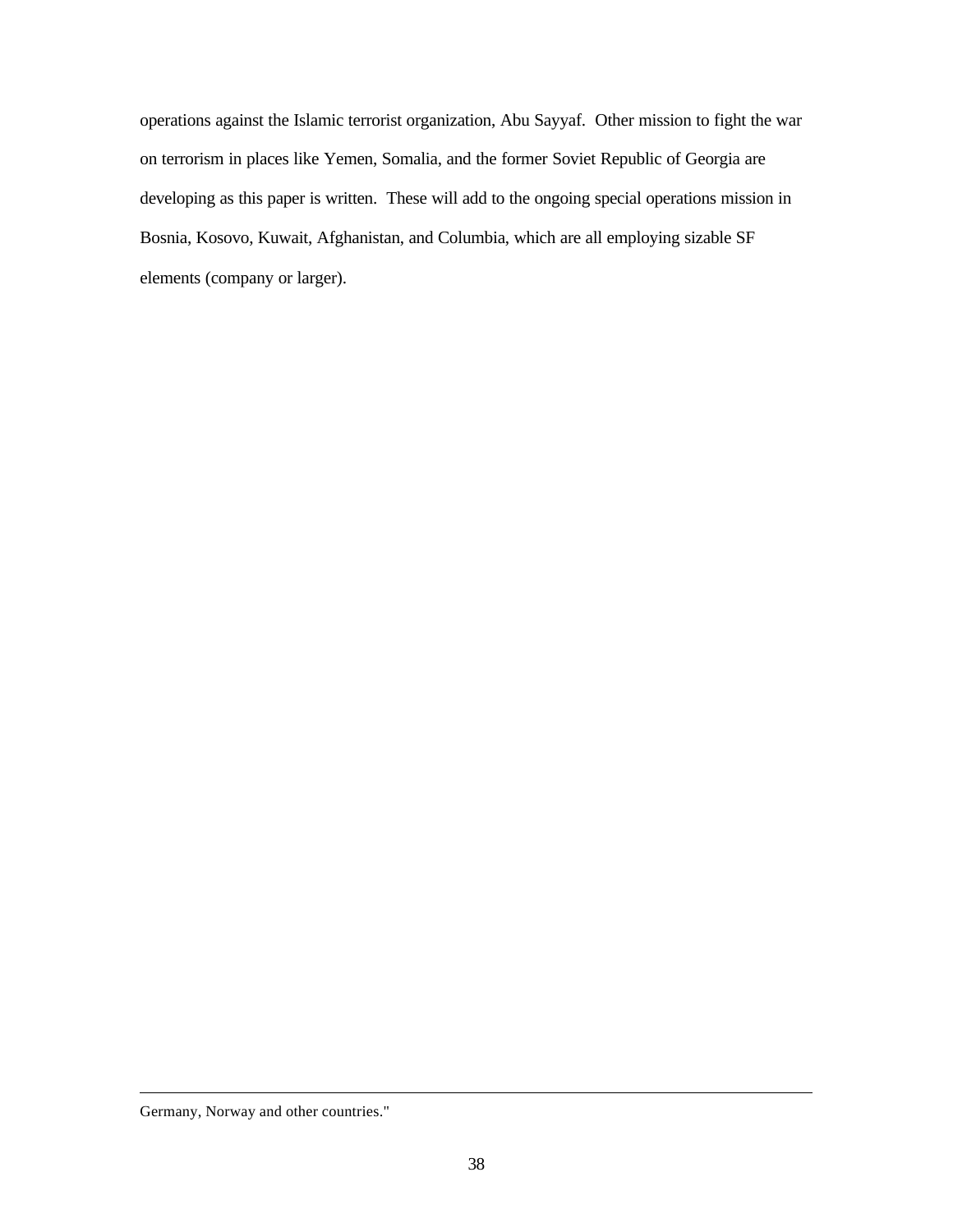#### CHAPTER 4

## **ANALYSIS AND RECOMMENDATIONS**

*Special Forces are able to achieve US objectives by working through, with, and by indigenous and surrogate forces. This results in an economy of force well beyond the resources invested. Special Forces' ability to teach, train, advise, and organize friendly military, paramilitary, and other indigenous or surrogate forces and persuade and apply these forces to US objectives is Special Forces' core Objective Force capability [emphasis in the original]. This is why Special Forces are called Warrior-Diplomats.96* 

The COE is influencing change in the SF organization directly and indirectly. The direct influences are from the increased demand for HUMINT and increased availability and use of information technologies. The increase in the number and scope of special operations in military operations in the COE is indirectly influencing the organization. This chapter discusses changes in the SF structure in the following categories: personnel, command and control (C2), combat support (CS), and combat service support (CSS). This chapter also recommends three potential courses of action (COAs) for implementing changes in the SF organization.

#### **Analysis**

A review of the Vietnam era changes shows that the operational environment during that period had a similar effect on the SF organizational structure. The operational environment during the Vietnam era was similar to today in that there was a surge in the use of SF and their UW skills. During Vietnam, as now, SF was not used for UW in the traditional sense of the mission—organizing guerrillas or partisans behind enemy lines. However, the nature of the operations each require SF's ability to teach, train, advise, and organize indigenous personnel. The result of this increased emphasis on SF during the 1960s was rapid growth and change in the organizational structure. (See Appendix B – Special Forces Organization for diagrams of the SFG structures.) From 1961 to 1965, a signal company and aviation company were added, and

<sup>&</sup>lt;sup>96</sup> USASOC, *Objective Force Concept and Wargame Results – Initial Report (DRAFT)*, 3-4.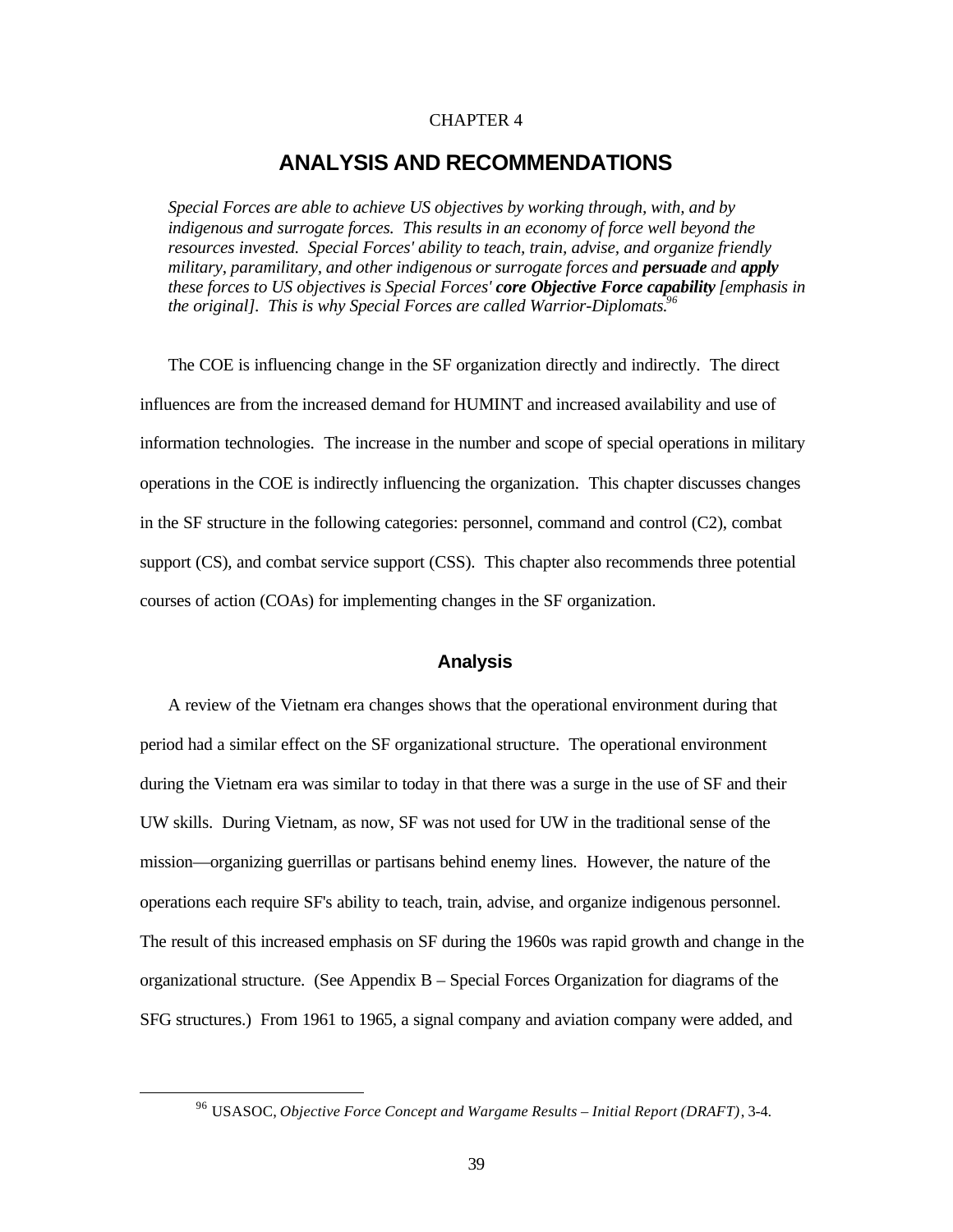by 1969 the SFG had an entire support battalion. During the same timeframe, the command and control structures grew to include battalion level organizations. The number of SFODAs actually reduced from forty-eight in 1961 and 1965 to forty-five in 1969, but later increased to fifty-four in 1974 and remains until now (see Table 2 – Total SF Operational Detachments). It is reasonable to deduce that the number and scope of operations thus had a significant impact on the C2, CS, and CSS assets in the SFG.

|      | <b>Battalion</b> | <b>Company</b> | <b>C-Team</b> | <b>B-Team</b> | A-Team |
|------|------------------|----------------|---------------|---------------|--------|
| 1961 |                  |                |               |               | 48     |
| 1965 |                  |                |               |               | 48     |
| 1969 |                  |                |               |               | 45     |
| 1974 |                  |                |               |               | 54     |
| 1981 |                  |                |               |               | 54     |
| 1990 |                  |                |               |               | 54     |
| 2001 |                  |                |               |               |        |

Table 2: Total SF Operational Detachments<sup>97</sup>

With the war on terrorism the operations tempo (OPTEMPO) for special mission units (SMUs) with specific counter-terrorism (CT) capabilities has increased significantly. However, their size limits the number of operations that they can physically handle. With this, the SF community as a whole will likely increase the number of CT missions it conducts. Due to the classified nature of SMU organization and operations, this analysis and recommendations does not discuss specific details or requirements for these types of operations. However, it is clear that the additional missions for regular SF units for CT will increase their OPTEMPO and many of the recommendations listed herein will support that increased requirement.

#### C2, CS, CSS

The number and scope of special operations being conducted today in the COE is having a similar affect on the current SF support organization as it did in Vietnam (see Table 3 – Group Support Assets). The increase in number of special operations is probably having the single

<sup>97</sup>*FM 31-21,* 1961, 19-20. *FM 31-21,* 1965, 19-32. *FM 31-21,* 1969, 2-2 to 2-25. *FM 31-21,* 1974,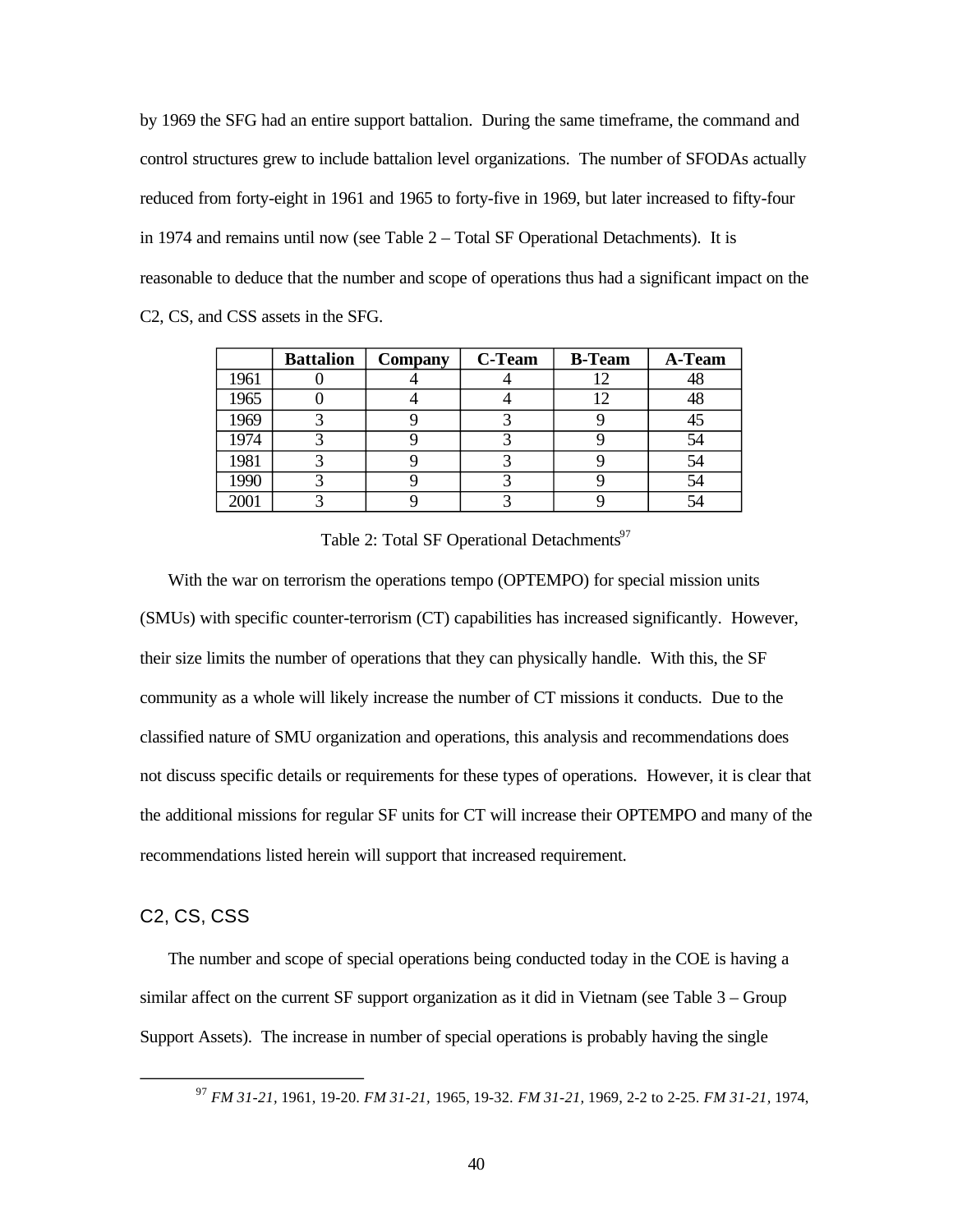greatest impact on the SF organizational structure. The size and number of sustained special operations missions has increased throughout the 1990s and has dramatically increased to support Operation Enduring Freedom. The operational tempo (OPTEMPO) is demanding an increase in C2, CS, and CSS assets. Unlike Vietnam, which was conducted in a single theater of operation, the global war on terrorism will be conducted in multiple theaters, requiring potentially greater supporting assets.

|      | <b>Group Support Assets</b>                            | <b>Battalion Support Assets</b>                        | <b>Company Support Assets</b> |
|------|--------------------------------------------------------|--------------------------------------------------------|-------------------------------|
| 1961 |                                                        |                                                        | <b>Admin Detachment</b>       |
| 1965 | Signal Company                                         |                                                        | Admin Detachment              |
|      | <b>Aviation Company</b>                                |                                                        |                               |
| 1969 | <b>Support Battalion</b>                               |                                                        |                               |
|      | - HQ and Service Company                               |                                                        |                               |
|      | - Medical Platoon                                      |                                                        |                               |
|      | - Admin. Services Plt.                                 |                                                        |                               |
|      | - Support & Maint. Plt.                                |                                                        |                               |
|      | - Aviation Platoon                                     |                                                        |                               |
|      | - Signal Company                                       |                                                        |                               |
| 1974 | Service Company                                        |                                                        |                               |
|      | - Medical Platoon                                      |                                                        |                               |
|      | - Logistics Platoon                                    |                                                        |                               |
|      | - Admin Services Platoon                               |                                                        |                               |
|      | - Aviation Platoon                                     |                                                        |                               |
|      | Signal Company                                         |                                                        |                               |
| 1981 | Service Company                                        |                                                        |                               |
|      | - Medical Platoon                                      |                                                        |                               |
|      | - Logistics Platoon                                    |                                                        |                               |
|      | - Admin Services Platoon                               |                                                        |                               |
|      | - Aviation Platoon                                     |                                                        |                               |
|      | <b>Signal Company</b>                                  |                                                        |                               |
| 1990 | Combat Intelligence Company                            |                                                        |                               |
|      | <b>Support Company</b><br>- Military Intelligence Det. | <b>Support Company</b><br>- Military Intelligence Det. |                               |
|      | - Service Detachment                                   | - Service Detachment                                   |                               |
|      | - Signal Detachment                                    | - Signal Detachment                                    |                               |
|      | - Aviation Platoon                                     |                                                        |                               |
|      | <b>Chemical Detachment</b>                             |                                                        |                               |
| 2001 | <b>Support Company</b>                                 | <b>Support Company</b>                                 |                               |
|      | - Military Intelligence Det.                           | - Service Detachment                                   |                               |
|      | - Service Detachment                                   | - Signal Detachment                                    |                               |
|      | - Medical Section                                      |                                                        |                               |
|      | - Signal Detachment                                    |                                                        |                               |
|      | - Personnel Section                                    |                                                        |                               |
|      | <b>Chemical Detachment</b>                             |                                                        |                               |

|  | Table 3: Group Support Assets <sup>98</sup> |  |  |  |
|--|---------------------------------------------|--|--|--|
|--|---------------------------------------------|--|--|--|

<sup>2-1</sup> to 2-16. *FM 31-21,* 1981, 3-2 to 3-9. *FM 31-21,* 1990, 4-1 to 4-16. *FM 31-21,* 2001,3-1 to 3-28. <sup>98</sup> Ibid. The Chemical Detachments are USASFC assets attached to the SFG.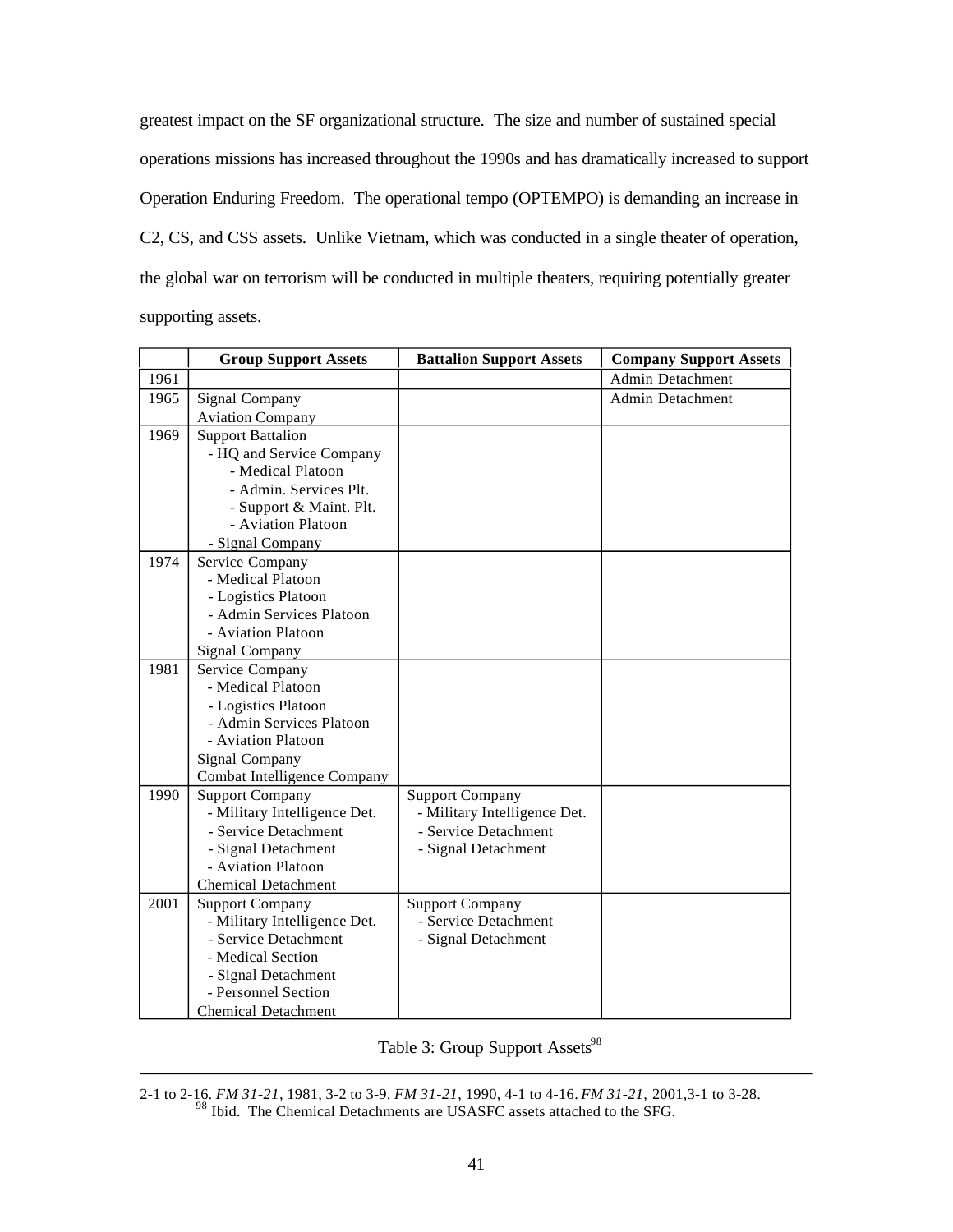The SOF support structure above SFG level is not designed to support multiple sustained operations. Within the Army SOF organization, the 528th Special Operations Support Battalion and the 112th Signal Battalion are only designed and equipped to support two joint special operations task forces (JSOTFs) simultaneously.<sup>99</sup> The SFGs are not manned and equipped to function as a JSOTF without this external augmentation for SOF-specific signal and support capabilities.

It is questionable how long the current force structure can cycle forces through the number of missions that are ongoing without breaking the force. The scope of many missions in the COE requires a SFODB or larger element, and these require augmentation from battalion and group for signal and intelligence assets. The deployment of SF units must account for a traditional system to refit, train, and prepare for future operations as well as the myriad of smaller peacetime SF missions that support regional theater engagement plans. Shortcomings in the current C2, CS, and CSS structure prohibit multiple sustained special operations on the scale required for the near future without a significant detrimental affect on the organization.<sup>100</sup> In order to continue, or increase, these sustained special operations in the COE, the C2, CS, and CSS structures will have to grow to support the operational detachments. Increases in these assets are required at the company, battalion, and group levels to be deployable and operate effectively in a joint, multinational, and interagency environment without significant augmentation.

 $99$  "The mission of the ARSOF Signal Battalion (A) is to provide operational and tactical communications support to JSOTF commanders in support of geographical CINCs' deliberate plans and crisis action operations in up to two theaters simultaneously." Additionally, there is a Joint Communications Support Element (JCSE) at MacDill Air Force Base (AFB), Florida with the primary mission is of providing communications support for two simultaneously deployed JTFs and two JSOTFs. Department of the Army, *FM 3-05.10.1, Army Special Operations Forces Command, Control, Communications, and Computers* (Washington, D.C.: Government Printing Office, June 2000), 3-1 to 3-2.

<sup>&</sup>lt;sup>100</sup> During Operation Joint Endeavor, December 1995 to December 1996, 10th SFG rotated battalions to Bosnia. This essentially consumed the entire group. One battalion was preparing for Bosnia, one battalion conducting the mission, and one battalion refitting from their rotation. With other missions and requirements continuing during this period, the sustained operations in Bosnia had a detrimental impact on 10th SFG's ability to train and prepare for other missions. Sustained special operations in Haiti, Bosnia, and Kuwait show the difficulty of one SFG maintaining the mission. In each of these missions, other groups (with other regional orientation) eventually took over some/all the missions requirements.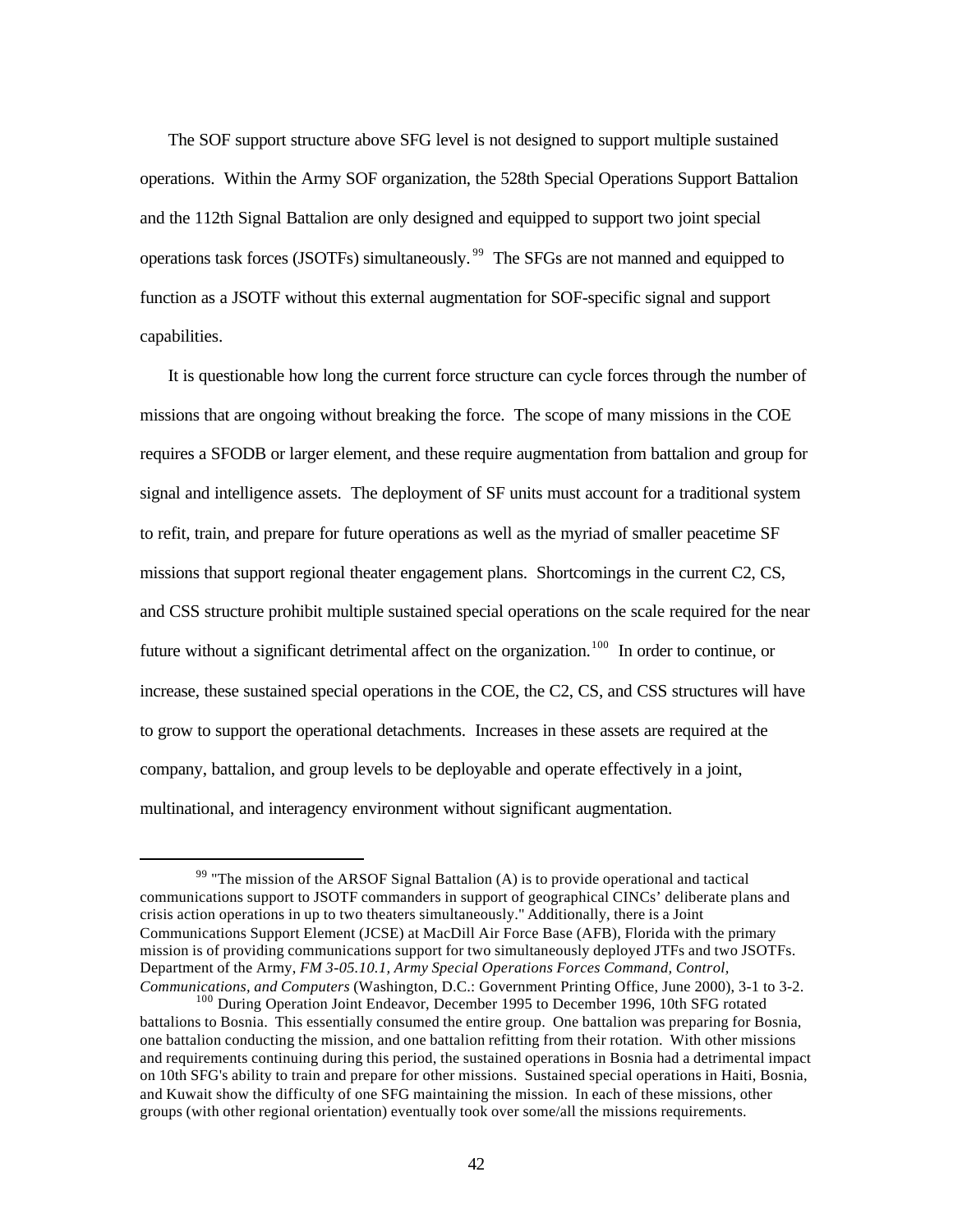#### Personnel

Increased emphasis on HUMINT and information technologies will affect personnel, training, and organizational structure. Technology has certainly not rendered human intelligence (HUMINT) obsolete. Recent operations show the need for HUMINT to fill intelligence collection gaps that electronic sensors cannot fill. SF can provide critical HUMINT to support the information superiority required for full spectrum dominance envisioned in Joint Vision  $2020$ . <sup>101</sup> In a peacetime environment, as the number of forward-based conventional forces decreases, SF will play an increasing role in theater engagement strategies. It is evident that the U.S. may need to respond to threats anywhere in the world. SF can provide the military an economy of force with the appropriate skills to engage the remote regions of the world and develop relationships that will support future operational intelligence needs.

The SF force structure needs to increase its HUMINT capability at all levels, from Group down to the SFODA. This will support requirements for force protection as well as SOF and joint intelligence requirements. Additional intelligence personnel, specially trained in HUMINT, are needed at the SFODA and SFODB levels to accommodate this requirement. SF is considering allowing females in its force structure to accommodate this requirement.<sup>102</sup> In many regions of the world, male-female interaction is publicly limited or forbidden, creating a segment of population that is inaccessible to the average, male SF soldier. Although female operators will create some unique challenges, it is imperative that SF address these challenges in order to provide the HUMINT required. Regional expertise and language skills will continue to be an imperative to enable SF to integrate and operate with indigenous personnel. These skills also enable SF to provide HUMINT. SF needs to seek new and innovative ways to train its operators and develop or acquire this regional expertise. SF also needs to consider alternative methods to recruit personnel with unique expertise and language skills in a particular region of the world.

 $101$  Shelton, 6-10.

<sup>102</sup> USASOC, *Objective Force Concept and Wargame Results – Initial Report (DRAFT)*, 11.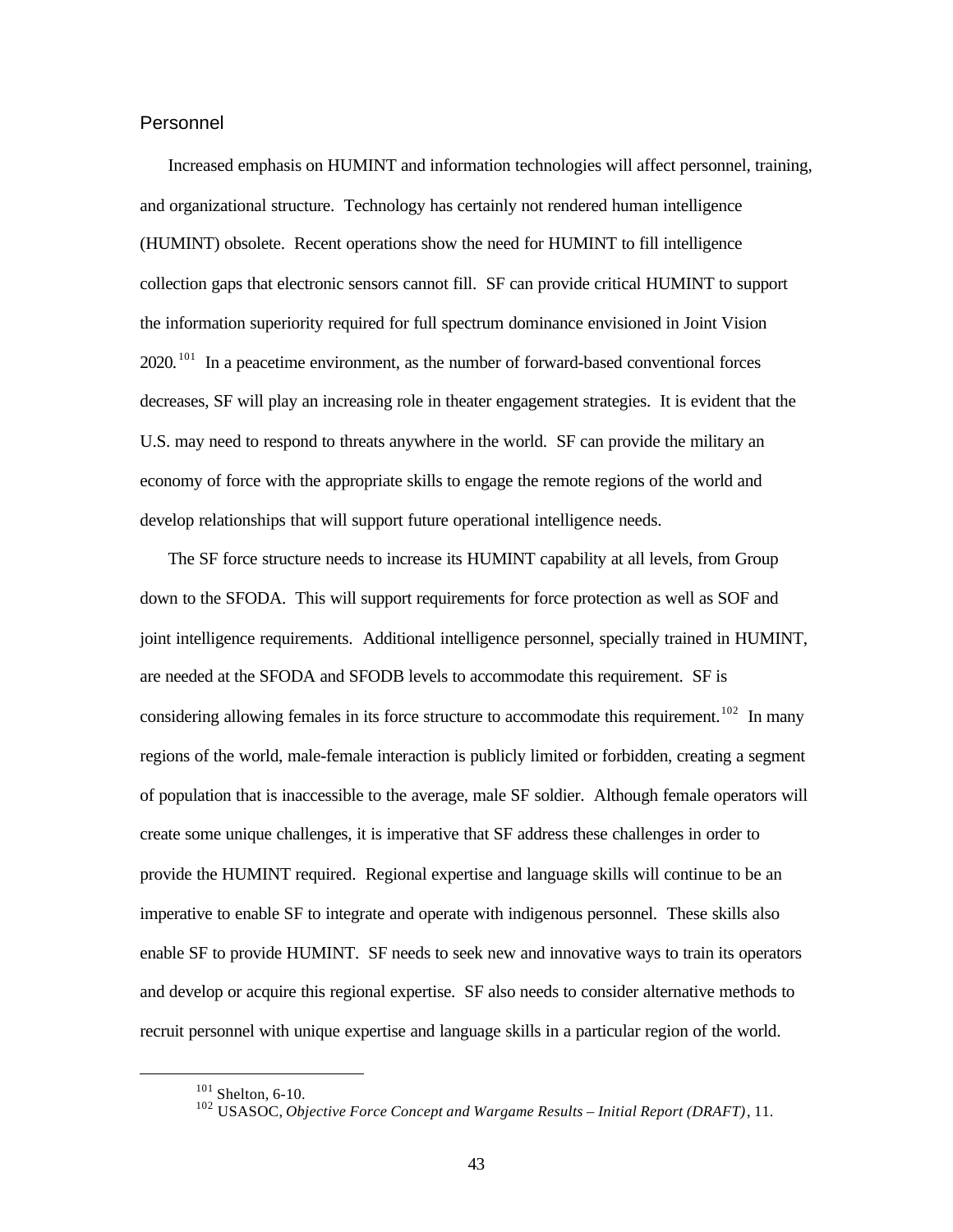The increasing use and dependence on information technologies throughout the military is another area that is dictating change within the SF force structure. Personnel at every level, from SFODA to Group, are needed to operate the myriad of computers and electronic devices used to facilitate command, control, communications, computers, intelligence, surveillance, and reconnaissance (C4ISR). At a minimum, this requires enhancing the training for the SF communications sergeant. SF needs to consider adding new military occupation specialties (MOSs) to fulfill these emerging requirements.

The SFODB is not robust enough to conduct sustained, 24-hour operations without augmentation from SFODAs and external sources. The primary missions for a SFODB to man and operate are the Special Operations Command and Control Element (SOCCE), Isolation Facility (ISOFAC), and Advanced Operations Base (AOB). Each of these missions requires the SFODB to run 24-hour operations often with similar staff functions of a conventional battalion tactical operations center (TOC). The problem is the SFODB only has ten personnel assigned to it under the current table of organization and equipment (see Figure 2 – Composition of a SFODB). To perform these missions effectively requires eighteen to twenty-one personnel, including special skills augmentation. This allows enough personnel to support two 12-hour shifts to man the critical staff function (intelligence, operations, communications, fires, and administrative/logistics), allow for a shift officer in charge (OIC), and give the Commander and Sergeant Major freedom to supervise the operation without being tied down in a staff role. To add to the personnel shortcoming, most SF Groups do not fill the company executive officer position. <sup>103</sup> This is not due to a shortage of officers, but an officer career development system that fears conventional perceptions that company executive officers are lieutenants, not captains.

<sup>&</sup>lt;sup>103</sup> Typically, the XO positions are not filled. The active duty SF Groups currently fill the company XO position in the companies designated as a CIF (CINC inextremist force). These include one company per SFG (C/1/1st, B/2/3d, A/1/5th, C/3/7th, and C/1/10th). Besides these, in the past year, there have been only five other XO positions filled at any one time, leaving the remaining 35 position empty. CPT Frederick Prins, email message, subject: *RFI on Company XO Fill Rates* (Fort Bragg, N.C.: USASOC DCSPER, 30 January 2002).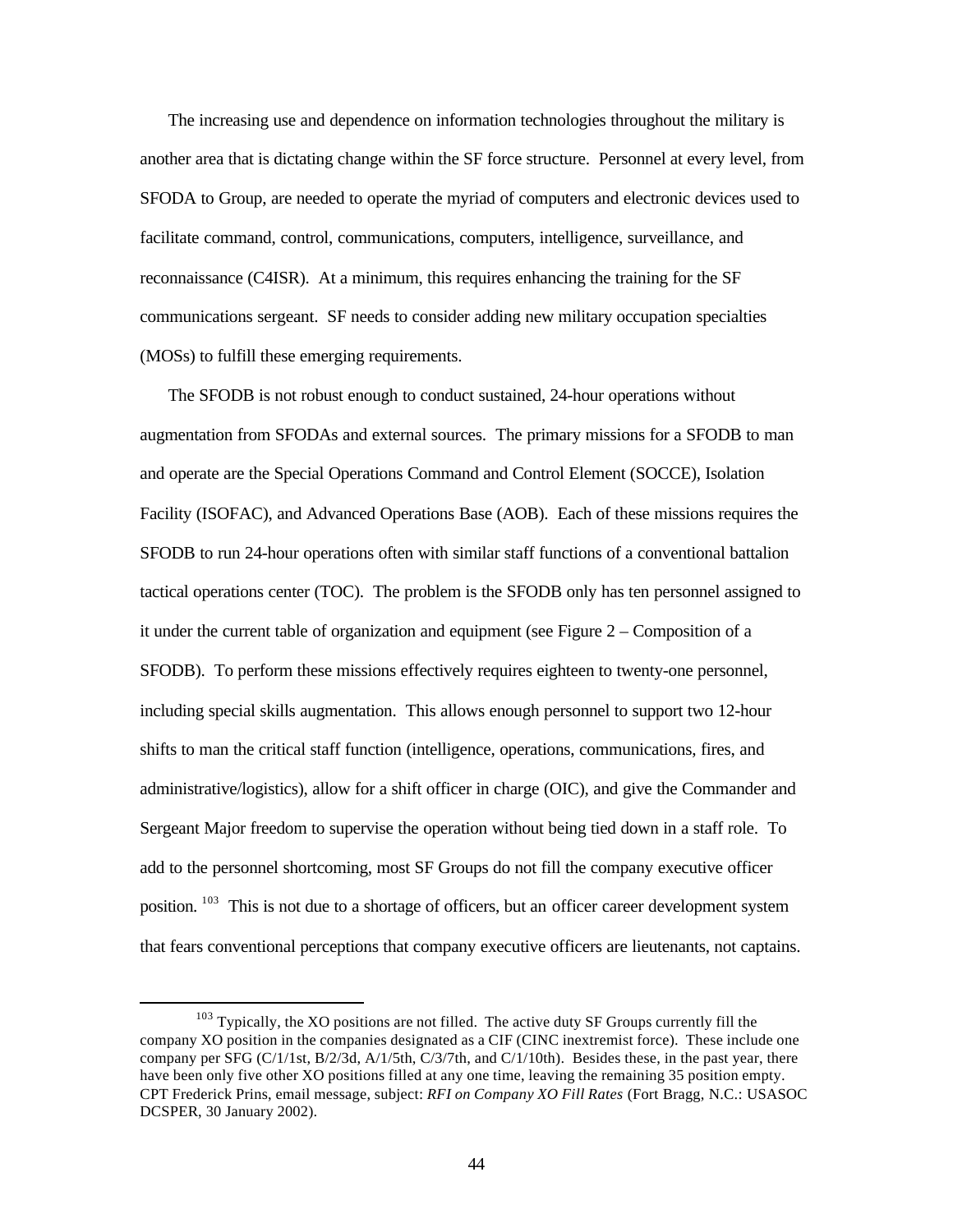

Figure 1: Composition of a SFODB<sup>104</sup>

The SFODB needs to be increased in size to fourteen to eighteen personnel.<sup>105</sup> The additional personnel should be communications, intelligence, and computer specialists. The executive officer position needs to be filled by a captain that has already served as a detachment commander, so that he has the experience necessary to support operations effectively at that level. The executive officer position should also be re-named to operations officer to diminish the stigma associated with a captain as a company executive officer. Operations officer would more accurately describe the role of the officer when the SFODB is performing its operational mission.

The twelve-man SFODA has proven to be an effective and flexible force structure as the basic operational element. Since 1952, its doctrinal structure only changed once during the Vietnam War, and it quickly returned to the twelve-man structure in the mid-1970s. Increasing the size may be required to provide the additional intelligence and computer technology specialists required to operate effectively across the spectrum of conflict in the COE. However,

<sup>104</sup> Department of the Army, *Field Manual 3-05.20, Special Forces Operations*, 3-26.

<sup>&</sup>lt;sup>105</sup> The SFODB is typically augmented with SF personnel taken from a SFODA and low-density military occupation specialties (i.e. communications maintenance technicians, mechanics, and counterintelligence specialists). Increasing the SFODB size would alleviate the need to augment it with SF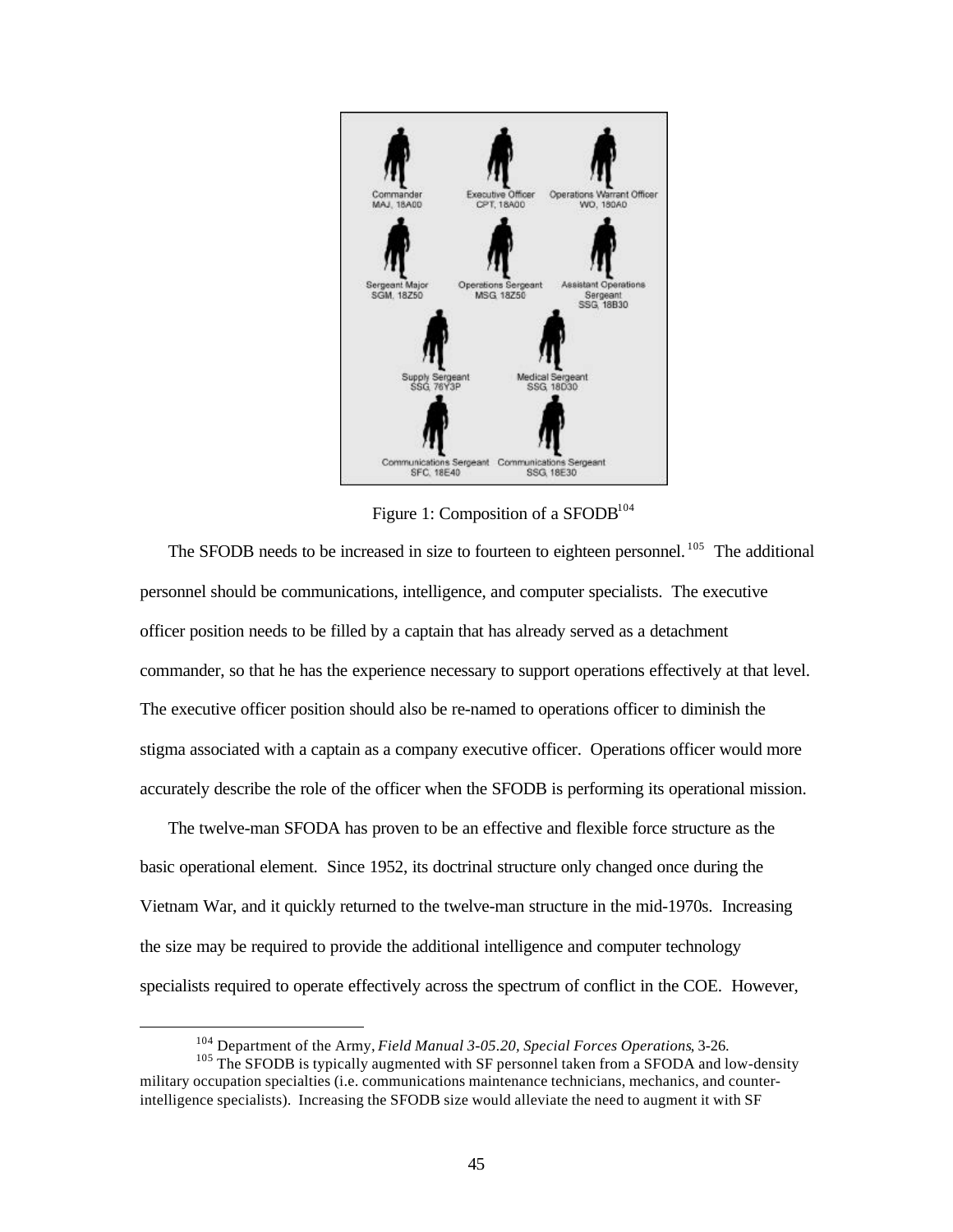the needed changes may be made through changes in MOS training. This study did not find significant impetus to change the SFODA structure.

As the SF organization transforms over the next several years, it needs to be careful to identify positions at the company, battalion, and group levels that can be filled with non-18-series personnel. Even within the SFODB there may be some positions (i.e. routine administrative duties) that don't require SF skills. It is imperative that SF soldiers are not encumbered with these duties. It would be easier to fill these positions with non-SF personnel that do not require the extensive time and resources to recruit and train. Non-SF staffing may alleviate some of the SF recruiting burden as the emphasis on special operations continues. The ARSOF truths spell out

the personnel focus that must be maintained:

**Humans are more important than hardware.** People— not equipment—make the critical difference. The right people, highly trained and working as a team, will accomplish the mission with the equipment available. Yet the best equipment in the world cannot compensate for a lack of the right people.

**Quality is better than quantity.** A small number of people, carefully selected, well-trained, and well-led are preferable to larger numbers of troops, some of whom may not be fully capable.

**ARSOF cannot be mass-produced.** It takes years to train operational units to the level of proficiency needed to accomplish difficult and specialized ARSOF missions. Integration of mature, competent individuals into fully capable units requires intense training, both in the ARSOF schools and units. Hastening this process only degrades the ultimate capability. **Competent ARSOF cannot be created after emergencies arise.** Creation of competent, fully mission-capable units takes time. Employment of fully capable ARSOF elements on short notice requires highly trained and constantly available ARSOF units in peacetime.<sup>106</sup>

Before recommending courses of action (COAs) for SF to deal with the COE, it is important

to review the primary issues this study has identified. The first issue is a matter of quality of SF

operators—the need for SF soldiers (operators) with the right skills to conduct UW effectively in

the COE. The second issue is a matter of quantity of SF operators—having a sufficient number

of SF soldiers to conduct the number of operations that are required. The last issue is the ability

personnel.

<sup>106</sup> Department of the Army, Field Manual 100-25, Doctrine for Army Special Operations Forces (Washington, D.C.: Government Printing Office, 1999), 1-12.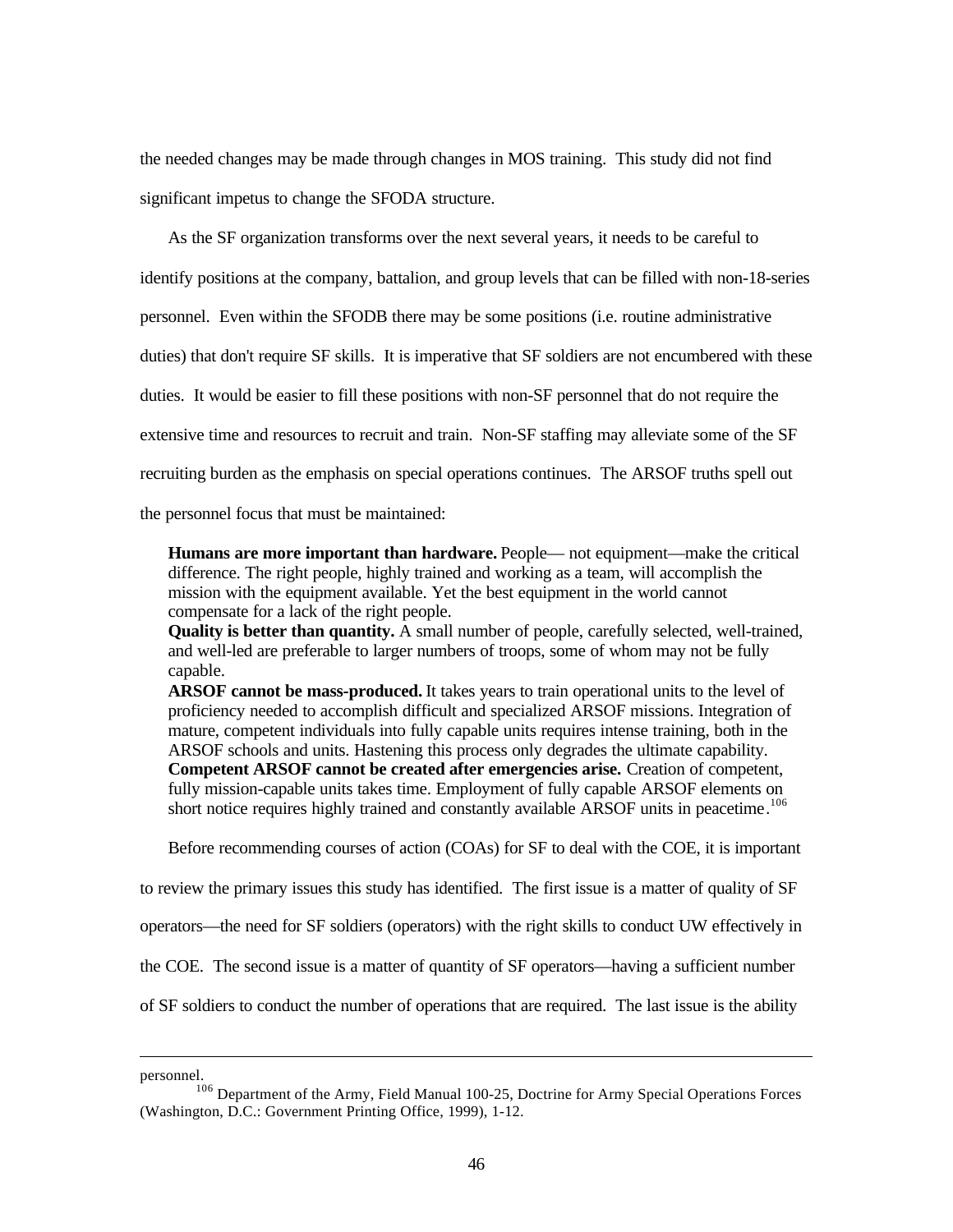of the SF organization to command and control, support, and integrate with the joint and interagency community the number of sustained special operations that will be required in the near future.

Issues that are not a result of the COE must also be considered in order to recommend viable COAs. The Army continues to be an all-volunteer force, and SF soldiers are volunteers within that force. The size of the conventional Army from which SF recruits these volunteers has reduced dramatically since 1991, yet the active duty SF organization has not reduced in size at all. This alone makes it a challenge to recruit the number of qualified personnel to fill the SF ranks. In addition to this, SF organization has become a mature branch since being officially formed in 1987. With this, opportunities for promotion and growth within the branch have stabilized. That by itself would be considered a good thing, except it limits promotion as an incentive for remaining on active duty. A reflection of the maturity of the organization is the large number of enlisted and warrant officers eligible for retirement in 2003. These conditions could potentially compound the recruiting problem, just to sustain the force structure SF currently has.

## **Recommendations**

In the following section, this paper will recommend three potential COAs for SF to implement organizational changes. A tiered approach is used to address the primary issues listed above sequentially (quality of SF operators, quantity of SF operators, and C2/CS/CSS). A tiered approach will allow SF to deal with the issues in a logical sequence, focusing on the essential changes first, then increasing size and scope as time and resources become available. Regardless of the COA that is adopted, there are some essential requirements common to any COA that must be adopted.<sup>107</sup>

 $107$  The recommendations identified from this study of the COE are consistent with the concepts being developed by USASFC and USASOC for the interim and objective force SFG design. The nature of the changes proposed for the objective force SFG are similar to those proposed in this paper. The objective force concept proposes an elevated rank structure at all levels. USASOC, *Objective Force Concept and Wargame Results – Initial Report (DRAFT)*.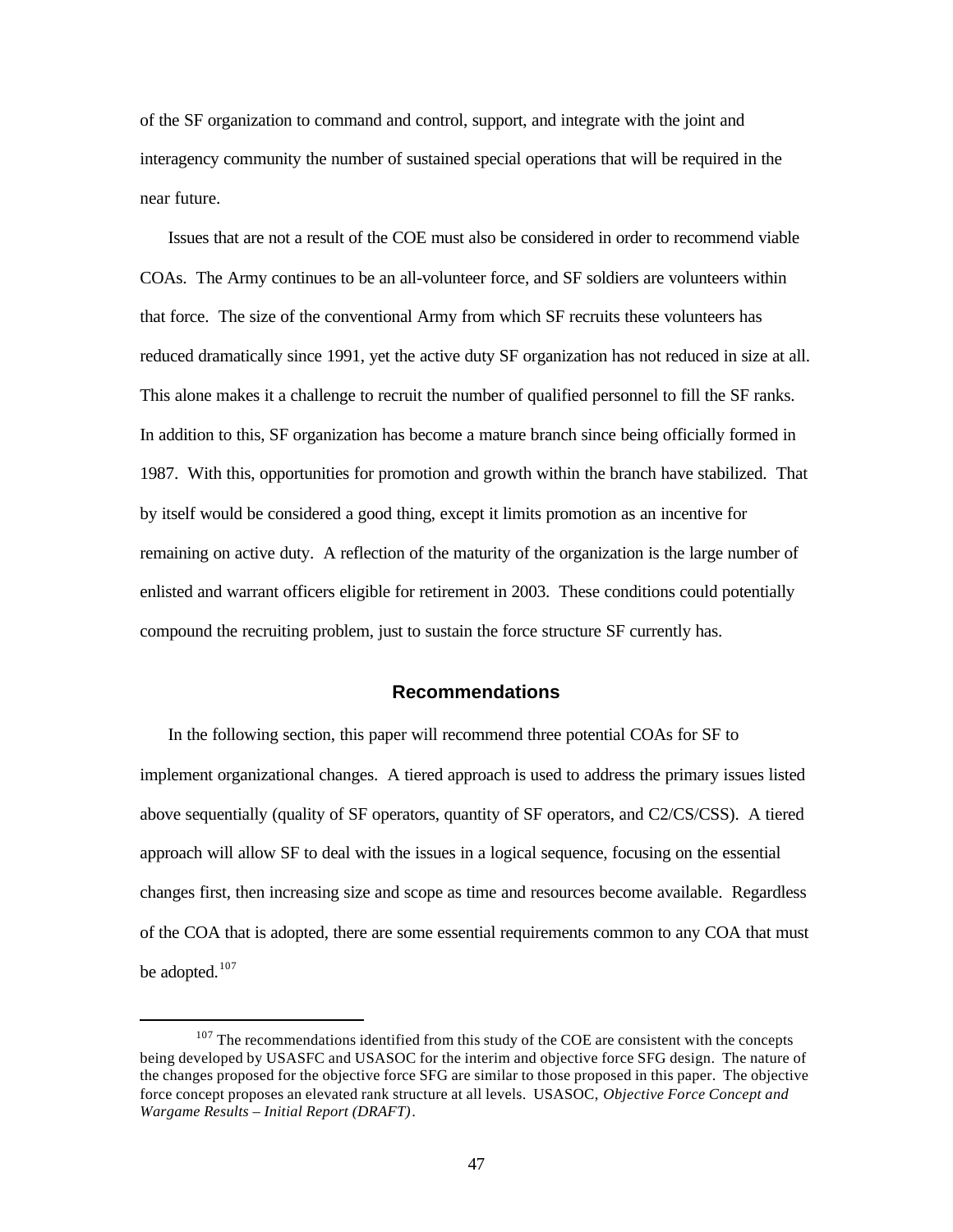In order to change the SF organization to deal with the requirements of the COE, there are some basic changes that must be implemented that are essential to all. The first requirement is for SF to modify its MOS-specific training to account for the changing skills required in the COE. The skills specifically identified in this study include primarily HUMINT and information technology skills. In other words, no matter what SF chooses to do, it must adapt its skill-sets to the current and future environments to ensure it is capable of effectively conducting UW. This deals with the first issue – quality of SF.

The second basic requirement is for SF to man its operational detachments fully, especially the SFODAs. To do this, the "padded" positions at battalion and group that absorb SFODA personnel strength must be eliminated or become authorized positions on the table of organization and equipment (TOE). Staff positions at all levels within the SFG need to be scrutinized to identify positions that do not require 18-series personnel to fill. It is critical that SF operators are doing jobs that require SF operators! A selection process should be instituted to allow non-SF personnel to work in SF organizations, yet maintain the high standard required in any SOF unit. For example, an infantry non-commissioned officer (NCO), that has served in the Ranger Regiment (another SOF unit) could serve as the S-3 Air NCO at battalion and group. He would have many (if not all) the requisite skills required to do this job. Yet, there wouldn't be the large recruiting and training requirement. This is just one example of many positions that can be adequately filled with non-SF personnel. Beyond this, SF units should be authorized to man its operational units at 110-115 percent strength. Increased manning authorizations will allow operational units to send operators to required career-development schools, language training, and special skills training without sacrificing operational ability.

The first course of action would change nothing organizationally beyond the requirements listed above that are common to all. However, this may require changes in the way SF operates. Without organizational growth in both operational units and C2/CS/CSS assets, SF may have to narrow the focus of its missions (i.e. say no to some of the tasks it has been doing over the past

48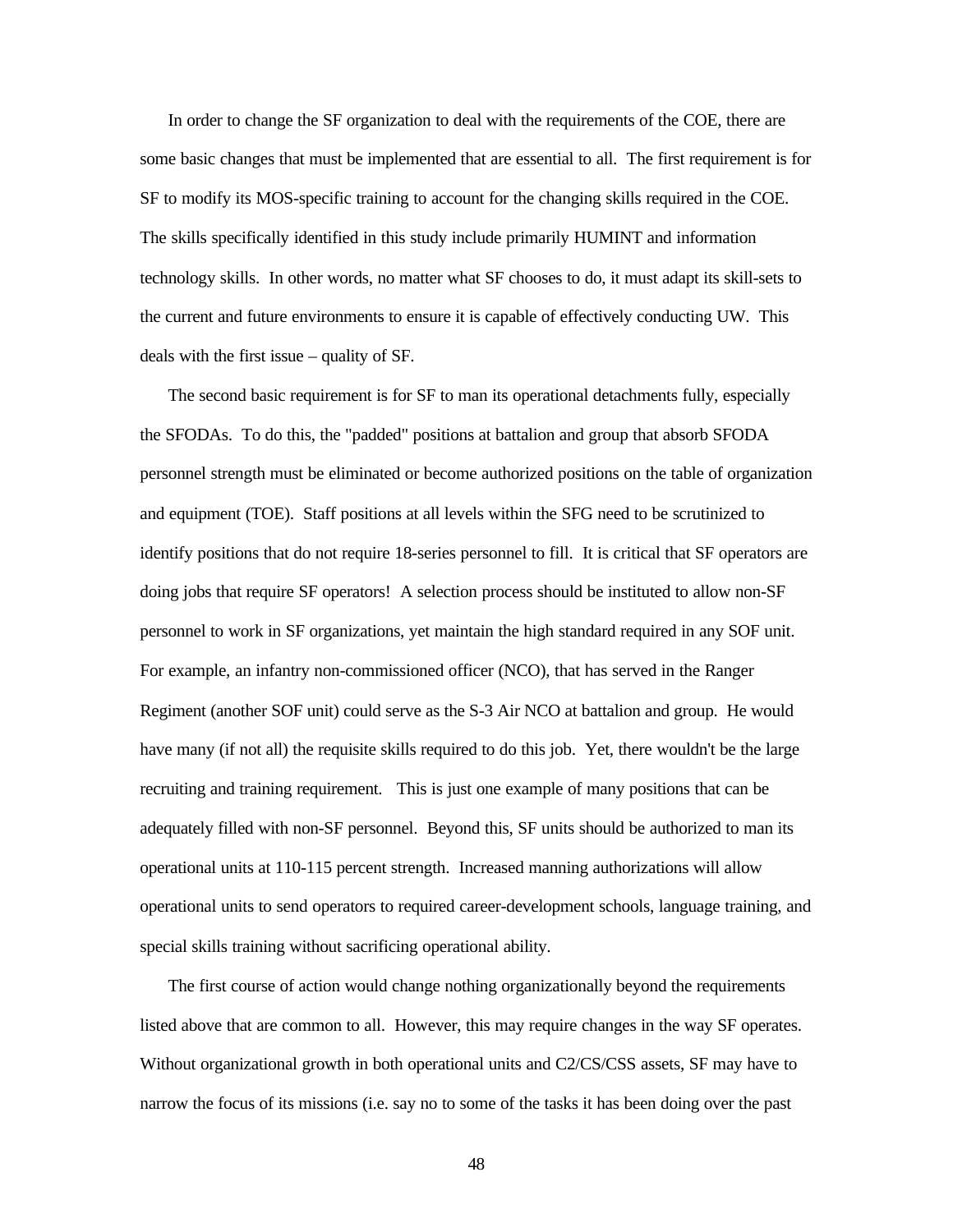decade) and let the conventional Army pick up some of these SOF-like operations. Another change that may be required is a closer working relationship with conventional forces. As operational SF units are finite in number, they may need to be augmented with select conventional forces to conduct certain missions. For example, conventional forces may provide MOS-specific skills required to train foreign forces, with the SF capabilities being used economically to provide language and cultural expertise required to work effectively. This deals indirectly with the issue of quantity of SF operators, but does not effectively address the issue of C2/CS/CSS.

The second course of action is to increase the size of the SFODB and add an operational specialists detachment at the battalion and group levels.<sup>108</sup> A larger SFODB as discussed earlier in this chapter will allow it to conduct its operational missions without internal augmentation (i.e. from SFODAs) and minimal external augmentation, tailored specifically for the mission.<sup>109</sup> The biggest change in this COA would be adding the operational specialists detachments. These detachments would be a place within the SFG structure where highly specialized regional experts could be pooled, then task organized with SFODAs and SFODBs as missions required. This would be an ideal position for mature SF NCOs and warrant officers (WOs) that have developed extensive regional, country, and language experience.<sup>110</sup> Non-SF regional and language experts may also be recruited into the SF organization to serve in these detachments. This would also be the ideal location for females and additional doctor and nurses (including females). The additional doctors and nurses should be pooled together in the detachment at group level.

The last COA would increase the C2, CS, and CSS capability of the SF battalion and group. As with the other COAs, it would incorporate the requirements common to all. Ideally, it would

 $108$  The objective force concept (draft) has a similar detachment called the Special Augmentation Detachment. USASOC, *Objective Force Concept and Wargame Results – Initial Report (DRAFT)*, 7.

 $109$  The objective force concept (draft) increases the SFODB to nineteen personnel. USASOC, *Objective Force Concept and Wargame Results – Initial Report (DRAFT)*, 6.

<sup>&</sup>lt;sup>110</sup> In areas of operations such as the Middle East and Southeast Asia, language skills are particularly difficult to develop (i.e. languages such as Arabic, Persian Farsi, and Chinese).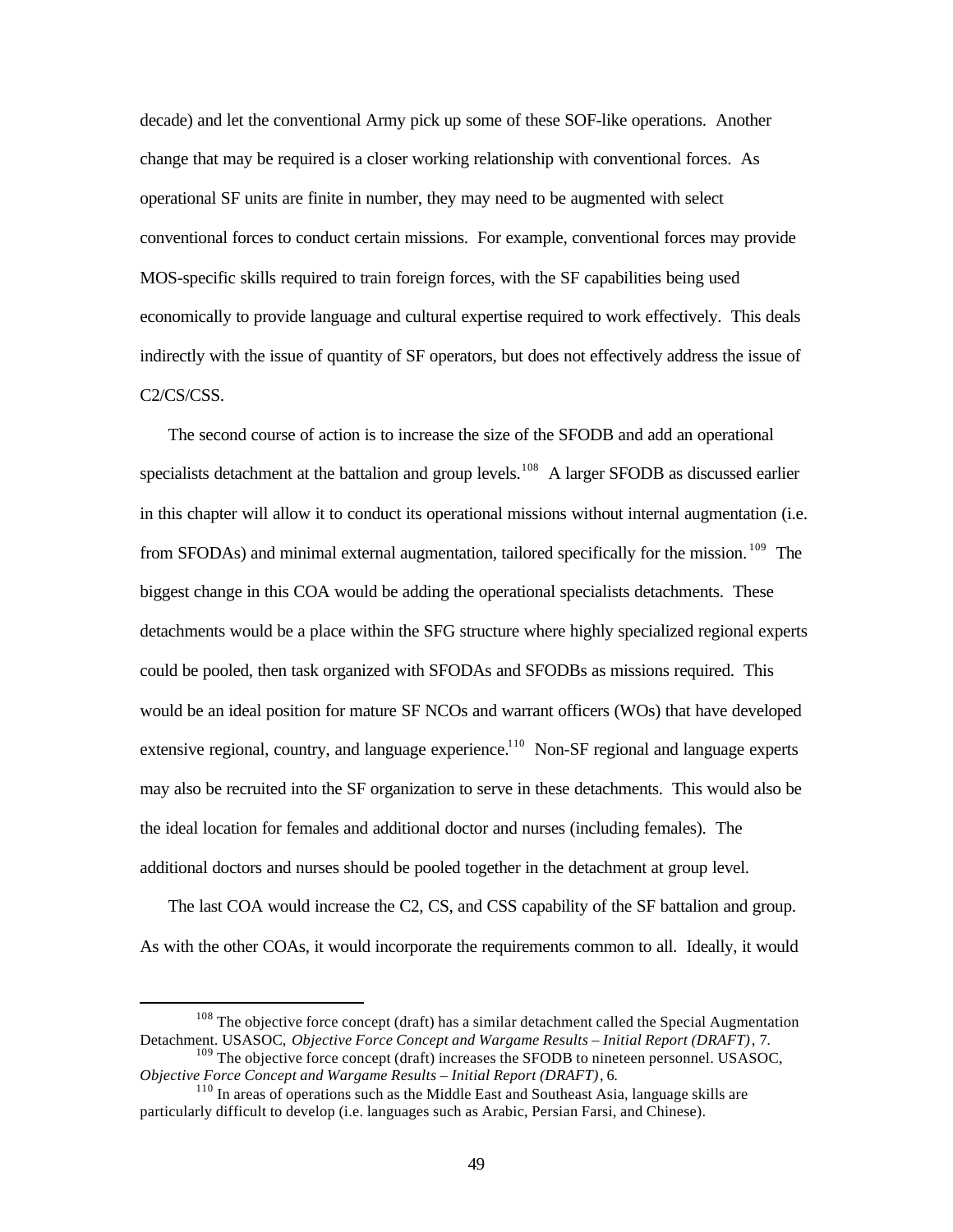incorporate the recommendations in the second COA, but could be implemented independent of those changes. The primary requirement is to equip the battalion and group signal and military intelligence detachments with the C4I assets required to operate as an ARSOTF (at battalion level) and JSOTF (at group level). The secondary requirement is to equip the support detachments with the resources to operate these headquarters. The specific details for these C2, CS, and CSS changes are beyond the scope of this monograph. However, it is clear the SF organization is limited in its ability to support the multiple sustained operations that will be required in the COE.

No matter what changes are implemented in the SF organization, detailed analysis will need to be conducted. Much of this is underway already at USASFC and USASOC. The findings and recommendations in this study are consistent and supportive of the initial work being produced by these organizations. The urgency for developing and implementing these recommended changes has never been greater.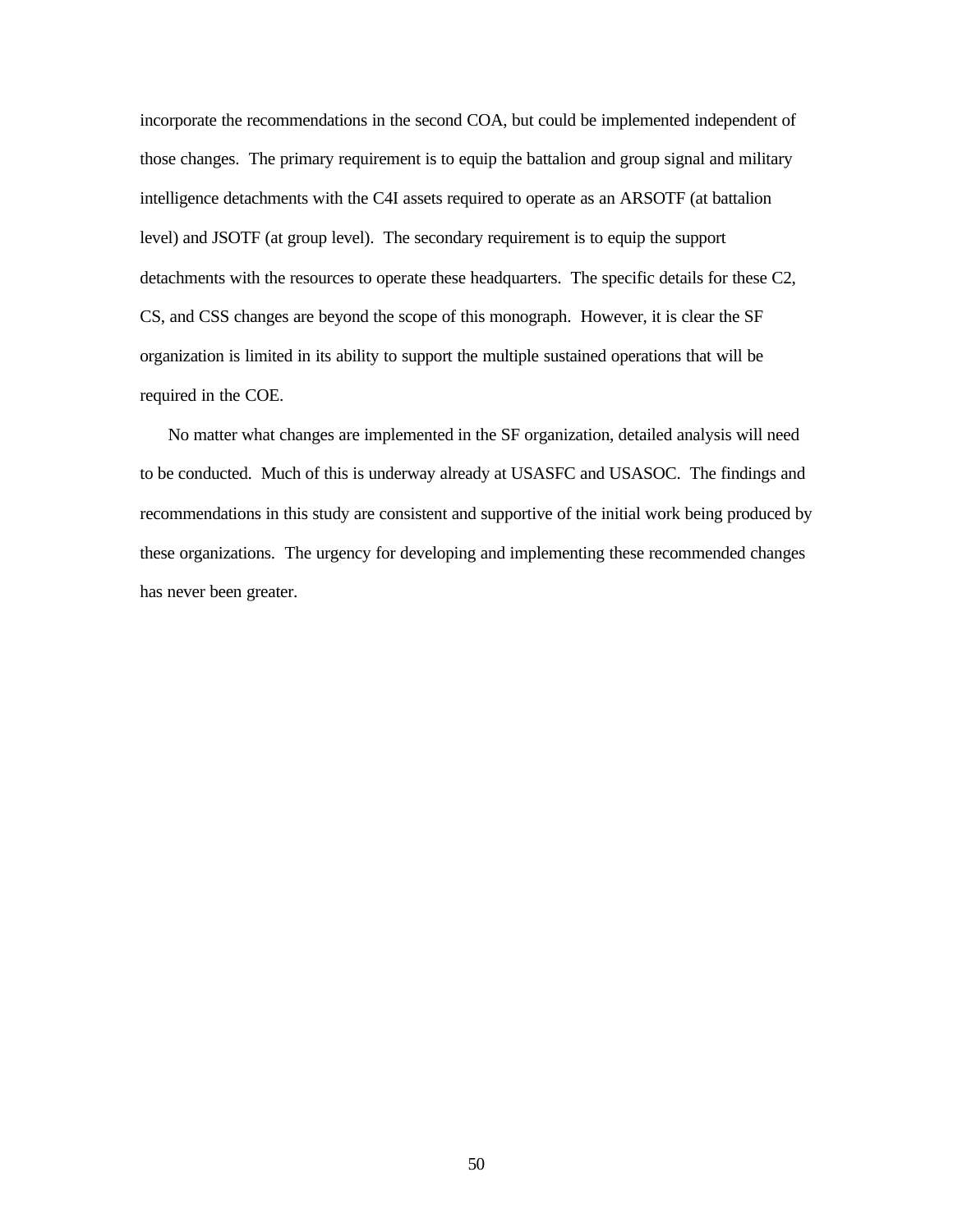#### CHAPTER 5

## **SUMMARY AND CONCLUSIONS**

The global environment in which the U.S. military operates has changed dramatically over the past decade. U.S. conventional superiority has driven current and future adversaries to seek unconventional and asymmetric means to achieve their objectives. To meet this unconventional threat adequately, the U.S. will have to fight fire with fire. That is, they will need to employ unconventional forces. The increased rate of employment of U.S. unconventional forces over the past decade reflects the impact of the changing operational environment. Army Special Forces is the right tool for the job in many cases and will play an even greater role in future military strategies.

In the wake of initial operations against global terrorism, it is clear that the trend of increased U.S. participation in unconventional warfare will continue into the near future. In the 2002 State of the Union address, President Bush made it clear to the United States and the world that this war will not be short or easy; but he also made it clear that the United States would not falter—it would commit the resources required to defeat the terrorist threat.<sup>111</sup>

Analysis of the COE shows that there are some direct effects of the COE on the SF organization. These direct influences demand qualitative changes in the SF organization. The SF force structure needs to evolve to meet rising HUMINT and technology requirements. This will require adjustments in existing 18-series MOS training and skills as well as additional positions to accommodate specific HUMINT and technological requirements. The threats of the future will continue to work to defeat the U.S. conventional military (and technological superiority). Special Force's ability to operate through, with, and by surrogate and indigenous forces will make it a

<sup>111</sup> George W. Bush, *State of the Union Address* (Washington, D.C.: 29 January 2002); full text online at: http://www.msnbc.com/news/696171.asp (30 January 2002).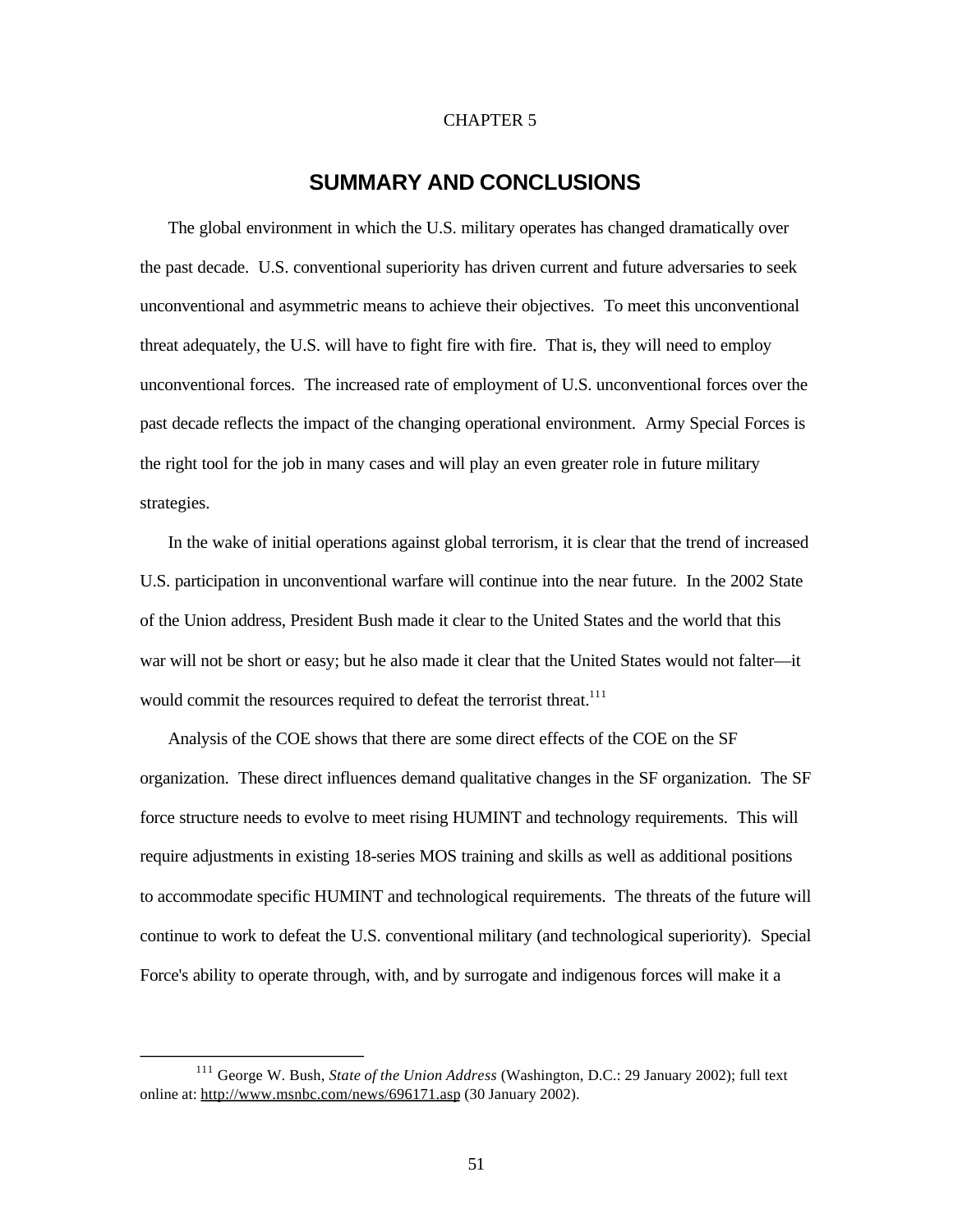vital HUMINT resource to support information superiority and full spectrum dominance.<sup>112</sup> SF organizations at all level will be required to interface with command, control, communications, computers, and intelligence (C4I) systems that will enable the timely transmission of this information.

Analysis of the COE shows that the changes in the SF structure are needed in order to conduct the number and scope of unconventional operations required in the future. This is the indirect effect of the COE on the SF structure through increased operations. The first step towards this requirement is to structure the SF company, battalion, and group to be deployable and operational without significant external augmentation. This does not mean increasing the number of SF groups—it means enabling the existing operational elements with the support structure required to conduct multiple sustained operations. This means an increase in the logistical and communications structures at all levels, but primarily at battalion and group. It is imperative to structure these organizations to keep the number of operators used to augment higher headquarters to a minimum.

Although the full impact of the changes wrought by 11 September 2001 will not be fully apparent for some time to come, it is likely that emphasis on Special Forces' UW capability will increase dramatically. As this paper is being written, requirements to conduct Operation Enduring Freedom in the Afghan region and throughout the world are still being battle-tested and adapted. The United States has embarked on a global war against terrorism that may require multiple, sustained special operations in several theaters of operation. In the wake of this crisis, the emphasis on Special Forces and their unique skills has risen dramatically. U.S. Army Special Forces are much better postured for the challenges of the future than its predecessors following WWII, the Korean War, and the Vietnam War. The requirement to adapt to the surrounding environment will require ongoing, innovative efforts by the entire special operations community.

<sup>112</sup> Shelton, 6-10.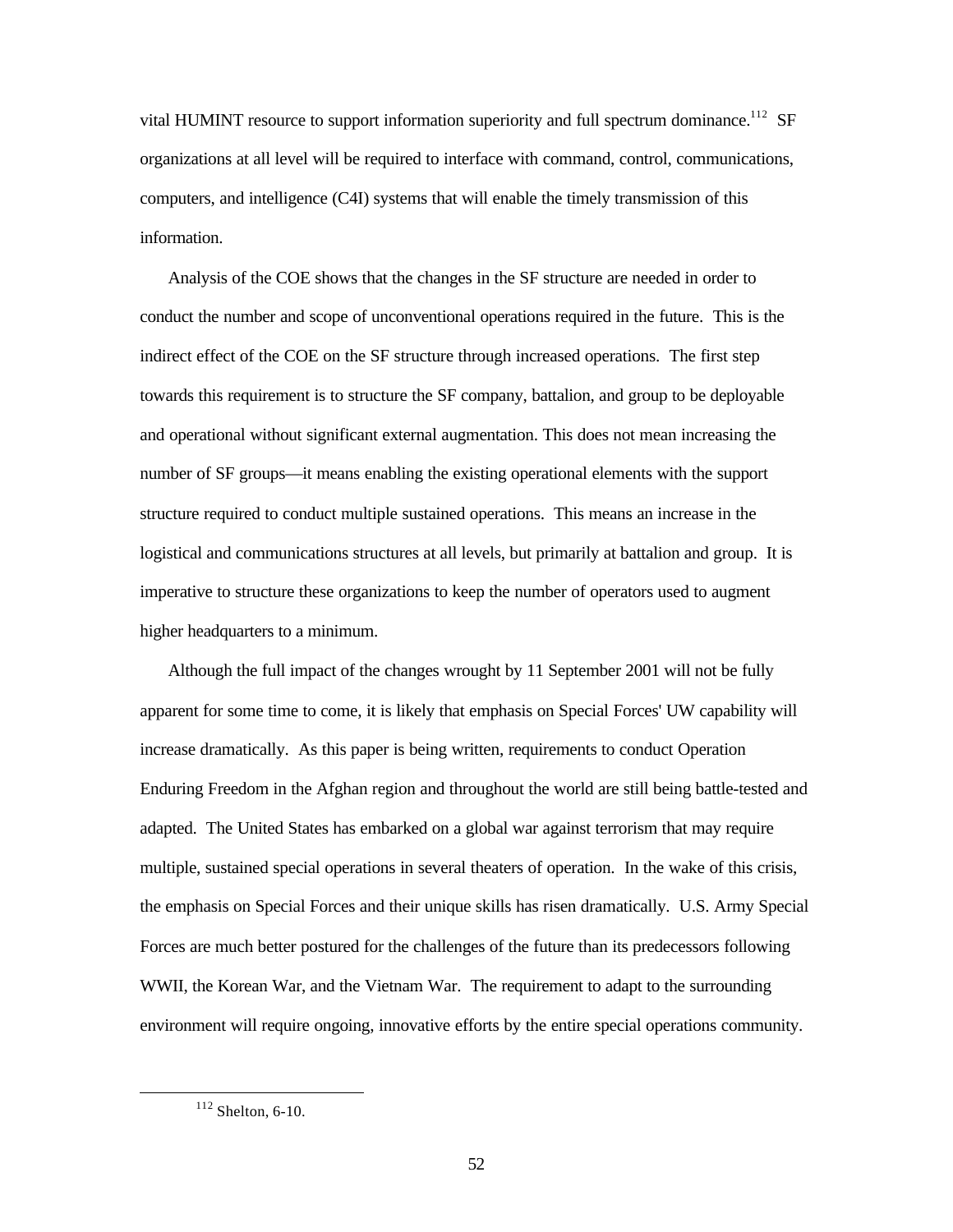## **Suggested Further Research**

In the process of researching and writing this monograph, some related topics surfaced that warrant further research. These topics will add to the body of research regarding the SF force structure and its ability to conduct UW in the future:

Alternative recruiting methods for SF.

SF/SOF involvement in homeland defense and the effects on the organization.

Lessons learned from SF organizational change during the Vietnam era.

SF operations in Northern Iraq.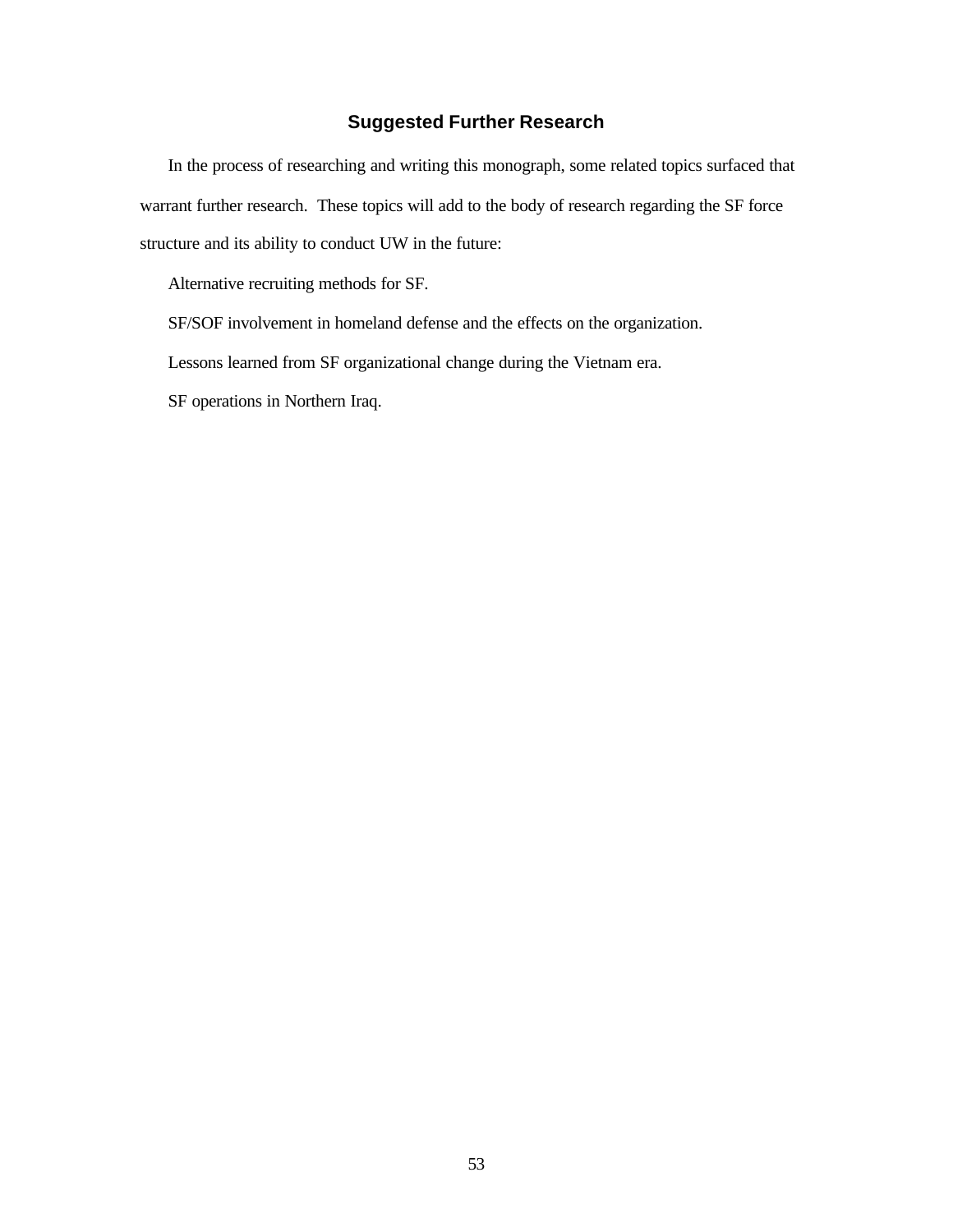## **APPENDIX A – SPECIAL FORCES MISSIONS AND COLLATERAL ACTIVITIES**

## **Special Forces Missions<sup>113</sup>**

Unconventional Warfare. UW is a broad spectrum of military and paramilitary operations, predominantly conducted through, with, or by indigenous or surrogate forces organized, trained, equipped, supported, and directed in varying degrees by an external source. UW includes, but is not limited to, guerrilla warfare, subversion, sabotage, intelligence activities, and unconventional assisted recovery (UAR).

Foreign Internal Defense. The participation by civilian and military agencies of a government in any of the actions or programs taken by another government to free and protect its society from subversion, lawlessness, and insurgency.

Direct Action. DA operations are normally short-duration operations involving a precision attack to seize, destroy, or inflict damage on a target, or to destroy, capture, or recover designated personnel or material. These operations include sniper operations, direct assault, raids, terminal guidance for precision-guided munitions, sabotage, and personnel recovery.

Special Reconnaissance. SR is the SF reconnaissance mission, normally in support of strategic or operational objectives. SF are used when conventional or tactical collection assets are unable to collect information of strategic or operational significance.

Combatting Terrorism. CBT are the offensive and defensive measures taken by civilian and military agencies to prevent, deter, and respond to terrorism. This includes offensive counterterrorism (CT) measures and defensive anti-terrorism (AT) measures. SF may support other government agencies (i.e. Department of State, Federal Bureau of Investigation, Department of Justice, and Department of Transportation).

Counterproliferation. CP is a specialized mission assigned to designated SOF and usually pertains to counterproliferation of weapons of mass destruction (CPWMD). These elements are specially designated, task organized, trained, and equipped for this mission.

Information Operations. SF may support IO through many of their missions and collateral activities. They may be offensive or defensive in nature.

## **Special Forces Collateral Activities<sup>114</sup>**

Coalition Support. Any actions taken by Special Forces Liaison Elements (SFLEs) to improve the interaction and interoperability of coalition partners and U.S. military forces. SFLEs provide critical C4I links, advise and assist their foreign counterparts, provide training, provide situational awareness, assist in fire support planning, and enable overall coordination.

<sup>&</sup>lt;sup>113</sup> FM 3-05.20, Special Forces Operations, 2-1 to 2-82.

 $114$  Ibid., 2-83 to 2-95.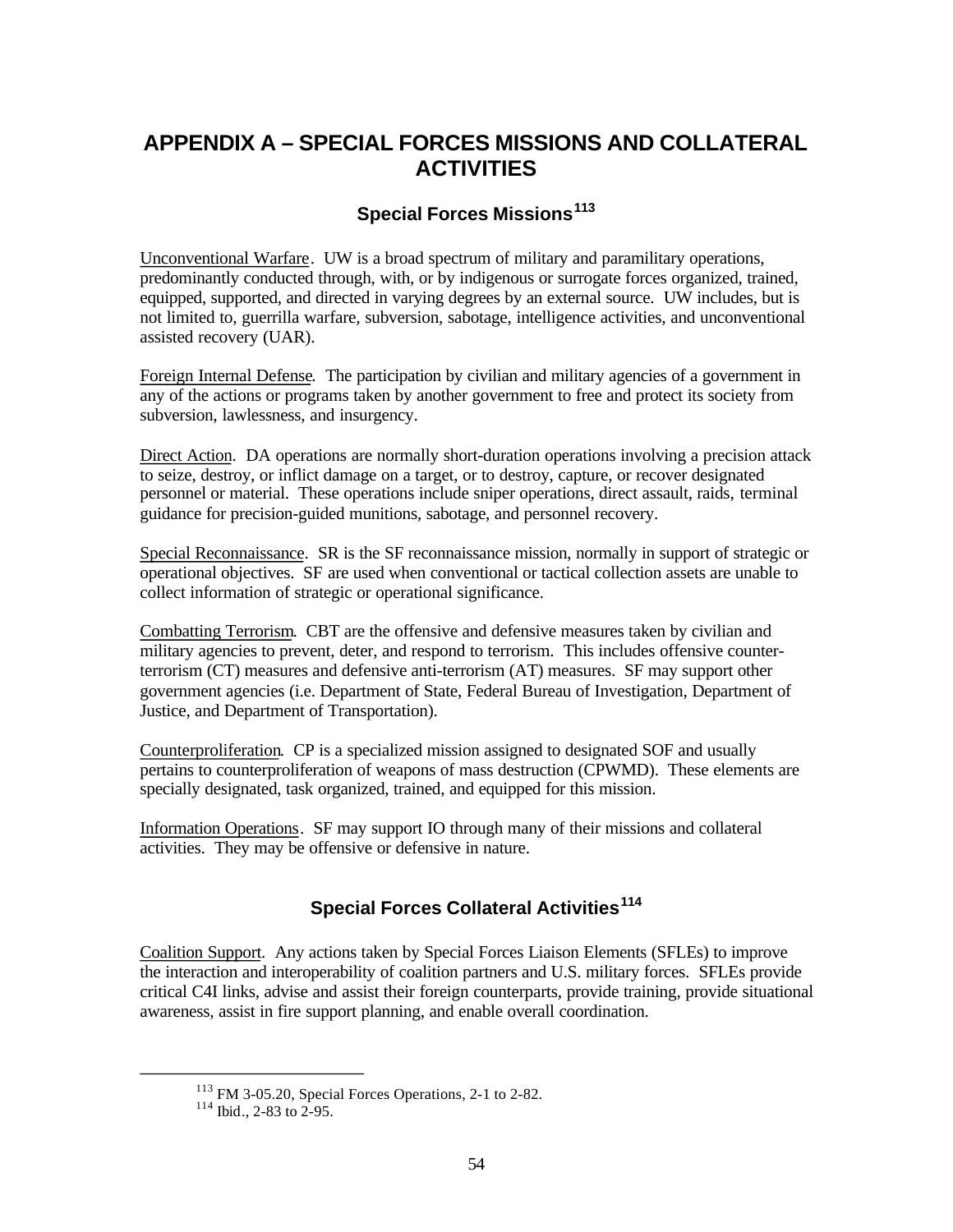Combat Search and Rescue. CSAR includes the process of reporting, locating, identifying, recovering, and repatriating isolated personnel to friendly control.

Counterdrug Activities. CD activities are measures taken to detect, monitor, and counter the production, trafficking, and use of illegal drugs. They include training host nation CD forces and supporting regional CD campaign plans overseas.

Humanitarian Demining Activities. HDO is the assistance provided to a host nation to remove mines and unexploded ordinance, including training and awareness programs.

Foreign Humanitarian Assistance. U.S. military support to promote human welfare; reduce pain, suffering, and hardship; and to prevent loss of life or destruction of property from the aftermath of natural or man-made disasters.

Security Assistance. The provision of defense equipment and training to eligible countries and international organizations to further U.S. national security objectives. SF primarily support SA activities by providing mobile training teams (MTTs).

Special Activities. Any activities specially directed by the President with congressional oversight.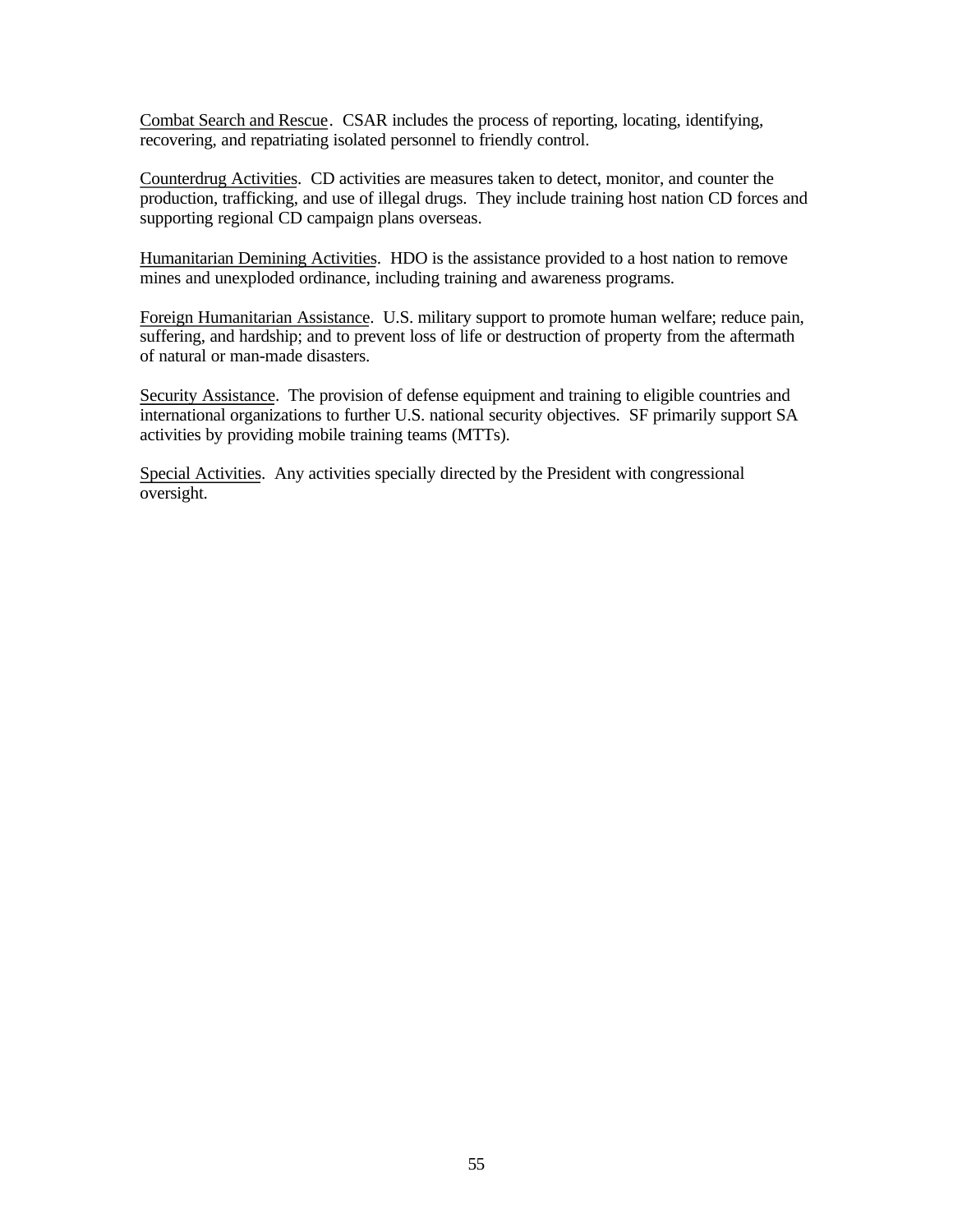

Figure 2: Special Forces Group (1961)<sup>115</sup>



Figure 3: Special Forces Group (1965)<sup>116</sup>

<sup>115</sup>*FM 31-21, Guerrilla Warfare and Special Forces Operations*, 1961, 19-21.

<sup>116</sup>*FM 31-21, Special Forces Operations*, 1965, 19-23.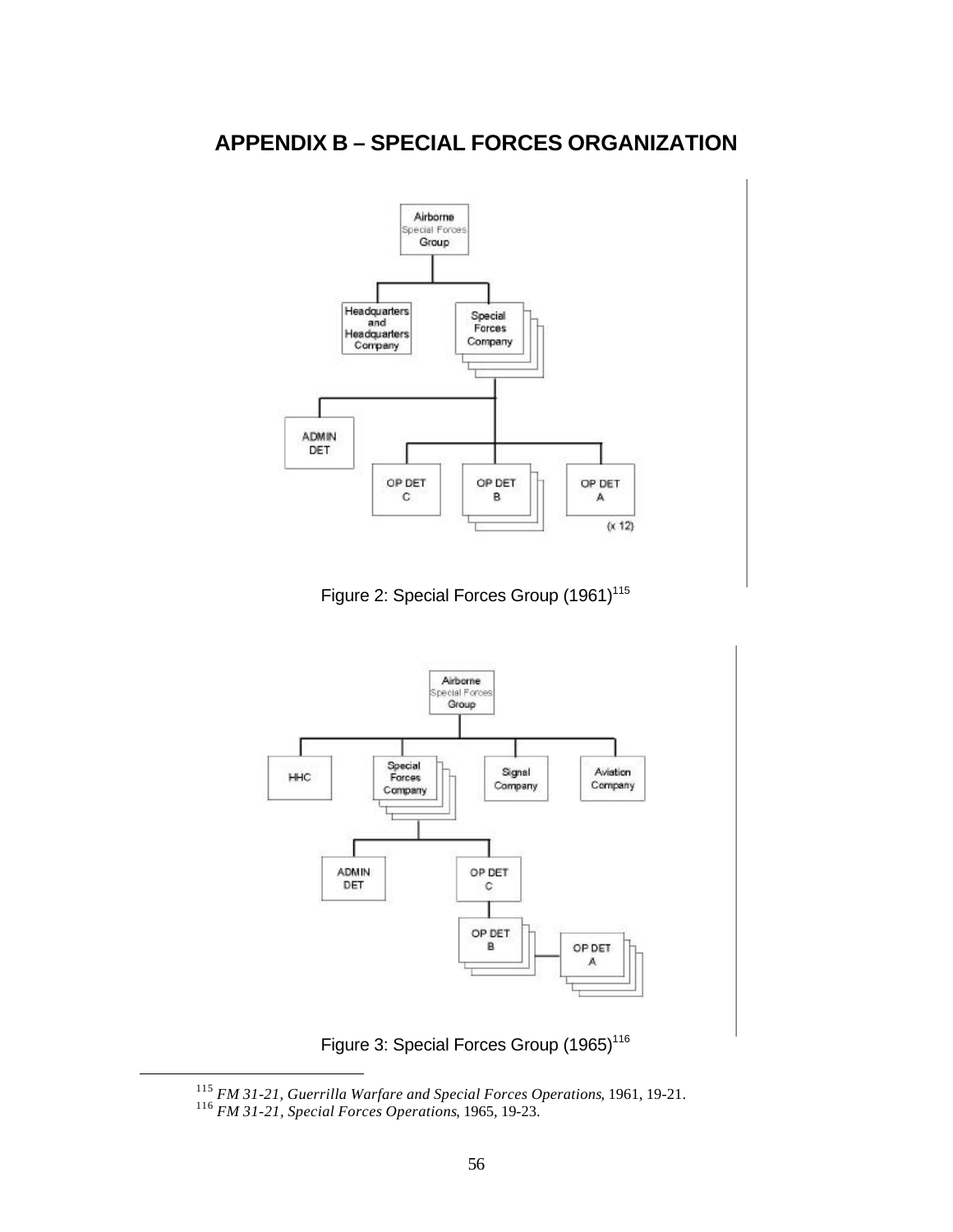

Figure 4: Special Forces Group (1969)<sup>117</sup>



Figure 5: Special Forces Group (1974)<sup>118</sup>

<sup>117</sup>*FM 31-21, Special Forces Operations – U.S. Army Doctrine*, 1969, 2-2.

<sup>118</sup>*FM 31-21, Special Forces Operations – U.S. Army Doctrine*, 1974, 2-1.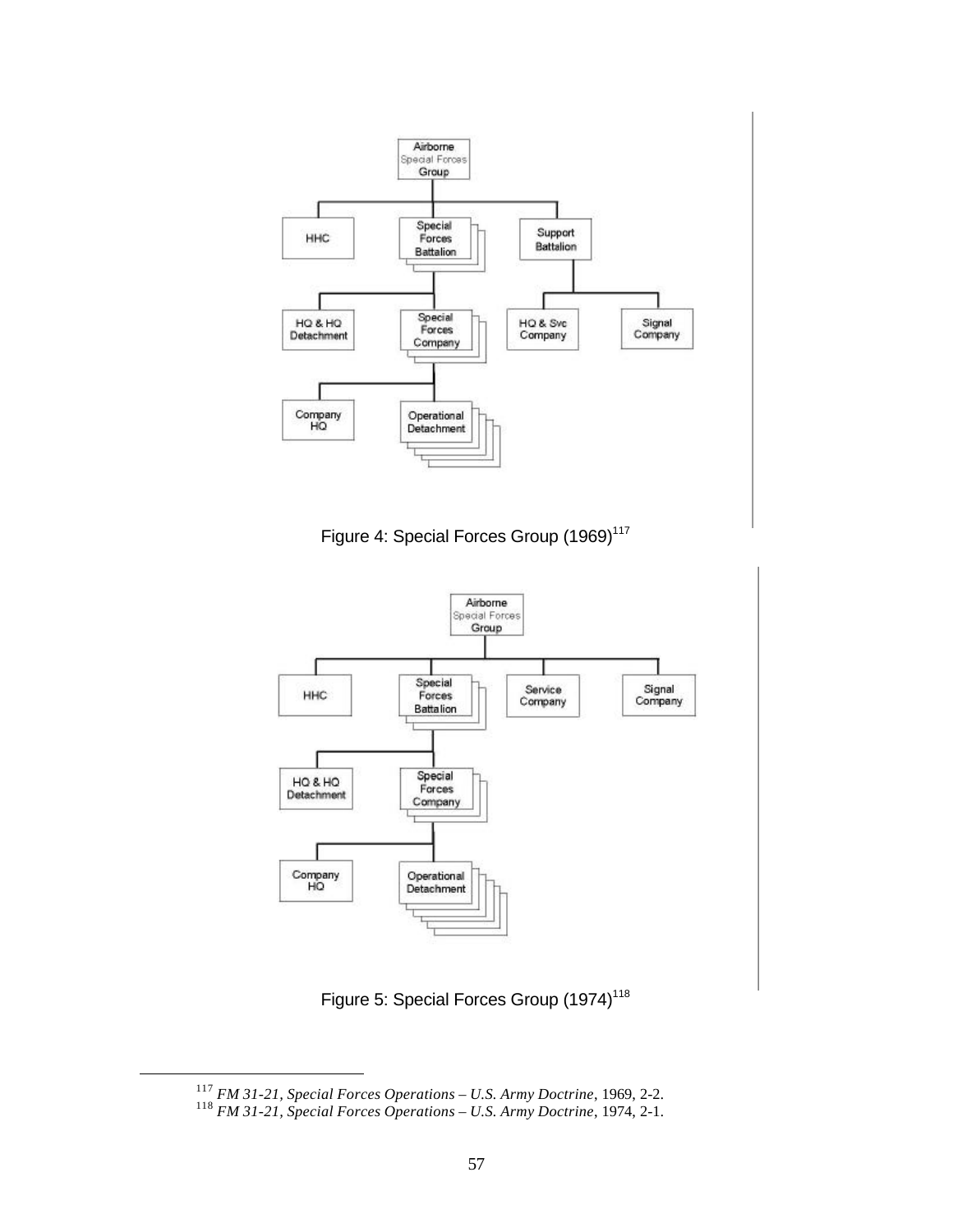





Figure 7: Special Forces Group (1990/2001)<sup>120</sup>

<sup>119</sup>*FM 31-22, Command, Control, and Support of Special Forces Operations*, 1981, 3-2.

<sup>120</sup>*FM 31-20, Doctrine for Special Forces Operations*, 1990, 4-2 to 4-12. FM 3-05.20, *Special Forces Operations*, 2001, 3-1 to 3-25.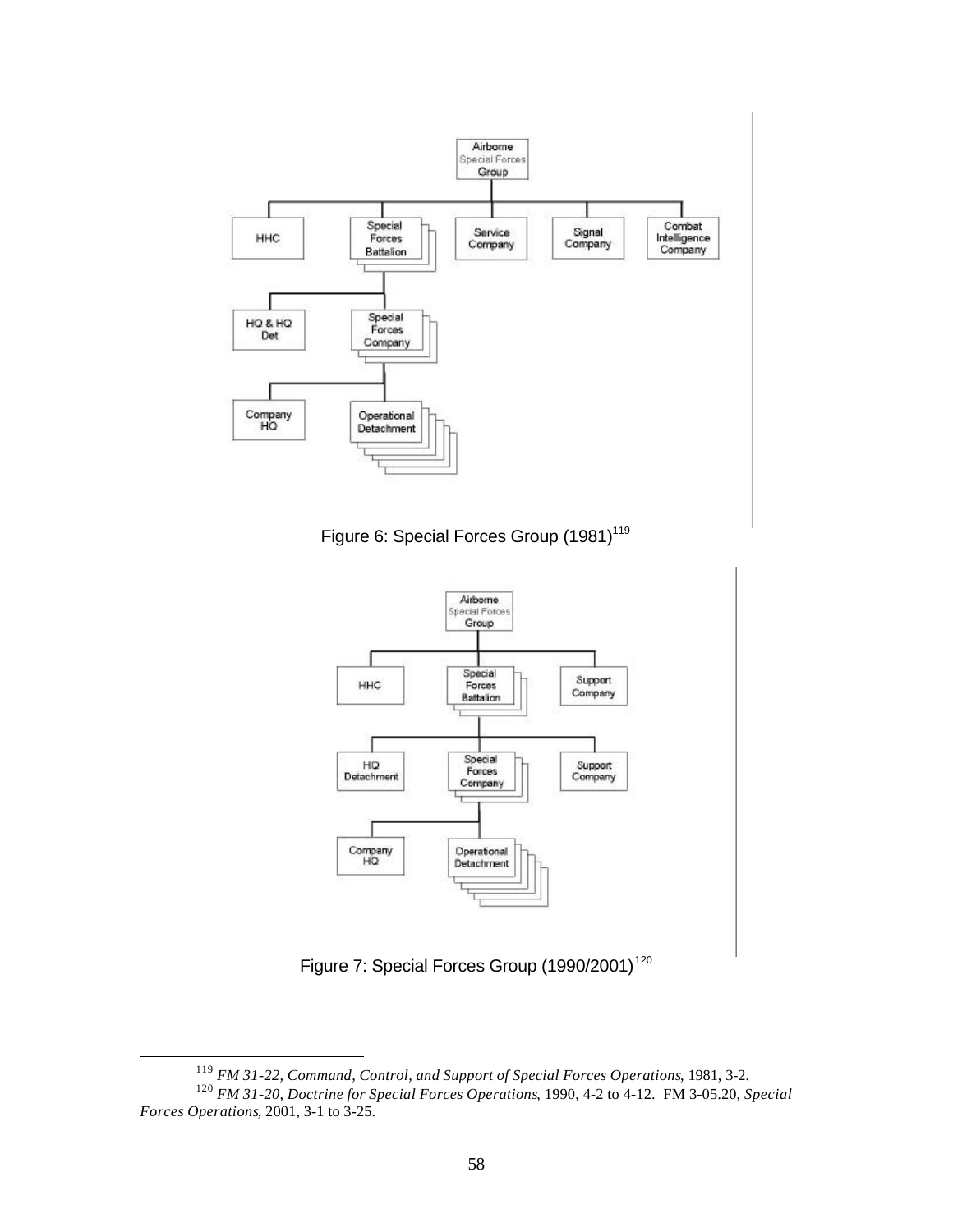## **BIBLIOGRAPHY**

## **Primary Sources**

#### Government Documents

- Clinton, William J. *A National Security Strategy for a New Century*. Washington D.C.: The White House, 1999.
- Congress of the United States, *United States Code Congressional Service, 81st Congress— Second Session, Chapter 443—Public Law 597, Army—Enlistment of Aliens* (St. Paul, Minn.: West Publishing Co., 1950).
- Department of the Army. *Field Manual 3-0, Operations,* Washington, D.C.: Government Printing Office, 2001.
- ------. *FM 3-05.10.1, Army Special Operations Forces Command, Control, Communications, and Computers*. Washington, D.C.: Government Printing Office, 2000.
- ------. *Field Manual 3-05.20. Special Forces Operations*. Fort Bragg, N.C.: USJFKSWC, March 2001.
- ------. *Field Manual 7-100, OPFOR: Opposing Force Doctrinal Framework and Strategy (Draft).* Washington, D.C.: Government Printing Office, 2001.
- ------. *Field Manual 31-21, Guerrilla Warfare and Special Forces Operations*. Washington, D.C.: Headquarters, Department of the Army, 1961.
- ------. *Field Manual 31-21, Special Forces Operations U.S. Army Doctrine*. Washington, D.C.: Headquarters, Department of the Army, 1969.
- ------. *Field Manual 31-21, Special Forces Operations*. Washington, D.C.: Headquarters, Department of the Army, 1965.
- ------. *Field Manual 31-22, Command, Control, and Support of Special Forces Operations*. Washington, D.C.: Government Printing Office, 1981.
- ------. *Field Manual 100-25, Doctrine for Army Special Operations Forces*. Washington, D.C.: Government Printing Office, 1999.
- ------. *TRADOC Pam 525-5 (DRAFT)*. Washington, D.C.: Government Printing Office, July 2000.
- ------. *Training Circular TC 31-29, Special Forces Operational Techniques.* Washington, D.C.: Government Printing Office, 1988.
- Department of Defense. *National Military Strategy of the United States*. Washington, D.C.: Department of Defense, 1997.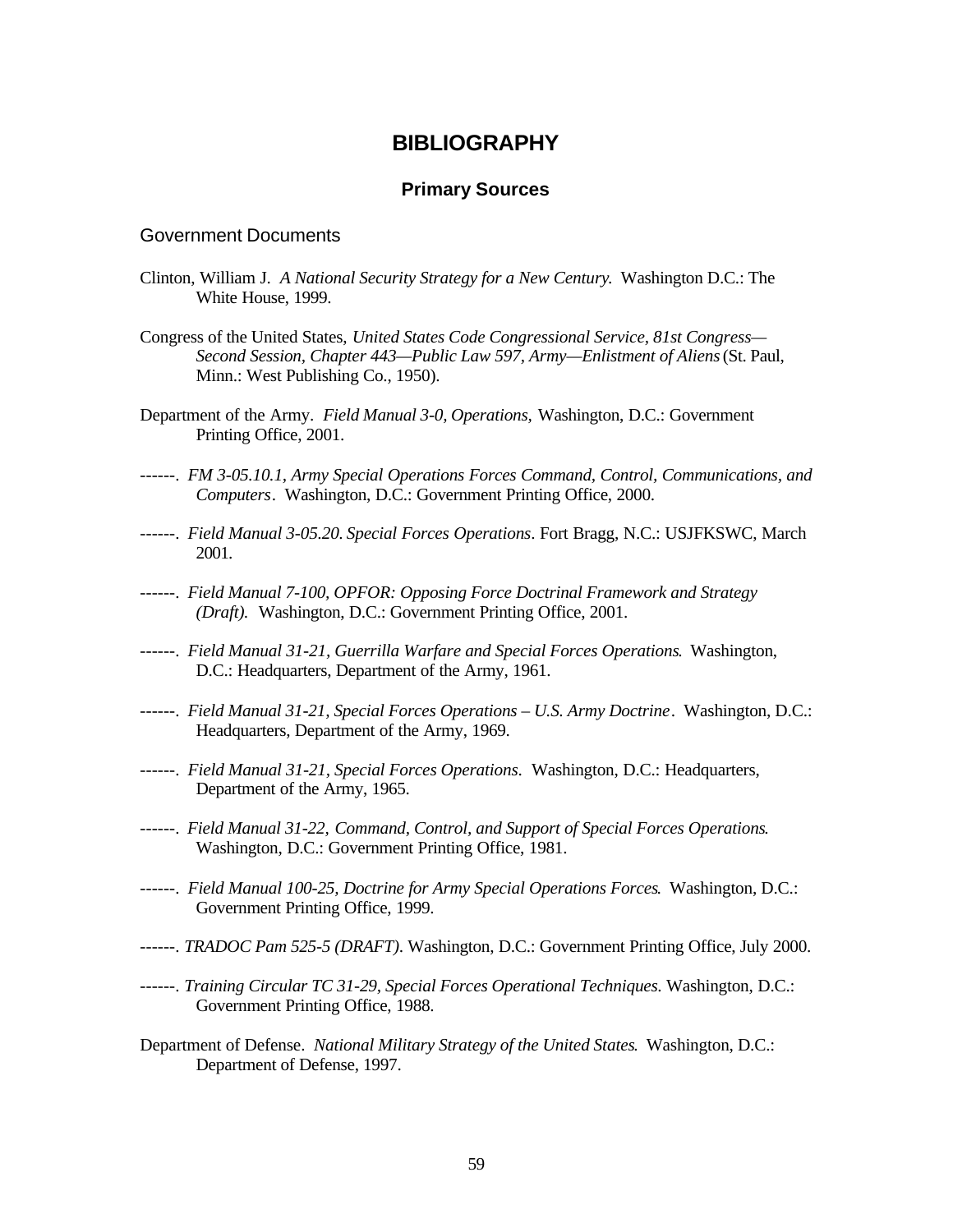- Hart, Gary and Rudman, Warren B. *New World Coming: American Security in the 21st Century – Major Themes and Implications*. Washington, D.C.: U.S. Commission on National Security, 1999. Online at: http://www.nssg.gov/Reports/NWC.pdf.
- Hart, Gary and Rudman, Warren B. *New World Coming: American Security in the 21st Century – Supporting Research and Analysis*. Washington, D.C.: U.S. Commission on National Security, 1999. Online at: http://www.nssg.gov/NWR\_A.pdf.
- Joint Chiefs of Staff. *Concept for Future Joint Operations*. Fort Monroe, Va.: Joint Warfighting Center, 1997.
- Rumsfeld, Donald H. *Quadrennial Defense Review Report*. Washington, D.C.: Department of Defense, 2001.
- Shelton, Henry H. *Joint Vision 2020*. Washington, D.C.: Government Printing Office, 2000.
- Shinseki, Eric. *United States Army White Paper: Concepts for the Objective Force*. Washington, D.C.: Department of the Army, 2001. Online at: http://www2.army.mil/features/WhitePaper/ObjectiveForceWhitePaper.pdf.
- Title 10, United States Code, *Armed Forces*, 1988.
- TRADOC DCSINT, CAC Threat Support Directorate. *White Paper: Capturing the Operational Environment*. Fort Leavenworth, Kans.: Combined Arms Center, 2000.
- ------. *The Future Operational Environment*, 4 May 2001.
- U.S. Army John F. Kennedy Special Warfare Center and School (SWCS). *Army After Next ARSOF Wargame—4: Integrated Analysis Report*. Fort Bragg, N.C.: SWCS, 2000.
- U.S. Army Special Operations Command. *Objective Force Concepts and Wargame Results Initial Report (DRAFT)*. Fort Bragg, N.C.: USASOC, 2001.
- U.S. Army Special Operations Command. *Strategic Planning Guidance: Achieving USASOC Objectives for the 1st Decade of a New Millenium*. Fort Bragg, N.C.: USASOC, 2001.
- U.S. Army Special Operations Command, Directorate of History and Museums. *Army Special Operations Forces in World War II*. Fort Bragg, N.C.: USASOC.
- U.S. Special Operations Command. *SOF Futures Wargame: Special Operations 2025*. MacDill Air Force Base, Fla.: USSOCOM, 2000.
- U.S. Special Operations Command History and Research Office. *United States Special Operations Command – History*. MacDill Air Force Base, Fla.: USSOCOM, 1998.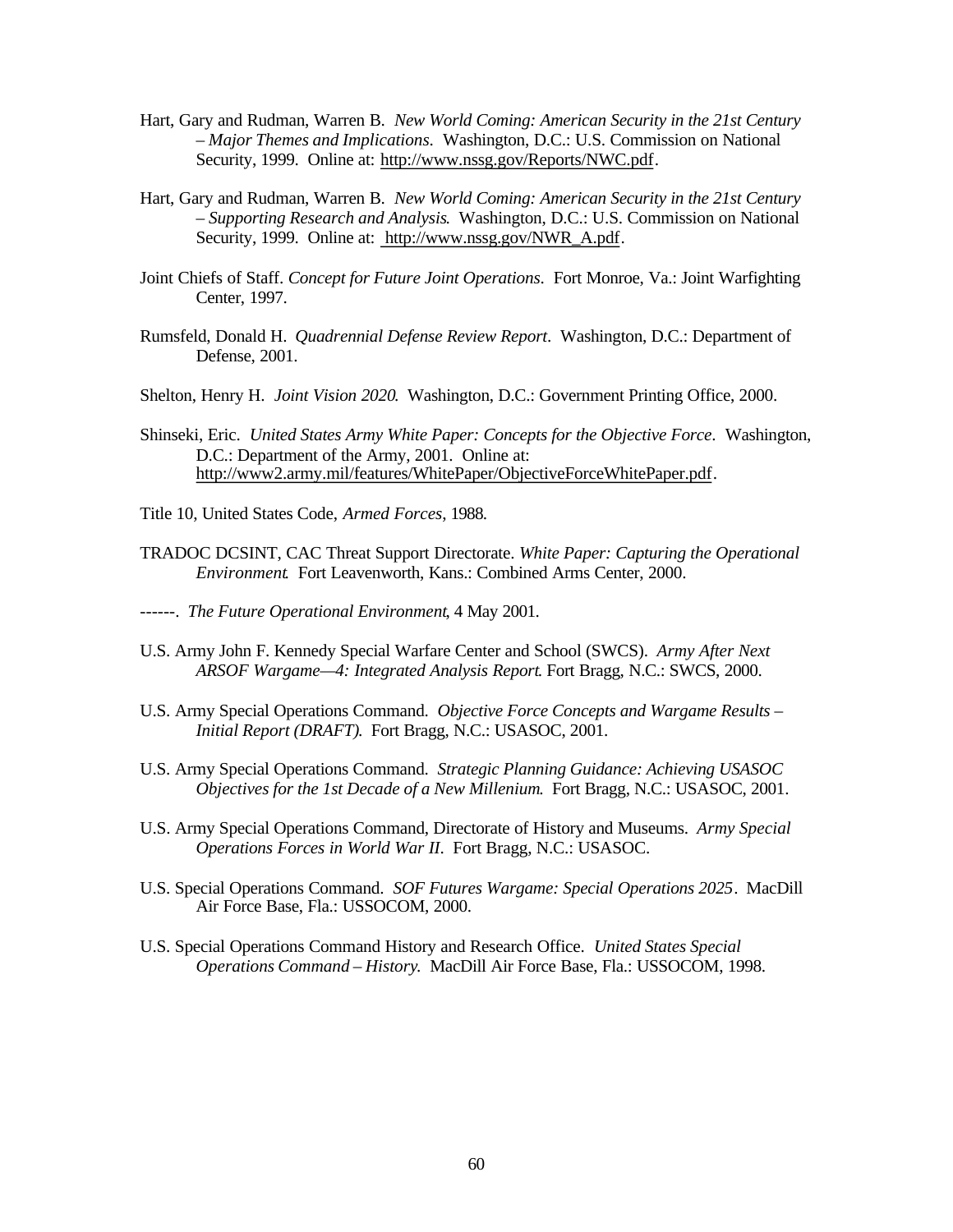#### **Secondary Sources**

#### **Books**

- Allard, Kenneth. *Somalia Operations: Lessons Learned*. Washington, D.C.: National Defense University Press, 1995.
- Arquilla, John and Ronfeldt, David, eds. *Network and Netwars: The Future of Terror, Crime, and Militancy*. Santa Monica, Calif: Rand, 2001. Internet site: http://www.rand.org/ publications/MR/MR1382/.
- Asprey, Robert B. *War in the Shadows: The Guerrilla in History*. New York: William Morrow and Company, 1994.
- Bank, Aaron. *From OSS to Green Berets*. New York: Simon & Schuster, 1986.
- Crocker, Lawrence P. *Army Officer's Guide 45th Edition*. Harrisburg, Pa.: Stackpole Books, 1990.
- Friedman, Thomas L. *The Lexus and the Olive Tree*. New York: Anchor Books, 2000.
- Kaldor, Mary. *New & Old Wars: Organized Violence in a Global Era*. Stanford, Calif.: Stanford University Press, 1999.
- Kaplan, Robert D. *The Coming Anarchy*. New York, N.Y.: Random House, 2000.
- Malcolm, Ben S. *White Tigers: My Secret War in North Korea*. Washington, D.C.: Brassey's, 1996.
- Paddock, Alfred H. Jr. *U.S. Army Special Warfare*. Washington, D.C.: National Defense University Press, 1982.
- Peters, Ralph. *Fighting for the Future: Will America Triumph?* Mechanicsburg, Pa.: Stackpole Books, 1999.
- Thompson, Leroy. *The Illustrated History of the U.S. Army Special Forces*. Secaucus, N.J.: Citadel Press, 1988.
- Toffler, Alvin & Toffler, Heidi. *War and Anti-War: Survival at the Dawn of the 21st Century*. Boston, Mass.: Little, Brown and Company, 1993.

van Crevald, Martin L. *The Transformation of War*. New York: The Free Press, 1991.

#### Articles and Essays

Boyatt, Mark D. "Special Forces: Our Core Purpose." *Special Warfare,* 14/1 (Winter, 2001): 8-9.

Boykin, William G. "From the Commandant." *Special Warfare,* 14/1 (Winter, 2001): i.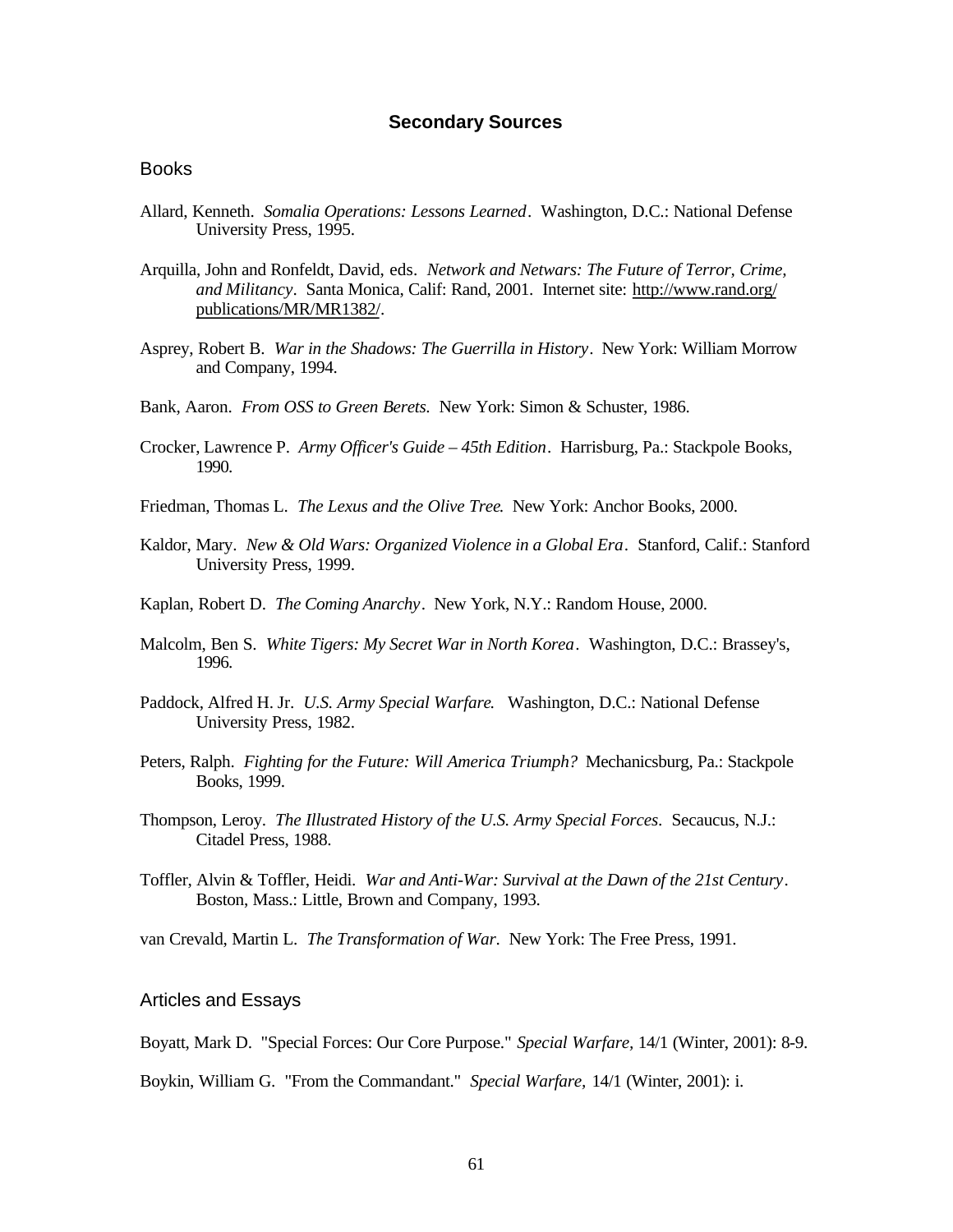- Brands, H.W., Jr. "A Cold War Foreign Legion? The Eisenhower Administration and the Volunteer Freedom Corps." *Military Affairs* 52, no. 1 (January 1988): 7.
- Collins, John M. "Special Operations Forces in Peacetime." *Joint Force Quarterly*, no. 21 (Spring 1999): 56-61.
- Forte, Rob. Lecture discussion. Fort Leavenworth, Kans.: School of Advanced Military Studies, 4 January 2002.
- Grau, Lester and Kipp, Jacob. "Urban Combat: Confronting the Specter." *Military Review*  LXXXIX, no. 3 (July-August 1999): 10-11.
- Grdovic, Mark, Morrison, Scott A. *Revision of the TO&E.* Found in Special Forces Branch Conference CD, April 2001.
- Halstead, Brian D. "Unconventional Warfare: Questions, Concerns and Proposals." *Special Warfare,* 14/1 (Winter, 2001): 28-31.
- Kershner, Michael R. "Army Special Forces' Training Focuses On Unconventional Warfare." *Army*, 51/7 (July, 2001): 20-26.
- ------. "Unconventional Warfare: The Most Misunderstood Form of Military Operations." *Special Warfare,* 14/1 (Winter, 2001): 2-7.
- Metzgar, Greg E. "Unconventional Warfare: Definitions from 1950 to the Present." *Special Warfare,* 14/1 (Winter, 2001): 18-23.
- Steele, Dennis. "Special Forces Initiates Its First Transformation Steps." *Army*, 51/7 (July, 2001): 38.
- ------. "Unconventional Warfare: The Front Line of the Future." *Army*, 51/7 (July, 2001): 28-32.
- United Nations Department of Public Information. *Somalia UNOSOM I*. United Nations, 1997. Available online: http://www.un.org/Depts/DPKO/Missions/unosomi.htm.
- Van Riper, Paul K. "A Concept for Future Military Operations on Urbanized Terrain." *Marine Corps Gazette* 81, no. 4 (October 1987), A-1.

#### Theses and Monographs

- Kelley, Robert E. "U.S. Army Special Forces Unconventional Warfare Doctrine: Engine of Change or Relic of the Past?" Newport, R.I.: Naval War College, 2000.
- Maxwell, David S. "Special Forces Missions: A Return to the Roots for a Vision of the Future." Fort Leavenworth, Kans.: United States Army Command and General Staff College, 1995.